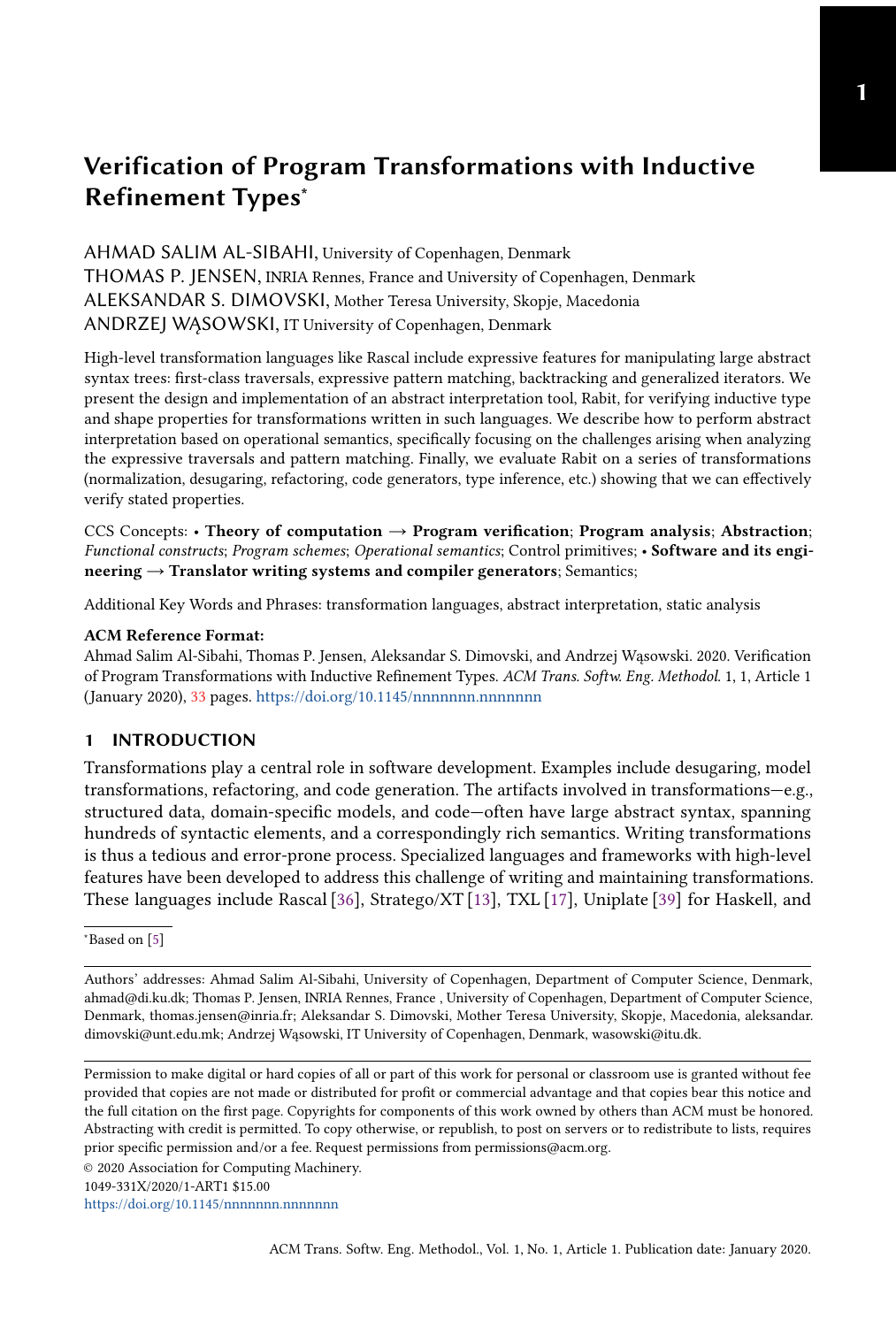Kiama [\[53\]](#page-26-0) for Scala. For example, Rascal combines a functional core language supporting state and exceptions, with constructs for processing of large structures.

```
1 public Script flattenBlocks(Script s) {
2 solve(s) {
s = bottom-up \text{visit}(s) {
4 case stmtList: [*xs,block(ys),*zs] =>
5 xs + ys + zs
6 }
7 }
8 return s;
9 }
```
Fig. 1. Transformation in Rascal that flattens all nested blocks in a statement

Figure [1](#page-1-1) shows an example Rascal transformation program taken from a PHP analyzer.<sup>1</sup> This transformation program recursively flattens all blocks in a list of statements. The program uses the following core Rascal features:

- A visitor (visit) to traverse and rewrite all statement lists containing a block to a flat list of statements. Visitors support various strategies, like the bottom-up strategy that traverses the abstract syntax tree starting from leaves toward the root.
- An expressive pattern matching language is used to non-deterministically find blocks inside a list of statements. The starred variable patterns \*xs and \*zs match arbitrary number of elements in the list, respectively before and after the  $block(ys)$  element. Rascal supports non-linear matching, negative matching and specifying patterns that match deeply nested values.
- The solve-loop (solve) performing the rewrite until a fixed point is reached (the value of  $s$ stops changing).

To rule out errors in transformations, we propose a static analysis for enforcing type and shape properties, so that target transformations produce output adhering to particular shape constraints. For our PHP example, this would include:

- The transformation preserves the constructors used in the input: does not add or remove new types of PHP statements.
- The transformation produces flat statement lists, i.e., lists that do not recursively contain any block.

To ensure such properties, a verification technique must reason about shapes of inductive data also inside collections such as sets and maps—while still maintaining soundness and precision. It must also track other important aspects, like cardinality of collections, which interact with target language operations including pattern matching and iteration.

In this paper, we address the problem of verifying type and shape properties for high-level transformations written in Rascal and similar languages. We show how to design and implement a static analysis based on abstract interpretation. Concretely, our contributions are:

(1) An abstract interpretation-based static analyzer—Rascal ABstract Interpretation Tool (Rabit) that supports inferring types and inductive shapes for a large subset of Rascal.

<span id="page-1-1"></span><sup>1</sup><https://github.com/cwi-swat/php-analysis>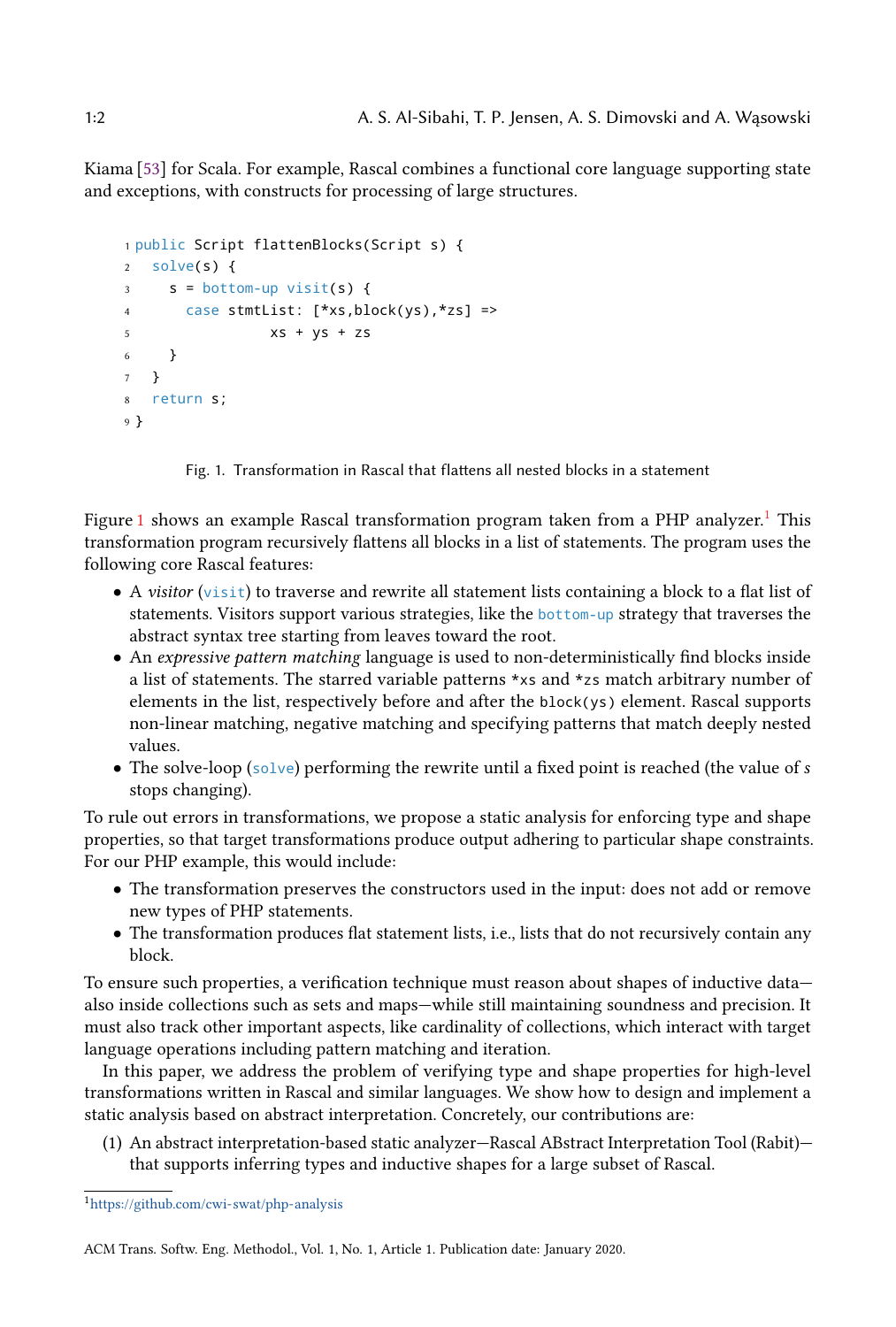- (2) An evaluation of Rabit on several program transformations: two refactorings, desugaring, two normalization procedures, derivative calculator, modernization transformation, code generator, and language implementation of an expression language.
- (3) A modular design for abstract shape domains, that allows extending and replacing abstractions for concrete element types, e.g. extending the abstraction for lists to include length in addition to shape of contents.
- (4) Schmidt-style abstract operational semantics [\[49\]](#page-25-2) for a significant subset of Rascal adapting the idea of trace memoization to support arbitrary recursive calls with input from infinite domains.

This journal paper extends our conference version [\[5\]](#page-24-2) with the following contributions:

- (1) A significant extension of the number of evaluation cases (from 5 to 9) and properties (from 15 to 24). The new properties explore better interactions with abstractions on integers, iteration, conditioning using if-statements and maps.
- (2) An explication of the effect of pragmatic choices regarding trace partitioning and trace memoization in our implementation. We now run our evaluation under  $2 \times 3$  configurations exploring choices on trace partitioning (on/off) and widening domain for trace memoization (simple/type-based/constructor-based). We further provide a new extended discussion on these effects in the evaluation.
- (3) We now look into the statistics of the operations of trace memoization (hit/miss/widen) during execution. We compare the effects to the execution time and configuration choice.

Together, these contributions show feasibility of applying abstract interpretation for constructing analyses for expressive transformation languages and properties.

We proceed by presenting a running example in Sect. [2.](#page-2-0) We introduce the key constructs of Rascal in Sect. [3.](#page-6-0) Section [4](#page-7-0) describes the modular construction of abstract domains. Sections [5](#page-9-0) to [8](#page-15-0) describe abstract semantics. We evaluate the analyzer on realistic transformations, reporting results in Sect. [9.](#page-16-0) Sections [10](#page-22-0) and [11](#page-23-0) discuss related papers and conclude.

# <span id="page-2-0"></span>2 MOTIVATION AND OVERVIEW

Verifying types and state properties such as the ones stated for the program of Fig. [1](#page-1-0) poses the following key challenges:

- The programs use *heterogeneous inductive data types* that can contain *collections* (lists, maps and sets), and basic data (integers, strings, etc.). Modelling these types precisely requires us to construct sophisticated abstract domains that capture the mutual interaction between the different types.
- The traversal of syntax trees depends heavily on the type and shape of input, on a complex program state, and involves unbounded recursion. This makes it challenging to approximate required invariants in a way that is both sufficiently precise and terminating.
- Backtracking and exceptions in large programs introduce the possibility of state-dependent non-local jumps. This makes it difficult to statically calculate the control flow of target programs and have a compositional denotational semantics, instead of an operational one.

Figure [2](#page-3-0) presents a small pedagogical example using visitors. The program performs expression simplification by traversing a syntax tree bottom-up and reducing multiplications by constant zero. We use this example to explain the analysis techniques contributed in this paper.

Inductive Refinement Types. Rabit is a static analysis tool that given the shape of possible inputs (any expression of type Expr in this case), infers the shape of possible outputs. It infers inductive refinement types by interpreting the simplification program abstractly, considering all possible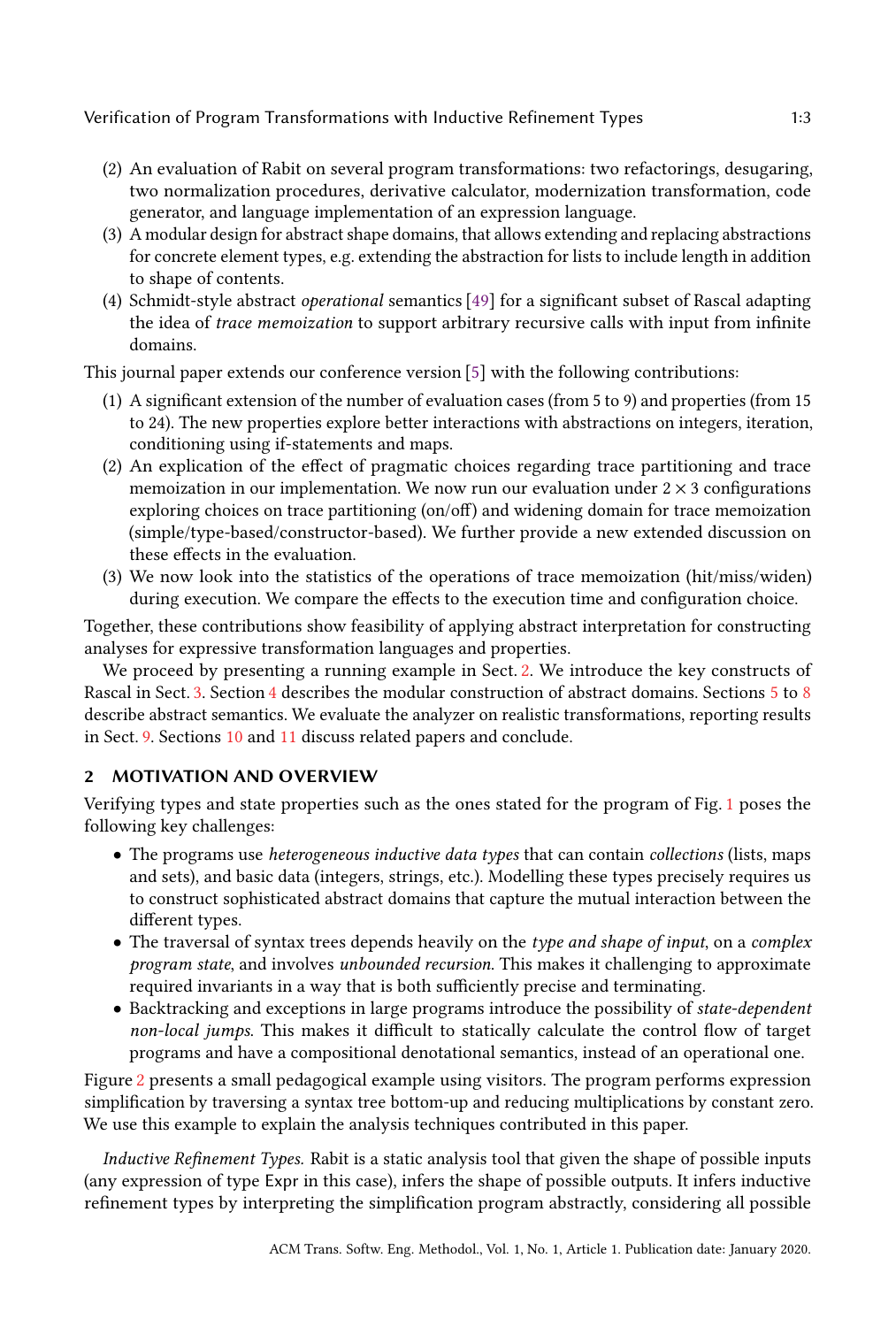```
1 data Nat = zero() | suc(Nat pred);
2 data Expr = var(str nm) | cst(Nat vl)
3 | mult(Expr el, Expr er);
4
  Expr simplify(Expr expr) =
6 bottom-up visit (expr) {
7 \text{ case } mult(cst(zero()), y) \Rightarrow cst(zero())8 case mult(x, cst(zero())) => cst(zero())
    9 };
```
Fig. 2. The running example: eliminating multiplications by zero from expressions

paths the program can take. The result of running Rabit on this case is:

success Expr" fail Expr"

where Expr′′ = cst (Nat) ≀ var (str) ≀ mult (Expr′ , Expr′ ) and Expr′ = cst (suc (Nat)) ≀ var (str) ≀ mult (Expr′ , Expr′ ).

We briefly interpret how to read the definition of type Expr′′. The bar ≀ denotes a choice between alternative constructors. If the input was rewritten during traversal (success, the first term) then the resulting syntax tree contains no multiplications by zero. Observe how the last alternative mult (Expr′ , Expr′ ) contains only expressions of type Expr′ , which in turn only allows multiplications by constants constructed using suc (Nat) (that is  $\geq$  1). If the traversal failed to match (fail, the second term), then the input did not contain any multiplication by zero to begin with and so does not the output, which has not been rewritten.

The success and failure cases happen to be the same for our example, but this is not necessarily always the case. For example, if we instead visited a statement return (Expr), the top-level result would be fail return (Expr′′) where the inner expression has been rewritten but the top-level statement would fail to match any of the cases (no success). Keeping separate result values allows retaining precision throughout the traversal, and better reflects concrete execution paths. We now proceed discussing how Rabit can infer this shape using abstract interpretation.

Abstractly Interpreting Traversals. The core idea of abstractly executing a traversal is similar to concrete execution: we recursively traverse the input structure and rewrite the values that match target patterns. However, because the input is abstracted, we must make sure to take into account all applicable paths. Figure [3](#page-4-0) shows the execution tree of the traversal on the simplification example (Fig. [2\)](#page-3-0) when it starts with shape mult (cst (Nat) , cst (Nat)). Since there is only one constructor, it will initially *recurse* down to traverse the contained values (children) creating a new recursion node (yellow, light shaded) in the figure (ii) containing the left child cst (Nat), and then recurse again to create a node (iii) containing Nat. Observe here that Nat is an abstract type with two possible constructors (zero, suc  $(\cdot)$ ), and during abstract interpretation the identity of these constructors are unknown. When Rabit hits a choice between alternative constructors, it explores each alternative separately creating new partition nodes (blue, darker). In our example we partition the Nat type into its constructors zero (node iv) and suc (Nat) (node v). The zero case now represents the first case without children and we can run the visitor operations on it. Since no pattern matches zero it will return a fail zero result indicating that it has not been rewritten. For the suc (Nat) case it will try to recurse down to Nat (node vi) which is equal to (node iii). We observe a problem: if we continue our traversal algorithm as is, we will not terminate and get a result. To provide a terminating algorithm we will resort to using trace memoization.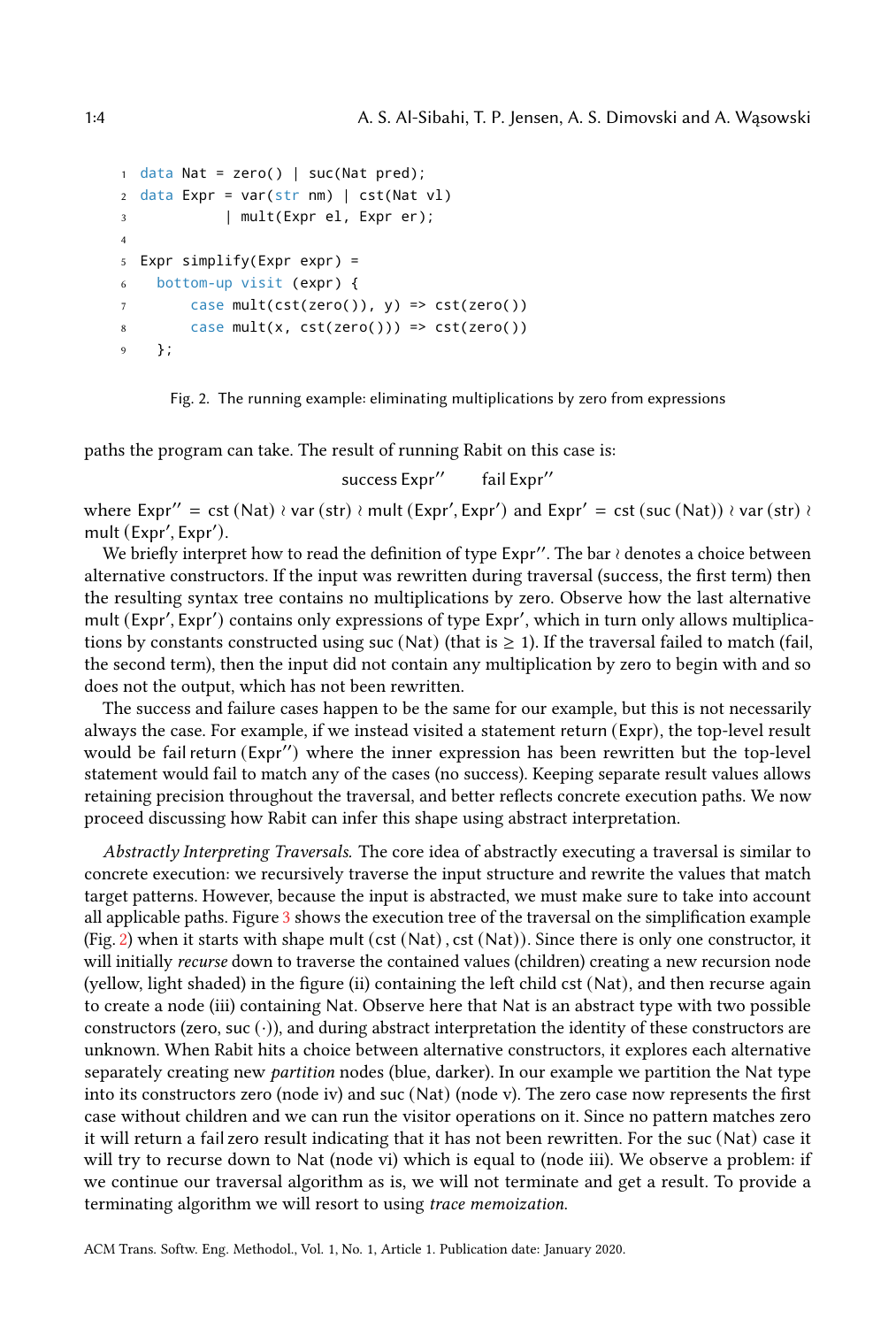<span id="page-4-0"></span>

Fig. 3. Naively abstractly interpreting the simplification example from Fig. [2](#page-3-0) with initial input mult (cst (Nat) , cst (Nat)). The procedure does not terminate because of infinite recursion on Nat.

Partition-driven Trace Memoization. The idea is to detect paths where execution recursively meets similar input, merging the new recursive node with the similar previous one, thus creating a loop in the execution graph [\[46,](#page-25-3) [49\]](#page-25-2). This loop is then resolved by a fixed-point iteration.

In Rabit, we propose partition-driven trace memoization, which works with potentially unbounded input like the inductive type refinements. We detect cycles by maintaining a *memoization map* which for each type—used for partitioning—stores the last traversed value (input) and the last result produced for this value (output). This memoization map is initialized to map all types to the bottom element  $(\perp)$  for both input and output. The evaluation is modified to use the memoization map, so it checks on each iteration the input  $i$  against the map:

- If the last processed refinement type representing the input *i'* is greater than the current input ( $i' \rightrightarrows i$ ), then it uses the corresponding output; i.e., we found a hit in the memoization map.
- Otherwise, it will merge the last processed and current input refinement types to a new value  $i'' = i'\nabla i$ , update the memoization map and continue execution with  $i''$ . The operation  $\nabla$  is called a *widening*; it ensures that the result is an upper bound of its inputs, i.e.,  $i' \sqsubseteq i'' \sqsupseteq i$  and that the merging will eventually terminate for the increasing chain of values. The memoization map is updated to map the general type of i'' (not refined, for instance Nat) to map to a pair  $(i'', o)$ , where the first component denotes the new input  $i''$  refinement type and the second component denotes the corresponding output  $o$  refinement type; initially,  $o$  is set to  $\perp$  and then changed to the result of executing input ′′ repeatedly until a fixed-point is reached.

We demonstrate the trace memoization and fixed-point iteration procedures on Nat in Fig. [4,](#page-5-0) beginning with the leftmost tree. The expected result is fail Nat, meaning that no pattern has matched, no rewrite has happened, and a value of type Nat is returned, since the simplification program only introduces changes to values of type Expr.

We show the memoization map inside a framed orange box. The result of the widening is presented below the memoization map. In all cases the widening in Fig. [4](#page-5-0) is trivial, as it happens against ⊥. The final line in node 1 stores the value  $o_{prev}$  produced by the previous iteration of the traversal, to establish whether a fixed point has been reached  $(\bot \text{ initially})$ .

Trace Partitioning. We partition [\[44\]](#page-25-4) the abstract value Nat along its constructors: zero and suc  $(\cdot)$ (Fig. [4\)](#page-5-0). This partitioning is key to maintain precision during the abstract interpretation. As in Fig. [3,](#page-4-0) the left branch fails immediately, since no pattern in Fig. [2](#page-3-0) matches zero. The right branch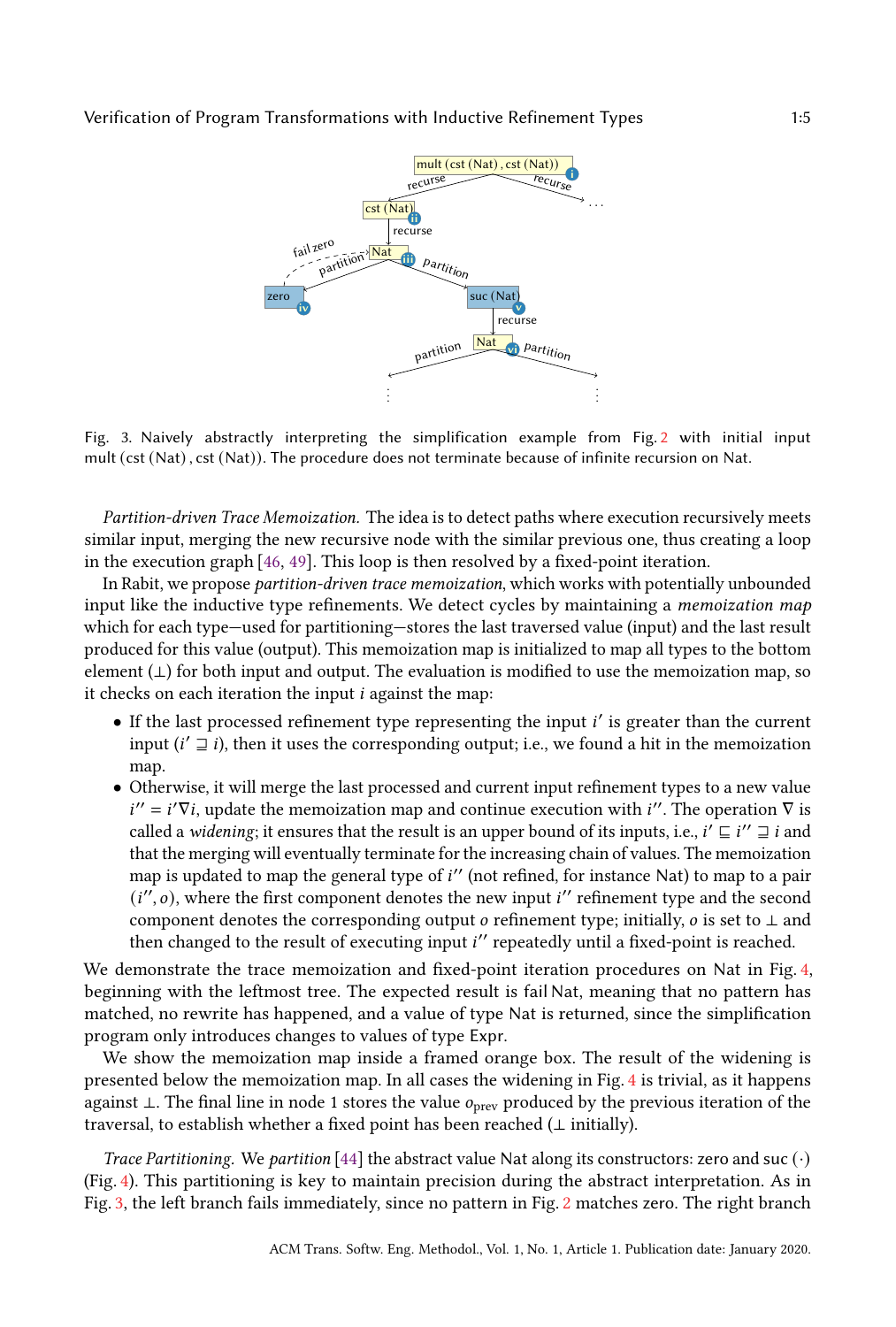<span id="page-5-0"></span>

Fig. 4. Three iterations of a fixed point computation for input Nat. Iterations are separated by dotted arrows on top

<span id="page-5-1"></span>

Fig. 5. A prefix of the abstract interpreter run for  $e = \text{mult}(\text{cst}(\text{Nat}), \text{cst}(\text{Nat}))$ . Fragments of two iterations involving node 6 are shown, separated by a dotted arrow.

descends into a new recursion over Nat, with an updated memoization table. This run terminates, due to a hit in the memoization map, returning ⊥. After returning, the value of suc (Nat) should be reconstructed with the result of traversing the child Nat, but since the result is ⊥ there is no value to reconstruct with, so ⊥ is just propagated upwards. At the return to the last widening node, the values are joined, and widen the previous iteration result  $o_{prev}$  (the dotted arrow on top). This process repeats in the second and third iterations, but now the reconstruction in node 3 succeeds: the child Nat is replaced by zero and fail suc (zero) is returned (dashed arrow from 3 to 1). In the third iteration, we join and widen the following components (cf.  $o<sub>prev</sub>$  and the dashed arrows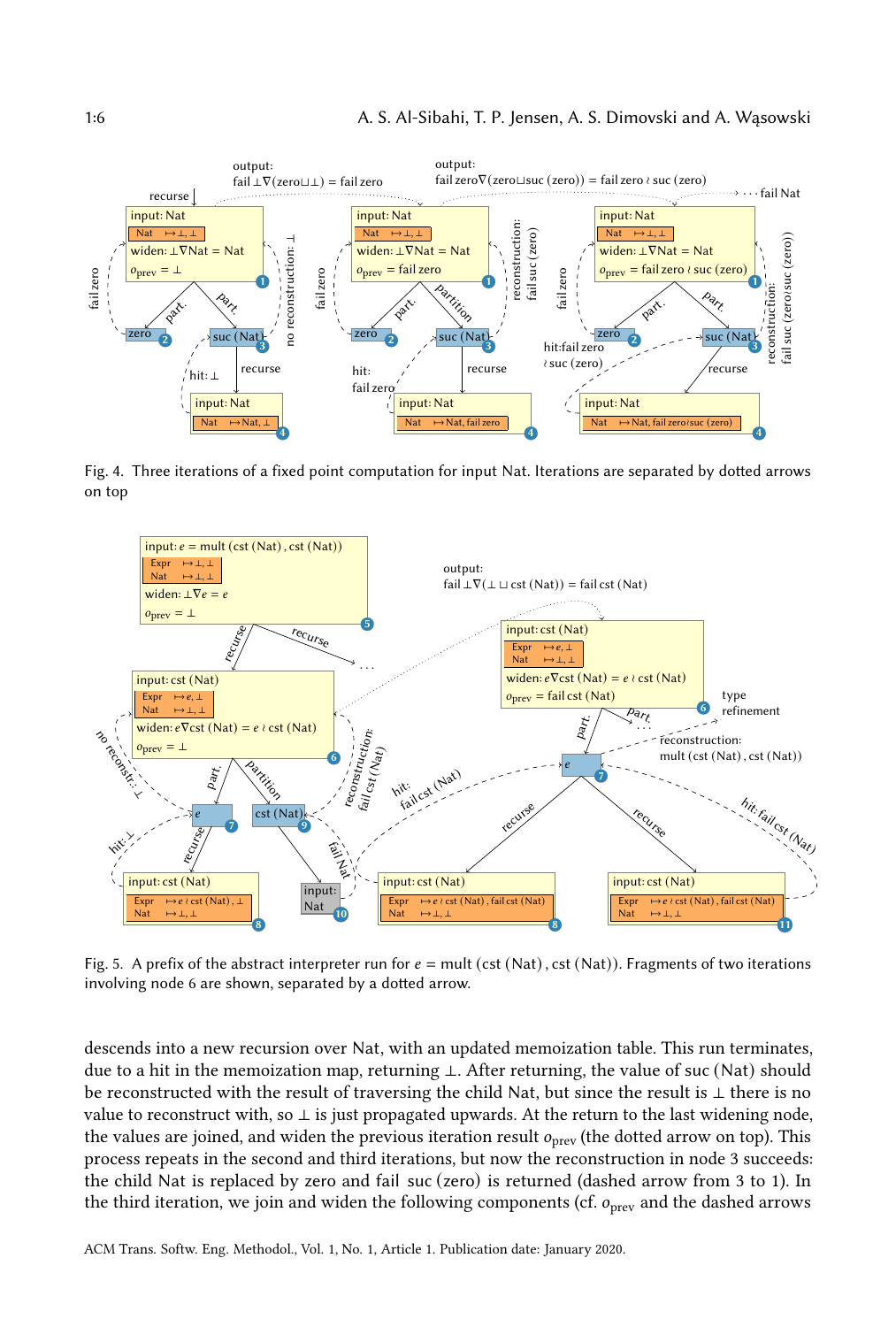incoming into node 1 in the rightmost column):

[zero ≀ suc (zero)  $\nabla$  (zero  $\sqcup$  suc (zero≀suc (zero)))] = Nat

Here, the used widening operator [\[19\]](#page-24-3) accelerates the convergence by increasing the value to represent the entire type Nat. It is easy to convince yourself, by following the same recursion steps as in the figure, that the next iteration, using  $o_{prev} =$  Nat will produce Nat again, arriving at a fixed point. Observe, how consulting the memoization map, and widening the current value accordingly, allowed us to avoid infinite recursion over unfoldings of Nat.

Nesting Fixed Point Iterations. When inductive shapes (e.g., Expr) refer to other inductive shapes (e.g., Nat), it is necessary to run nested fixed-point iterations to solve recursion at each level. Figure [5](#page-5-1) returns to the more high-level fragment of the traversal of Expr starting with mult (cst (Nat), cst (Nat)) as in Fig. [3.](#page-4-0) We follow the recursion tree along nodes 5, 6, 7, 8, 9, 10, 9, 6 with the same rules as in Fig. [4.](#page-5-0) In node 10 we run a nested fixed point iteration on Nat, already discussed in Fig. [4,](#page-5-0) so we just include the final result.

Type Refinement. The output of the first iteration in node 6 is fail cst (Nat), which becomes the new  $o<sub>prev</sub>$ , and the second iteration begins (to the right). After the widening the input is partitioned into  $e$  (node 7) and cst (Nat)(node elided). When the second iteration returns to node 7 we have the following reconstructed value: mult (cst (Nat) , cst (Nat)). Contrast this with lines 6-7 in Fig. [2,](#page-3-0) to see that running the abstract value against this pattern might actually produce success. In order to obtain precise result shapes, we refine the input values when they fail to match a pattern. Our abstract interpreter produces a refinement of the type, by running it through the pattern matching, giving:

> success cst (Nat) fail mult (cst (suc (Nat)), cst (suc (Nat)))

The result means, that if the pattern match succeeds then it produces an expression of type cst (Nat). More interestingly, if the matching failed neither the left nor the right argument of mult  $(\cdot, \cdot)$  could have contained the constant zero—the interpreter captured some aspect of the semantics of the program by refining the input type. Naturally, from this point on the recursion and iteration continues, but we shall abandon the example, and move on to formal developments.

# <span id="page-6-0"></span>3 FORMAL LANGUAGE

The presented technique is meant to be general and applicable to many high-level transformation languages. To keep the presentation concise, we focus on few key constructs from Rascal [\[36\]](#page-25-0), relying on the concrete semantics from Rascal Light [\[2\]](#page-24-4).

We consider algebraic data types (at) and finite sets (set $(t)$ ) of elements of type t. Each algebraic data type at has a set of unique constructors. Each constructor  $k(t)$  has a fixed set of typed parameters. The language includes sub-typing, with void and value as bottom and top types respectively.

$$
t \in \text{Type} ::= \text{void} | \text{set}(t) | \text{at} | \text{value}
$$

We consider the following subset of Rascal expressions: From left to right we have: variable access, assignments, sequencing, constructor expressions, set literal expressions, matching failure expression, and bottom-up visitors:

 $e := x \in \text{Var} | x = e | e; e | k(e) | \{e\} | \text{fail} | \text{visit } e \text{ cs} \quad \text{cs} := \text{case } p \Rightarrow e$ 

Visitors are a key construct in Rascal. A visitor visit  $e$  cs traverses recursively the value obtained by evaluating  $e$  (any combination of simple values, data type values and collections). During the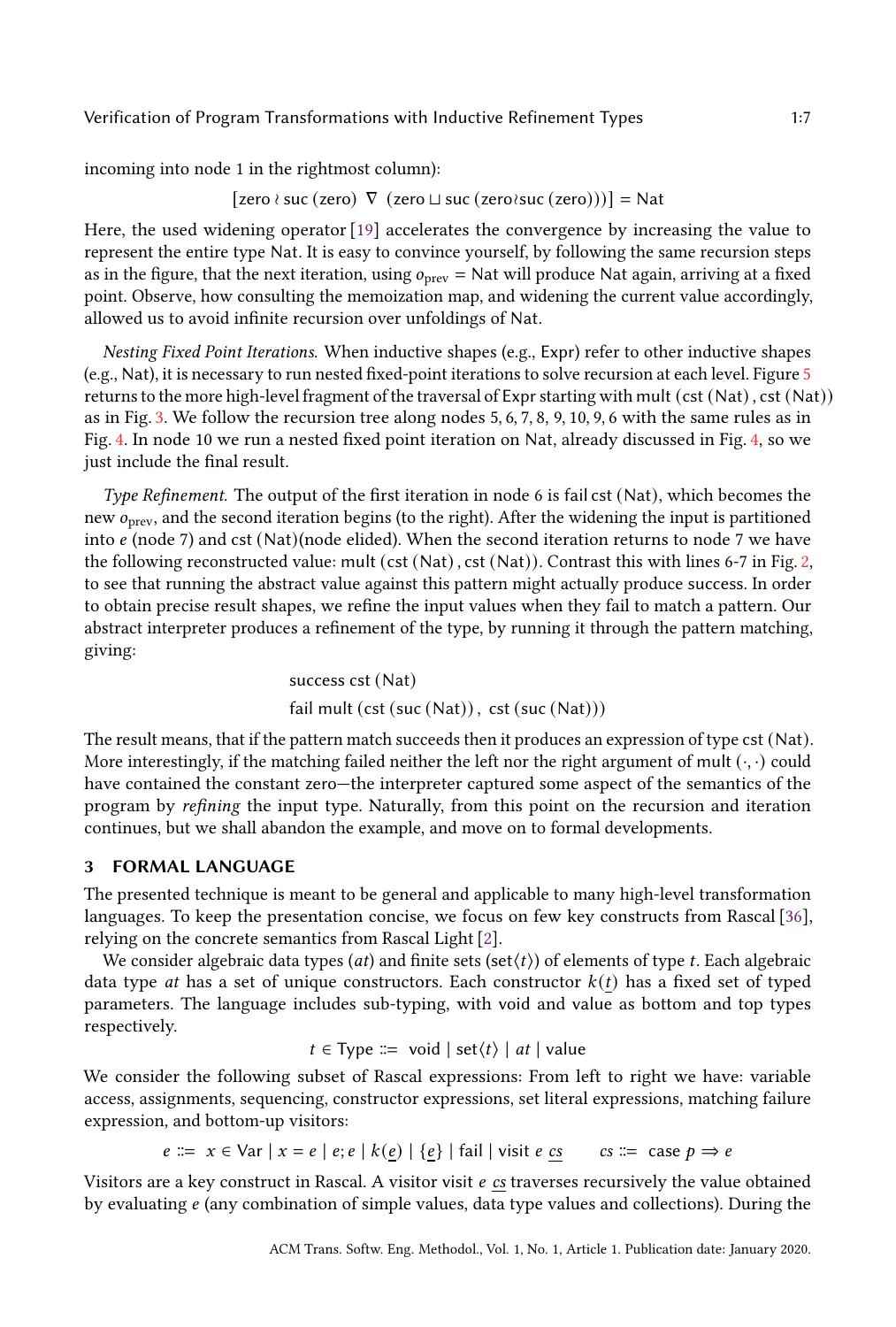traversal, case expression cs are applied to the nodes, and the values matching target patterns are rewritten. We will discuss a concrete subset of patterns  $p$  further in Sect. [6.](#page-11-0) For brevity, we only discuss bottom-up visitors, but Rabit (Sect. [9\)](#page-16-0) supports all strategies of Rascal.

*Notation.* We write  $(x, y) \in f$  to denote the pair  $(x, y)$  such that  $x \in \text{dom } f$  and  $y = f(x)$ . Abstract semantic components, sets, and operations are marked with a hat:  $\hat{a}$ . A sequence of  $e_1, \ldots, e_n$  is contracted using an underlining  $e$ . The empty sequence is written by  $\varepsilon$ , and concatenation of sequences  $e_1$  and  $e_2$  is written  $e_1, e_2$ . Notation is lifted to sequences in an intuitive manner: for example given a sequence  $v$ , the value  $v_i$  denotes the *i*th element in the sequence, and  $v : t$  denotes the sequence  $v_1 : t_1, \ldots, v_n : t_n$ .

### <span id="page-7-0"></span>4 ABSTRACT DOMAINS

Our abstract domains are designed to compose modularly. Modularity is important for transformation languages, which manipulate a large variety of values. The design allows easily replacing abstract domains for particular types of values, as well as adding support for new types. We want to construct an abstract value domain  $\hat{v}_s \in \text{ValueShape}$  which captures inductive refinement types of form:

$$
at^r = k_1(\underline{\widehat{v}s_1}) \cdot \cdots \cdot k_n(\underline{\widehat{v}s_n})
$$

where each value  $\widehat{v}_{\delta i}$  can possibly recursively refer to  $at^r$ . Below, we define abstract domains for eate data types and require algebra domains. The modular domain design generalized for sets, data types and recursively defined domains. The modular domain design generalizes parameterized domains [\[18\]](#page-24-5) to follow a design inspired by the modular construction of types and domains [\[9,](#page-24-6) [16,](#page-24-7) [50\]](#page-25-5). The idea is to define domains parametrically—i.e. in the form  $F(E)$ —so that abstract domains for subcomponents are taken as parameters, and explicit recursion is handled separately. We use standard domain combinators [\[59\]](#page-26-1) to combine individual domains into the abstract value domain.

Set Shape Domain. Let  $Set(E)$  denote the domain of finite sets consisting of elements taken from E. We define abstract finite sets using abstract elements  $\{\hat{e}\}_{{l};l;u}$  from a parameterized domain E. We define abstract finite sets using abstract elements  $\{\widehat{e}\}_{[l,u]}$  from a parameterized domain SetShape( $\widehat{E}$ ). The component from the parameter domain ( $\widehat{e} \in \widehat{E}$ ) represents the abstraction of the change shape of elements, and a non-negative interval component  $[l; u] \in \widehat{Inferval}^+$  is used to abstract over the cardinality (so  $l, u \in \mathbb{Z}^+$  and  $l \leq u$ ). The abstract set element acts as a reduced product between  $\hat{e}$  and  $[l; u]$  and the lattice operations follow directly.

Given a concretization function for the abstract content domain  $\gamma_{\widehat{E}} \in \widehat{E} \to \wp(E)$ , we can define a  $\text{Lip}$  be concretization function for the abstract concretion domain  $f_{\text{E}} \in \mathbb{Z} \to \mathbb{Z}$ . We can define a concretization function for the abstract set shape domain to possible finite sets of concrete elements  $\gamma_{\widehat{SS}} \in \widehat{\mathsf{SetShape}}(\widehat{E}) \to \wp \left( \mathsf{Set}\left( E \right) \right)$ :

$$
\gamma_{\widehat{SS}}(\{\widehat{e}\}_{[l;u]}) = \{es \mid es \subseteq \gamma_{\widehat{E}}(\widehat{e}) \land \vert es \vert \in \gamma_{\widehat{1}}([l;u])\}
$$

Example 4.1. Let Interval be a domain of intervals of integers (a standard abstraction over integers). We can concretize abstract elements from SetShape (Interval) to a set of possible sets of integers from  $\varphi$  (Set  $(\mathbb{Z})$ ) as follows:

$$
\gamma_{\overline{SS}}(\{\text{[42;43]}\}_{\text{[1;2]}}) = \{\{42\},\{43\},\{42,43\}\}\
$$

Data Shape Domain. Inductive refinement types are defined as a generalization of refinement types [\[26,](#page-25-6) [47,](#page-25-7) [61\]](#page-26-2) that inductively constrain the possible constructors and the content in a data structure. We use a parameterized abstraction of data types  $DataShape(E)$ , whose parameter E abstracts over the shape of constructor arguments:

$$
\widehat{d} \in \widehat{\text{DataShape}}(\widehat{E}) = \{\perp_{\widehat{\text{DS}}}\} \cup \{k_1(\underline{e_1}) \ldots \ldots \ldots \underline{k_n(\underline{e_n})} \mid e_i \in \widehat{E}\} \cup \{\top_{\widehat{\text{DS}}}\}
$$

ACM Trans. Softw. Eng. Methodol., Vol. 1, No. 1, Article 1. Publication date: January 2020.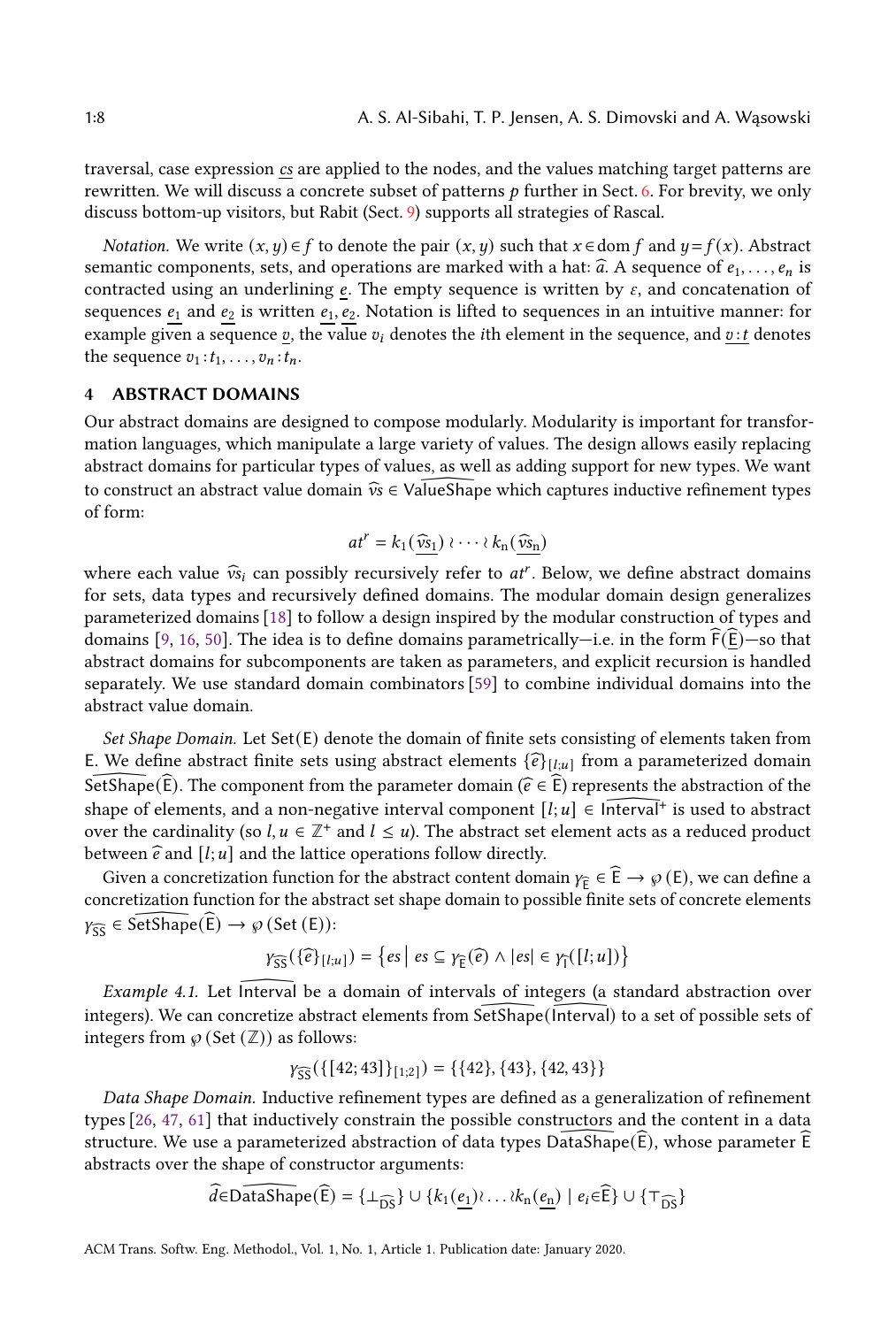We have the least element  $\perp_{\widehat{DS}}$  and top element  $\top_{\widehat{DS}}$  elements—respectively representing no data types value and all data type values—and otherwise a non-empty choice between unique (all different) constructors of the same algebraic data type  $k_1 (e_1) \cdots \partial k_n (e_n)$  (shortened  $\underline{k(e)}$ ). We can treat the constructor choice as a finite map  $[k_1 \mapsto e_1, \ldots, k_n \mapsto e_n]$ , and then directly define our lattice operations point-wise.

Given a concretization function for the concrete content domain  $\gamma_{\widehat{E}} \in \widehat{E} \to \wp(E)$ , we can create a concretization function for the data shape domain

$$
\gamma_{\widehat{\text{DS}}} \in \widehat{\text{DataShape}(\widehat{\text{E}})} \to \wp(\text{Data}(\text{E}))
$$

where  $\text{Data}(E) = \{k(\underline{v}) \mid \exists \text{ a type at. } k(\underline{v}) \in [\![at]\!] \land \underline{v} \in \underline{E}\}.$  The concretization is defined as follows:

$$
\gamma_{\widehat{\text{DS}}}(\bot_{\widehat{\text{DS}}}) = \emptyset \qquad \gamma_{\widehat{\text{DS}}}(\top_{\widehat{\text{DS}}}) = \text{Data}(\text{E})
$$

$$
\gamma_{\widehat{\text{DS}}}(k_1(\underline{e_1}) \wr \cdots \wr k_n(\underline{e_n})) = \left\{ k_i(\underline{v}) \mid i \in [1, n] \land \underline{v \in \gamma_{\widehat{\text{E}}}(e_i)} \right\}
$$

Example 4.2. We can concretize abstract data elements DataShape (Interval) to a set of possible concrete data values  $\wp$  (Data( $\mathbb{Z}$ )). Consider values from the algebraic data type:

data errorloc = repl $()$  | linecol(int, int)

We can concretize abstracting elements as follows:

 $\gamma_{\widehat{DS}}(\text{repI}() \wr \text{linecol}([1; 1], [3; 4])) = \{\text{repI}(), \text{linecol}(1, 3), \text{linecol}(1, 4)\}\$ 

Recursive shapes. We extend our abstract domains to cover recursive structures such as lists and trees. Given a type expression  $F(X)$  with a variable X, we construct the abstract domain as the solution to the recursive equation  $X = F(X)$  [\[50,](#page-25-5) [54,](#page-26-3) [59\]](#page-26-1), obtained by iterating the induced map F over the singleton domain  $\mathbb{1} = {\perp}$ . The concretization function of the recursive domain follows from the concretization function of the underlying functor domain. A detailed exposition of how to solve recursive equations over abstract domains is presented in Al-Sibahi et al. [\[4\]](#page-24-8).

Example 4.3. We can concretize abstract elements of the refinement type from our running example:

$$
\gamma_{\widehat{DS}}(\text{Expr}^e) = \left\{ \overbrace{\text{cst}(\text{suc}(\text{suc}(\text{zero}))), \text{mult}(2,2), \text{mult}(\text{mult}(2,2),2), \dots}^2 \right\}
$$

where  $\text{Expr}^e = \text{cst}(\text{suc}(\text{suc}(\text{zero})))$  ≀ mult( $\text{Expr}^e$ ,  $\text{Expr}^e$ ) In particular, our abstract element represents the set of all multiplications of the constant 2.

Value Domains. We presented the required components for abstracting individual types, and now all that is left is putting everything together. We construct our value shape domain using choice and recursive domain equations:

ValueShape <sup>=</sup> SetShape (ValueShape ) ⊕ DataShape (ValueShape )

Similarly, we have the corresponding concrete shape domain:

$$
Value = Set (Value) \uplus Data(Value)
$$

We then have a concretization function  $\gamma_{\overline{VS}} \in \sqrt{\text{valueShape}} \rightarrow \wp$  (Value), which follows directly from the previously defined concretization functions. from the previously defined concretization functions.

#### 4.1 Abstract State Domains

We now explain how to construct abstractions of states and results when executing Rascal programs.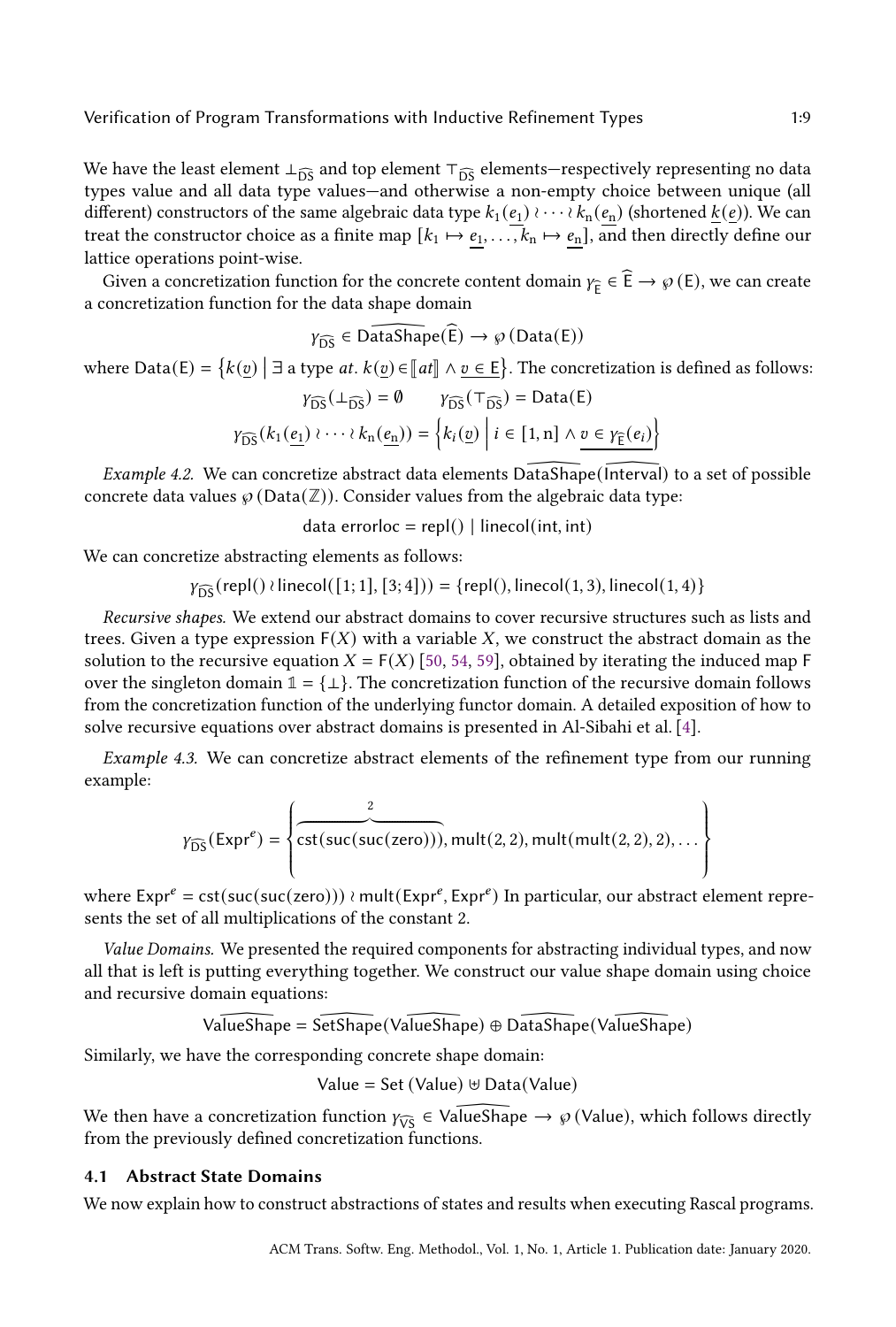<span id="page-9-1"></span>

Fig. 6. Relating concrete semantics (left) to abstract semantics (right).

Abstract Store Domain. Tracking assignments of variables is important since matching variable patterns depends on the value being assigned in the store:

$$
\widehat{\sigma} \in \widehat{\text{Store}} = \text{Var} \rightarrow \{\text{ff}, \text{tt}\} \times \text{ValueShape}
$$

For a variable x we get  $\hat{\sigma}(x) = (b, \hat{v}s)$  where b is true if x might be unassigned, and false otherwise (when x is definitely assigned). The second component,  $\hat{v}$  is a shape approximating a possible value of  $x$ .

We lift the orderings and lattice operations point-wise from the value shape domain to abstract stores. We define the concretization function  $\gamma_{\widehat{Store}} \in \widehat{Store} \to \wp$  (Store) as:

$$
\gamma_{\widehat{\text{Store}}}(\widehat{\sigma}) = \left\{ \sigma \mid ((\neg b \Rightarrow x \in \text{dom } \sigma) \land (x \in \text{dom } \sigma \Rightarrow \sigma(x) \in \gamma_{\widehat{V}}(\widehat{v_s}))) \right\}
$$

Abstract Result Domain. Traditionally, abstract control flow is handled using a collecting denotational semantics with continuations, or by explicitly constructing a control flow graph. These methods are non-trivial to apply for a rich language like Rascal, especially considering backtracking, exceptions and data-dependent control flow introduced by visitors. A nice side-effect of Schmidt-style abstract interpretation is that it allows abstracting control flow directly.

We model different type of results—successes, pattern match failures, errors directly in a ResSet domain which keeps track of possible results with each its own separate store. Keeping separate stores is important to maintain precision around different paths:

$$
rest \in \overline{\text{ResType}} ::= \text{success} \mid \text{exres} \quad \text{exres} \ ::= \text{fail} \mid \text{error} \quad \text{resp} \in \overline{\text{ResVal}} ::= \cdot \mid \widehat{v}s
$$
\n
$$
\text{Res} \in \overline{\text{ResSet}} = \overline{\text{ResType}} \rightarrow \overline{\text{ResVal}} \times \overline{\text{Store}}
$$

The lattice operations are lifted directly from the target value domains and store domains. We define the concretization function  $\gamma_{\widehat{RS}} \in \widehat{\text{ResultSet}} \to \wp$  (Result  $\times$  Store):

$$
\gamma_{\widehat{\text{RS}}}(\widehat{\text{Res}}) = \left\{(\text{rest resv}, \sigma) \mid (\text{rest}, (\widehat{\text{resv}}, \widehat{\sigma})) \in \widehat{\text{Res}} \land \text{resv} \in \gamma_{\widehat{\text{RV}}}(\widehat{\text{resv}}) \land \sigma \in \gamma_{\widehat{\text{Store}}}(\widehat{\sigma})\right\}
$$

#### <span id="page-9-0"></span>5 ABSTRACT SEMANTICS

A distinguishing feature of Schmidt-style abstract interpretation is that the derivation of abstract operational rules from a given concrete operational semantics is systematic and to a large extent mechanisable [\[11,](#page-24-9) [49\]](#page-25-2). The creative work is largely (1) providing abstract definitions for conditions, (2) abstract semantic operations like pattern matching, and (3) defining trace memoization strategies for non-structurally recursive operational rules.

Figure [6](#page-9-1) relates the concrete evaluation judgment (left) to the abstract evaluation judgment (right) for Rascal expressions. Both judgements evaluate the same expression  $e$ . The abstract evaluation judgment abstracts the initial concrete store  $\sigma$  with an abstract store  $\hat{\sigma}$ . The result of the abstract evaluation is a finite result set  $\overline{\text{Res}}$ , abstracting over possibly infinitely many concrete result values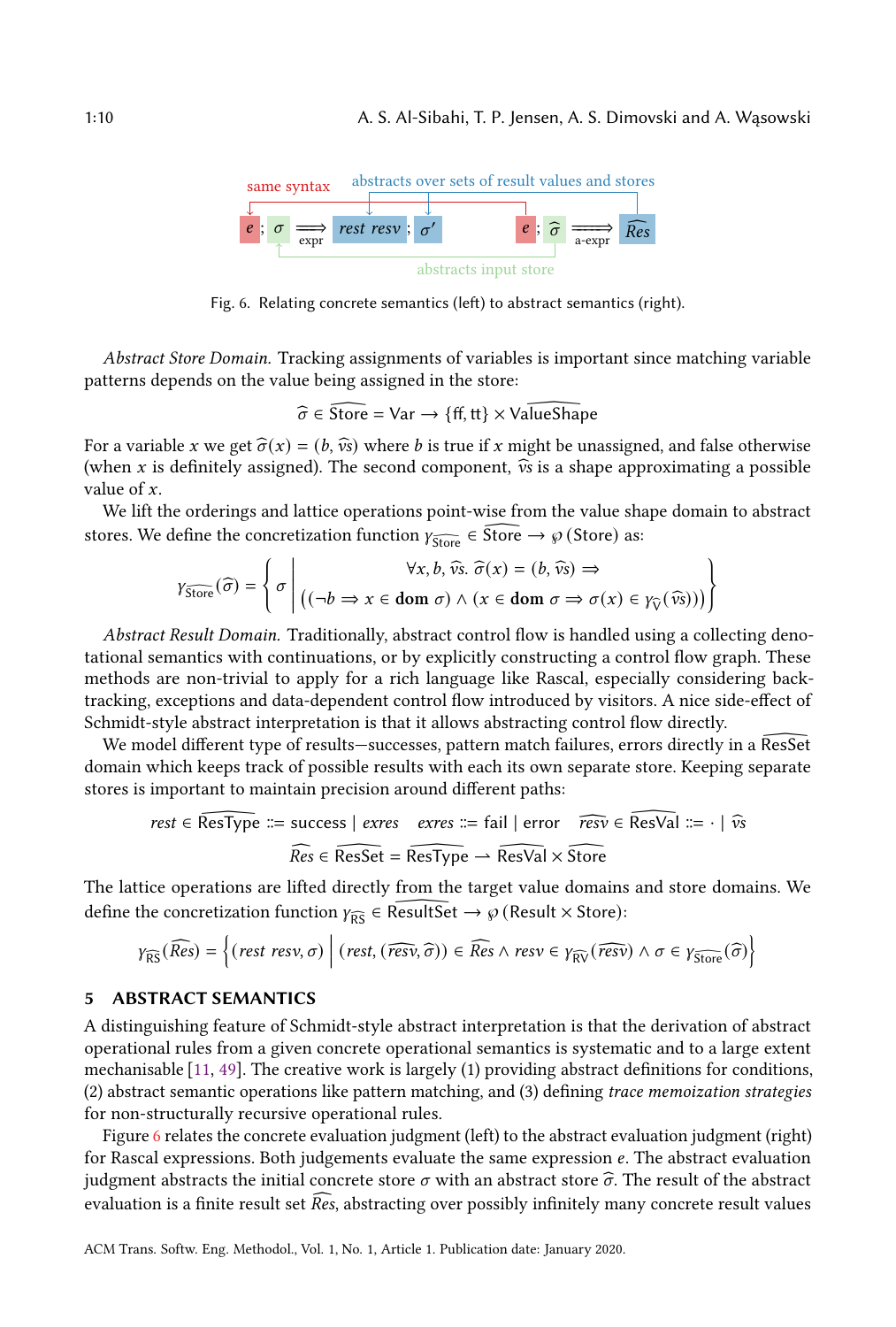rest resv and stores  $\sigma'$ . Res maps each result type rest to a pair of abstract result value  $\widehat{resv}$  and abstract result store  $\widehat{s}'$  i.e. abstract result store  $\widehat{\sigma}'$ , i.e.:

$$
\widehat{Res} = [rest_1 \mapsto (\widehat{resv_1}, \widehat{\sigma}_1), \dots, rest_n \mapsto (\widehat{resv_n}, \widehat{\sigma}_n)]
$$

There is an important difference in how the concrete and abstract semantic rules are used. In a concrete operational semantics a language construct is usually evaluated as soon as the premises of a rule are satisfied. When evaluating abstractly, we must consider all applicable rules, to soundly over-approximate the possible concrete executions. To this end, we introduce a special notation to collect all derivations with the same input  $i$  into a single derivation with output  $O$  equal to the join of the individual outputs:

$$
\{i \Rightarrow O\} \triangleq O = \bigsqcup \{o | i \Rightarrow o\}
$$

Let's use the operational rules for variable accesses to illustrate the steps in Schmidt-style translation of operational rules. The concrete semantics contains two rules for variable accesses, E-V-S for successful lookup, and E-V-Er for producing errors when accessing unassigned variables:

$$
\text{E-V-S} \xrightarrow{\text{$x \in \text{dom } \sigma$}} x \in \text{dom } \sigma
$$
\n
$$
\text{E-V-ER} \xrightarrow{\text{$x \notin \text{dom } \sigma$}} \text{error; } \sigma
$$

We follow three steps, to translate the concrete rules to abstract operational rules:

- (1) For each concrete rule, create an abstract rule that uses a judgment for evaluation of a syntactic form, e.g., AE-V-S and AE-V-Er for variables.
- (2) Replace the concrete conditions and semantic operations with the equivalent abstract conditions and semantic operations for target abstract values, e.g.  $x \in \text{dom } \sigma$  with  $\hat{\sigma}(x) = (b, \hat{\sigma}\hat{s})$ and a check on  $b$ . We obtain two execution rules:

$$
AE-V-S
$$
\n
$$
\widehat{\sigma}(x) = (b, \widehat{vs})
$$
\n
$$
x; \widehat{\sigma} \xrightarrow[\text{a-expr-v}]{\widehat{\sigma}(x) = (t, \widehat{vs})}
$$
\n
$$
AE-V-ER
$$
\n
$$
\widehat{\sigma}(x) = (t, \widehat{vs})
$$
\n
$$
x; \widehat{\sigma} \xrightarrow[\text{a-expr-v}]{\widehat{\sigma}(x) = (t, \widehat{vs})}
$$

Observe when  $b$  is true, both a success and failure may occur, and we need rules to cover both cases.

(3) Create a rule that collects all possible evaluations of the syntax-specific judgment rules, e.g. AE-V for variables:

$$
AE-V \xrightarrow{\{x;\,\widehat{\sigma} \xrightarrow[\text{a-expr-v]} \widehat{Res}'\}}
$$

$$
x;\,\widehat{\sigma} \xrightarrow[\text{a-expr}]{\widehat{Res}'}
$$

The possible shapes of the result value depend on the pair assigned to  $x$  in the abstract store. If the value shape of  $x$  is  $\perp$ , we drop the success result from the result set. The following examples illustrate the possible outcome result shapes:

| <b>Assigned Value</b> Result Set                                 |                                                                                                    | <b>Rules</b>    |
|------------------------------------------------------------------|----------------------------------------------------------------------------------------------------|-----------------|
| $\widehat{\sigma}(x) = (ff, \perp_{\widehat{\mathsf{V}}S})$      | $\Box$                                                                                             | AE-V-S          |
|                                                                  | $\hat{\sigma}(x) = (ff, [1; 3])$ [success $\mapsto ([1; 3], \hat{\sigma})$ ]                       | $AE-V-S$        |
| $\widehat{\sigma}(x) = (\text{tt}, \perp_{\widehat{\text{VS}}})$ | [error $\mapsto (\cdot, \widehat{\sigma})$ ]                                                       | AE-V-S. AE-V-ER |
| $\hat{\sigma}(x) = (tt, [1;3])$                                  | [success $\mapsto ([1;3], \hat{\sigma})$ , error $\mapsto (\cdot, \hat{\sigma})$ ] AE-V-S, AE-V-ER |                 |

ACM Trans. Softw. Eng. Methodol., Vol. 1, No. 1, Article 1. Publication date: January 2020.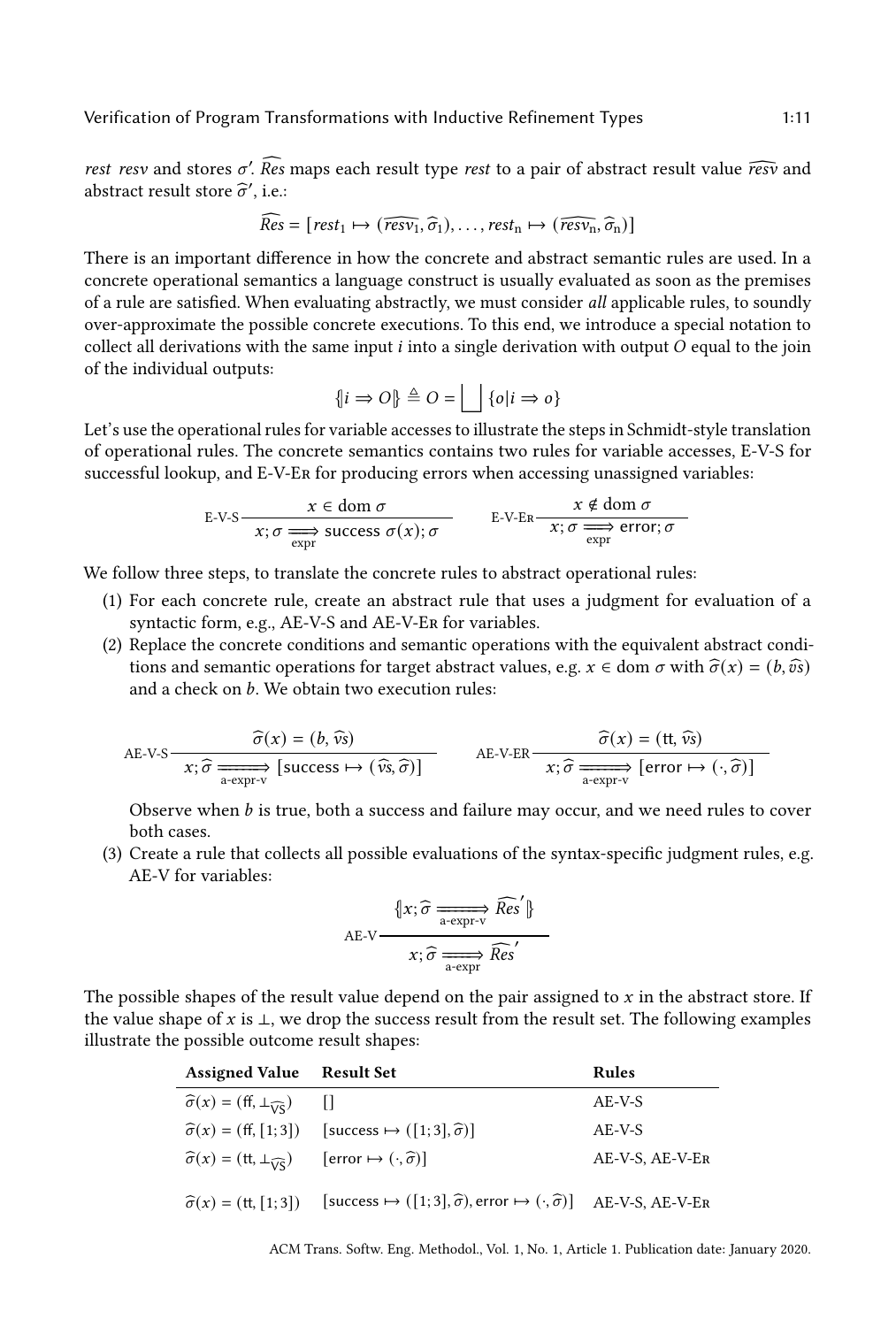It is possible to translate the operational semantics rules for other basic expressions using the presented steps (see Appendix [B\)](#page-28-0). The core changes are the ones moving from checks of definiteness to checks of possibility. For example:

- Checking that evaluation of  $e$  has succeeded, requires that the abstract semantics uses  $e; \hat{\sigma} \longrightarrow \widehat{Res}$  and (success,  $(\hat{v}s, \hat{\sigma}') \in \widehat{Res}$ , as compared to  $e; \sigma \longrightarrow \text{success } v; \sigma'$  in the concrete semantics.
- Typing is now done using abstract judgments  $\hat{v}$  and  $t \hat{f}$ :  $t'$ . In particular, type  $t$  is an obtained without  $f'(t, \hat{f}, t')$ . In particular, type  $t$  is an abstract subtype of type  $t'$  ( $t \leq t'$ ) if there is a subtype  $t''$  of  $t$  ( $t'' < t$ ) that is also a subtype of t'  $(t'' \le t')$ . This implies that  $t \le t'$  and  $t \not\le t'$  are non-exclusive.
- To check whether a result contains a particular constructor, we use the abstract function  $\widehat{\text{unfold}}(\hat{v}, t)$ .  $\widehat{\text{unfold}}(\hat{v}, t)$  will produces a refined set of abstract values of type *t* based on  $\hat{v},$ splitting alternative constructors. Additionally, it produces error if the value is possibly not an element of t.

## <span id="page-11-0"></span>6 PATTERN MATCHING

Expressive pattern matching is a key feature of Rascal, and Rabit handles the full pattern language of Rascal. For brevity, we discuss a subset, including variables x, constructor patterns  $k(p)$ , and set patterns  $\{\star p\}$ :

$$
p ::= x \mid k(p) \mid \{\star p\} \qquad \star p ::= p \mid \star x
$$

Rascal allows non-linear matching where the same variable  $x$  can be mentioned more than once: all values matched against  $x$  must have equal values for the match to succeed. Each set pattern contains a sequence of sub-patterns  $\star p$ ; each sub-pattern in the sequence is either an ordinary pattern  $p$  matched against a single set element, or a star pattern  $\star x$  to be matched against a subset of elements. Star patterns can backtrack when pattern matching fails because of non-linear variables, or when explicitly triggered by the fail expression.

This expressiveness poses challenges for developing an abstract interpreter that is both sound and sufficiently precise. The key aspects of Rabit in handling pattern matching is how we maintain precision by refining input values on pattern matching successes and failures.

### 6.1 Satisfiability Semantics for Patterns

We begin by defining what it means that a (concrete/abstract) value matches a pattern. Figure  $7a$ shows the concrete semantics for patterns. In the figure,  $\rho$  is a binding environment:

$$
\rho \in \mathsf{BindingEnv} = \mathsf{Var} \rightarrow \mathsf{Value}
$$

A value v matches a pattern  $p ( v \models p)$  iff v is accepted by the satisfiability semantics (defined in Fig. [7a\)](#page-12-0) give a binding environment  $\rho$  that maps the variables in the pattern to values in **dom**  $\rho$  = vars $(p)$ .

Constructor patterns  $k(p)$  accept any well-typed value  $k(v)$  of the same constructor, and whose subcomponents  $\varrho$  match the sub-patterns  $\varrho$  in a consistent fashion using the same binding environment  $\rho$ . A variable x matches exactly the value it is bound to in the binding environment  $\rho$ . A set pattern { $\star p$ } accepts any set of values { $\alpha$ } such that an associative-commutative arrangement of the sub-values  $v$  matches the sequence of sub-patterns  $\star p$  under  $\rho$ .

A value sequence <u>v</u> matches a pattern sequence  $\star p$  ( $\upsilon \models^{\star} \star p$ ) if there exists a binding environment  $\rho$  such that **dom**  $\rho = \text{vars}(\star p)$  and  $\underline{v} \models_{\rho}^{\star} \star p$ . An empty sequence of patterns  $\varepsilon$  accepts an empty sequence of values  $\varepsilon$ . A sequence starting  $\overline{b}$ ,  $\overline{\star}b'$  with an ordinary pattern  $b$  matches any non-empty sequence of values v. v' where v matches  $\overline{v}$  and v' matches  $\star v'$  in a consistent fashion using the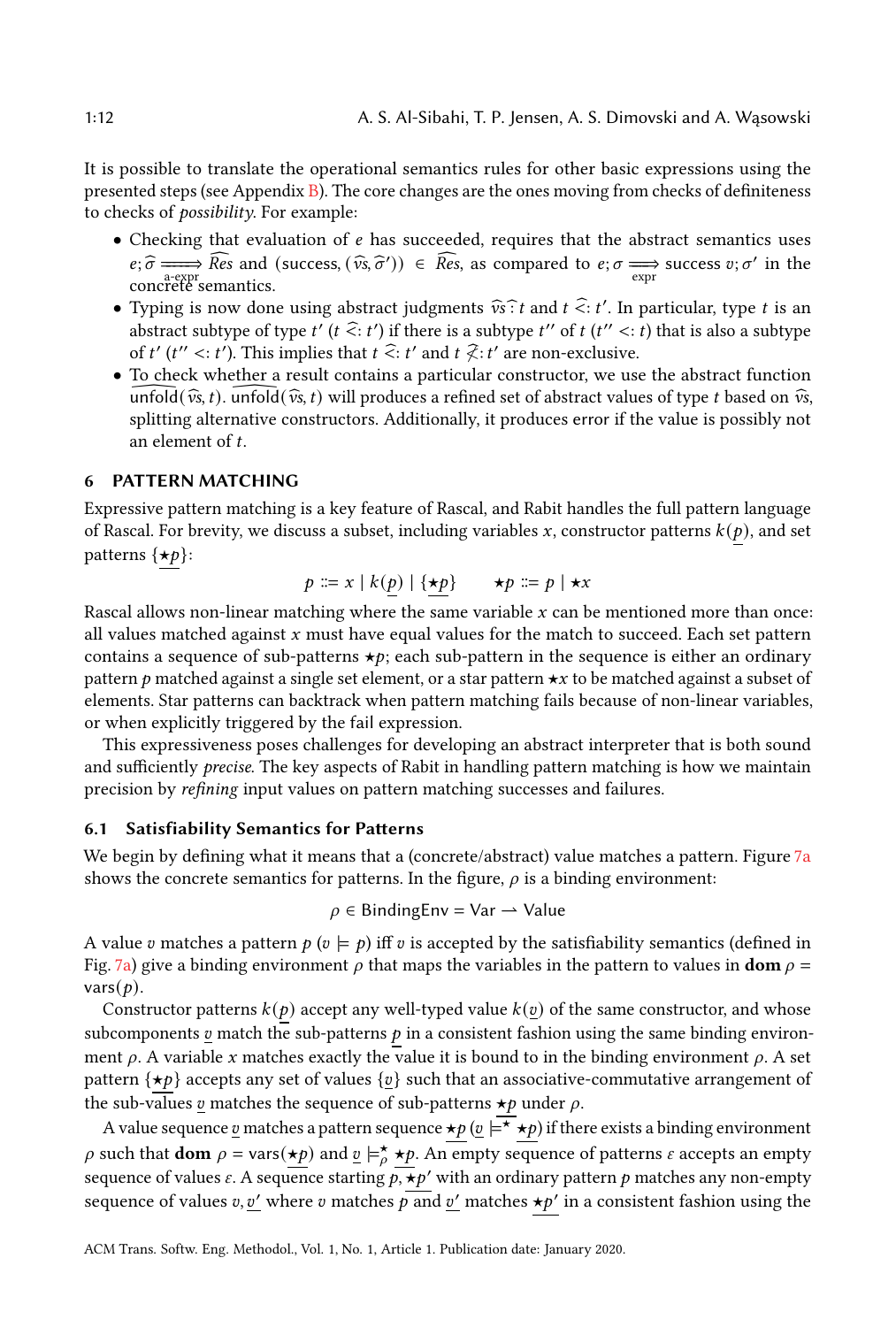<span id="page-12-0"></span>

| $k(\underline{v}) \models_{\rho} k(p)$                                   | iff    | t are parameter types of k<br>and $\vec{v}$ : t' and $\vec{t}'$ <: t<br>and $\overline{\underline{v}} \models_{\rho}^{\star} p$ |
|--------------------------------------------------------------------------|--------|---------------------------------------------------------------------------------------------------------------------------------|
| $v \models_{\Omega} x$                                                   | iff    | $\rho(x) = v$                                                                                                                   |
| $\{\underline{v}\}\models_{\rho} \{\star p\}$                            | iff    | $\underline{v} \models_{\rho}^{\star} \star p$                                                                                  |
| $\varepsilon \models_{o}^{\star} \varepsilon$                            | always |                                                                                                                                 |
| $v, v' \models_{\rho}^{\star} p, \star p'$                               | iff    | $v \models_{\rho} p$ and $\underline{v}' \models_{\rho}^{\star} \star p'$                                                       |
| $\underline{v}, \underline{v}' \models_{\rho}^{\star} \star x, \star p'$ | iff    | $\rho(x) = {\underline{v}}$ and ${\underline{v}}' \models_{\rho}^{\star} {\star}p'$                                             |

(a) Concrete ( $v \models \rho p$  reads:  $v$  matches  $p$  with  $\rho$ )

| $k(\underline{\hat{v}}\underline{s})\widehat{\vDash}_{\widehat{\rho}}k(p)$                  | iff    | $t$ are parameter types of $k$<br>and $\widehat{v}_s : t'$ and $t' \leq t$ and $\widehat{v}_s \in \stackrel{\star}{\beta} p$                                                                                                                                 |
|---------------------------------------------------------------------------------------------|--------|--------------------------------------------------------------------------------------------------------------------------------------------------------------------------------------------------------------------------------------------------------------|
| $\widehat{\nu s} \models_{\widehat{\Omega}} x$                                              | iff    | $\widehat{\rho}(x) \sqsubseteq \widehat{\nu} s$                                                                                                                                                                                                              |
| $\{\widehat{\underline{v}}\}_{[l;u]}\widehat{\vDash}_{\widehat{\rho}}\{\star p\}$           | iff    | $\widehat{v}$ s, [ <i>l</i> ; <i>u</i> ] $\widehat{\models}_{\widehat{\theta}}^{\star} \star p$                                                                                                                                                              |
| $\widehat{v}$ s, $[0; u] \widehat{\models}_{\widehat{\sigma}}^{\star} \widehat{\epsilon}$   | always |                                                                                                                                                                                                                                                              |
| $\widehat{v}$ s, [l; u] $\widehat{\vdash}^{\star}_{\widehat{\rho}} p, \star p'$             | iff    | $u > 0$ and $\widehat{vs} \models_{\widehat{\rho}} p$<br>and $\widehat{v}_s$ , $[l-1; u-1]$ $\widehat{\vdash}^{\star}_{\widehat{\theta}} p, \star p'$                                                                                                        |
| $\widehat{v}$ s, [l; u] $\widehat{\models}_{\widehat{\theta}}^{\star} \star x$ , $\star p'$ | iff    | $\widehat{\rho}(x) = {\widehat{v}_s}' \bigg\{ [l';u'] \text{ and } l' \le l \text{ and } u' \le u \text{ and } \widehat{v}_s' \sqsubseteq \widehat{v}_s$<br>and $\widehat{v}_s$ , $[l - u'; u - l']$ $\widehat{\models}_{\widehat{\theta}}^{\star} \star p'$ |

(b) Abstract  $(\widehat{v}\widehat{s} \models_{\widehat{\rho}} \widehat{p}$  reads:  $\widehat{v}\widehat{s}$  may match  $\widehat{p}$  with  $\widehat{\rho}$ )

Fig. 7. Satisfiability semantics for pattern matching

same binding environment  $\rho$ . A sequence  $\star x$ ,  $\star v'$  works analogously but it splits the value sequence in two v and v', such that x is assigned to v in  $\overline{\rho}$  and v' matches  $\star \nu'$  consistently in  $\rho$ .

Example 6.1. We revisit the running example to understand how the data type values are matched. We consider matching the following set of expression values:

> {  $\overline{c}$  ${mult}$  (cst (zero), cst (suc (zero))), cst (zero)}

against the pattern  $p = \{mult(x, y), \star w, x\}$  in the environment  $p = [x \mapsto \text{cst (zero)}, y \mapsto$ cst (suc (zero)),  $w \mapsto \{\}$ . The matching argument is as follows:

 $\{\underline{v}\}\models_{\rho} p \text{ iff } \underline{v}\models_{\rho}^{\star} \text{mult}(x, y), \star w, x$ **iff** mult (cst (zero), cst (suc (zero)))  $\models_{\rho}$  mult  $(x, y)$ and cst (zero)  $\models_{\rho}^{\star} \star w$ , x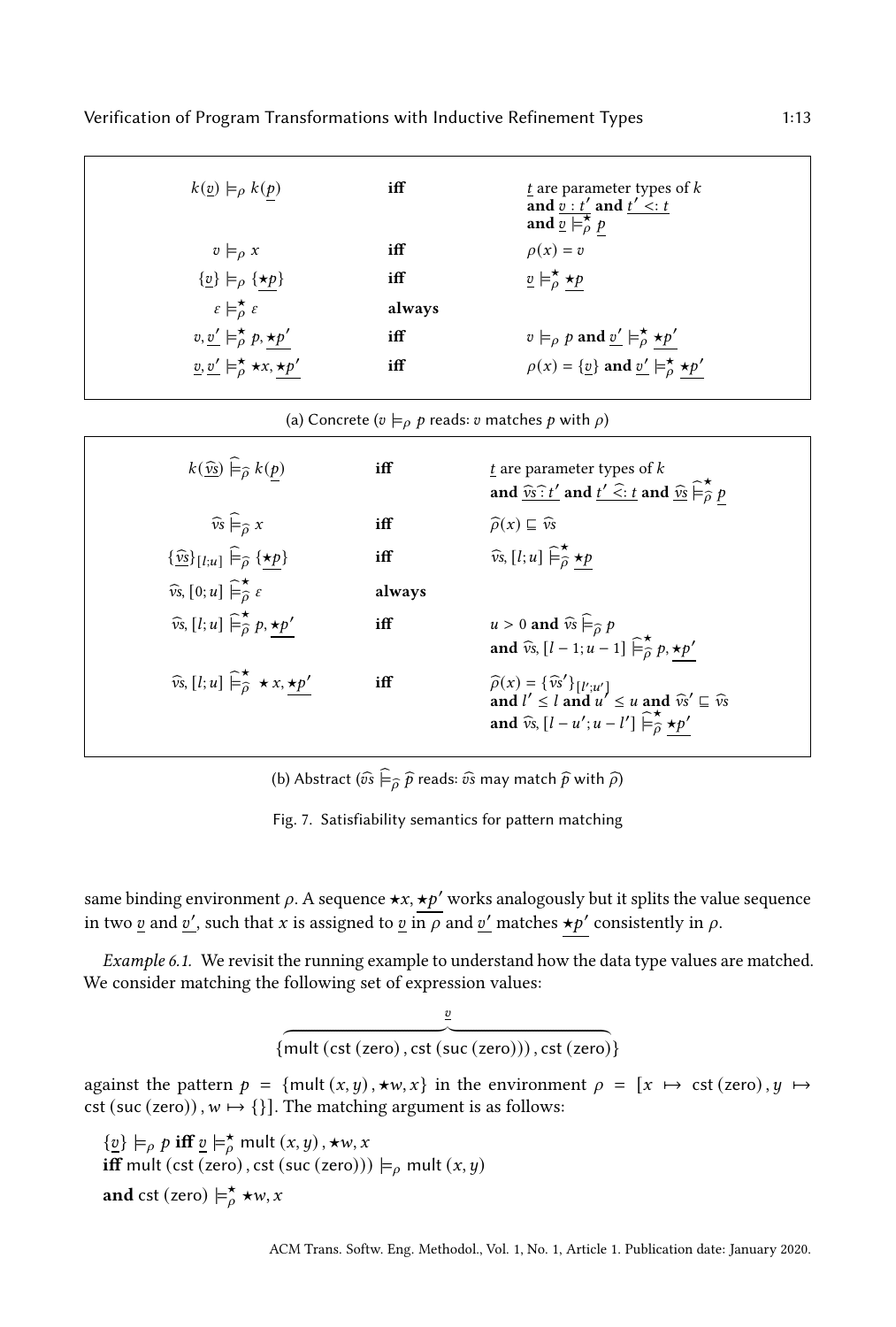<span id="page-13-0"></span>

Fig. 8. Relating abstract operational semantics (left) to the concrete operational semantics (right).

We see that the first conjunct matches as follows:

mult (cst (zero), cst (suc (zero)))  $\models_{\rho}$  mult  $(x, y)$ **iff** cst (zero), cst (suc (zero))  $\models_{o}^{*} x, y$ iff  $\rho(x) = \text{cst}$  (zero) and  $\rho(y) = \text{cst}$  (suc (zero))

Similarly, the second matches as follows:

cst (zero)  $\models_{\rho}^{\star} \star w$ , x iff  $\rho(w) = \{\}$  and  $\rho(x) = \text{cst}$  (zero)

The abstract pattern matching semantics (Fig. [7b\)](#page-12-0) is analogous, but with a few noticeable differences. First, an abstract value  $\widehat{v}$ s matches a pattern  $p(\widehat{v} s \models p)$  if there exists a more precise value  $\widehat{v}$ s' (so  $\widehat{v}_s' \subseteq \widehat{v}_s$  and an abstract binding environment  $\widehat{\rho}$  with **dom**  $\widehat{\rho} = \text{vars}(p)$  so that  $\widehat{v}_s' \models_{\widehat{\rho}} p$ . The reason for using a more precise shape is the potential loss of information during over-approximation—a more precise value might have matched the pattern, even if the relaxed value does not necessarily. Second, sequences are abstracted by shape–lengths pairs, which needs to be taken into account by sequence matching rules. This is most visible in the very last rule, with a star pattern  $\star x$ , where we accept any assignment to a set abstraction  $\widehat{v}$ s which has a more precise shape and a smaller length.

#### 6.2 Computing Pattern Matches

Albeit clean, the declarative satisfiability semantics of patterns is not directly computable. In Rabit, we rely on an abstract operational semantics based on the concrete operational pattern matching semantics [\[2\]](#page-24-4). This semantics is translated using the technique presented in Sect. [5.](#page-9-0)

The operational judgements are presented in Fig. [8](#page-13-0) for both the concrete and abstract rules. Consider the concrete (top-left) judgement: a value  $v$  matches a pattern  $p$ , given a store  $\sigma$ , producing a sequence of binding environments  $\rho$ . The binding environments form a sequence, since multiple concrete environments, say  $\rho_1$  and  $\rho_2$ , can make  $v$  match against  $p$ , i.e.,  $v \models_{\rho_1} p$  and  $v \models_{\rho_2} p$ . Backtracking using the fail-expression, allows the programmer to explore a different assignment from the sequence of environments, until no possible assignment is left. A concrete discussion of the operational rules is available in appendix [A.](#page-26-4) The interesting ideas are mainly in the refining semantic operators, which we now discuss.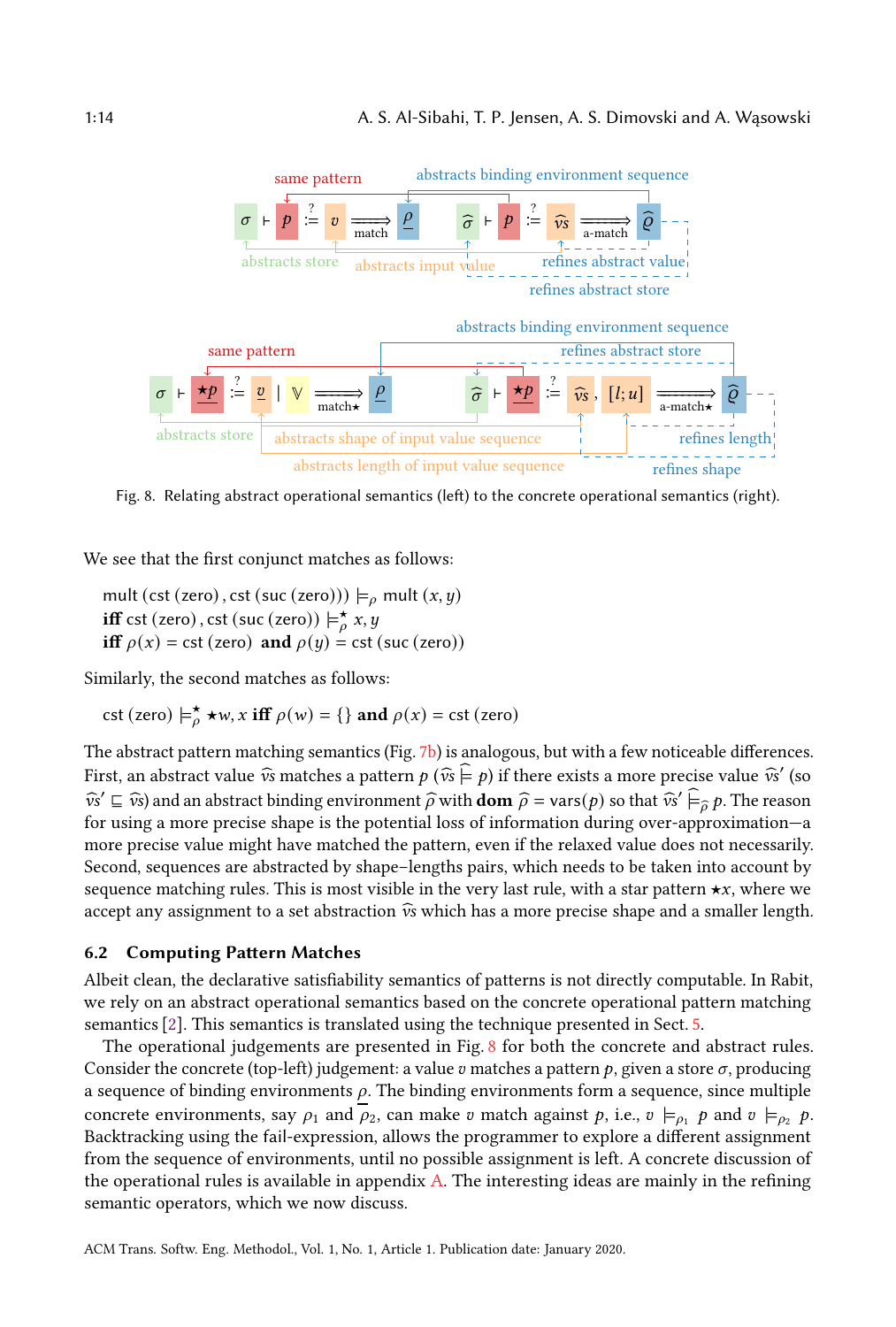Semantic Operators with Refinement. Non-linear matching in Rascal requires values assigned to the same variable to be equal. We must therefore merge environments computed when matching sub-patterns to check whether a match succeeds or not. In abstract interpretation, we can refine the abstract environments when merging for each possibility. Consider when merging two abstract environments, where some variable x is assigned to  $\hat{v}$ s in one, and  $\hat{v}$ s' in the other. If  $\hat{v}$ s' is possibly equal to  $\hat{v}_s$ , we refine both values using this equality assumption  $\hat{v}_s \in \hat{v}_s'$ . Here, we have that abstract equality is defined as the greatest leurar hound if the value is non-bettom i.e.  $\hat{w}_s \in \hat{w}' \triangleq$ abstract equality is defined as the greatest lower bound if the value is non-bottom, i.e.  $\hat{v}_s \hat{z} \neq \hat{v}_s' \hat{z}$  $\{\hat{v}_s''|\hat{v}_s'' = \hat{v}_s \cap \hat{v}_s' \neq \bot\}$ . Similarly, we can also refine both values if they are possibly non-equal  $\hat{v}_s \neq \hat{v}_s'$ . Here obstraat inequality is defined verse relative complements:  $\hat{v}_s \neq \hat{v}_s'$ . Here, abstract inequality is defined using relative complements:

$$
\widehat{v}_s \widehat{\neq} \widehat{v}_s' \triangleq \left\{ (\widehat{v}_s'', \widehat{v}_s') | \widehat{v}_s'' = \widehat{v}_s \setminus (\widehat{v}_s \sqcap \widehat{v}_s') \neq \bot \right\} \cup \left\{ (\widehat{v}_s, \widehat{v}_s'') | \widehat{v}_s'' = \widehat{v}_s' \setminus (\widehat{v}_s \sqcap \widehat{v}_s') \neq \bot \right\}
$$

In our abstract domains, the relative complement  $(\cdot)$  is limited<sup>[2](#page-14-0)</sup>. We heuristically define it for interesting cases, and otherwise it degrades to identity in the first argument (no refinement). There are however useful cases, e.g., for excluding unary constructors suc (Nat) ≀ zero \ zero = suc (Nat) or at the end points of a lattice  $[1; 10] \setminus [1; 2] = [3; 10]$ .

Similarly, for matching against a constructor pattern  $k(p)$ , the core idea is that we should be able to partition our value space into two: the abstract values that match the constructor and those that do not. For those values that possibly match  $k(p)$ , we produce a refined value with k as the only choice, making sure that the sub-values in the result are refined by the sub-patterns  $p$ .

Otherwise, we exclude  $k$  from the refined value. For a data type abstraction exclusion removes the pattern constructor from the possible choices

$$
\widetilde{\mathrm{exclude}}(k(\widehat{v}\mathrm{s})\wr k_1(\widehat{v}\mathrm{s}_1)\wr\cdots\wr k_n(\widehat{v}\mathrm{s}_n),k)=k_1(\widehat{v}\mathrm{s}_1)\wr\ldots\wr k_n(\widehat{v}\mathrm{s}_n)
$$

and does not change the input shape otherwise.

#### 7 TRAVERSALS

First-class traversals are a key feature of high-level transformation languages, since they enable effectively transforming large abstract syntax trees. We will focus on the challenges for bottomup traversals, but they are shared amongst all strategies supported in Rascal. The core idea of a bottom-up traversal of an abstract value  $\hat{v}_s$ , is to first traverse children of the value children  $(\hat{v}_s)$ possibly rewriting them, then reconstruct a new value using the rewritten children and finally traversing the reconstructed value. The main challenge is handling traversal of children, whose representation and thus execution rules depend on the particular abstract value.

Concretely, the children  $(\widehat{v}_s)$  function returns a set of pairs  $(\widehat{v}_s', \widehat{cv}_s)$  where the first component  $\widehat{c}_s$  is a refinement of  $\widehat{w}_s$  that matches the shape of children  $\widehat{w}_s$  in the second component.  $\widehat{v}_s$ ' is a refinement of  $\widehat{v}_s$  that matches the shape of children  $\widehat{c}v_s$  in the second component. For data type values the representation of children is a heterogeneous sequence of abstract values  $\hat{\mathbf{w}}''$ , while for set values the representation of abildren is a pair  $(\hat{\mathbf{w}}'$ ,  $[l, u]$  with the first semponent while for set values the representation of children is a pair  $(\hat{v}^{s''}, [i; u])$  with the first component representing the shape of elements and the second representing their severals. representing the shape of elements and the second representing their count. For example,

$$
\widehat{children}(\text{mult (Expr, Expr)} \wr \text{cst}(\text{suc}(\text{Nat}))) = \left\{ \begin{matrix} (\text{mult (Expr, Expr}), (\text{Expr}, \text{Expr})), \\ (\text{cst}(\text{suc}(\text{Nat})), \text{suc}(\text{Nat})) \end{matrix} \right\}
$$

and  $\widehat{\text{children}}(\{\text{Expr}\}_{[1;10]}) = \{ (\{\text{Expr}\}_{[1;10]}, (\text{Expr}, [1;10])) \}$ . Note how the  $\widehat{\text{children}}$  function maintains precision by partitioning the alternatives for data-types, when traversing each corresponding sequence of value shapes for the children.

<span id="page-14-0"></span> $2$ Note that it is *not* a relative complement of the abstract domain lattice.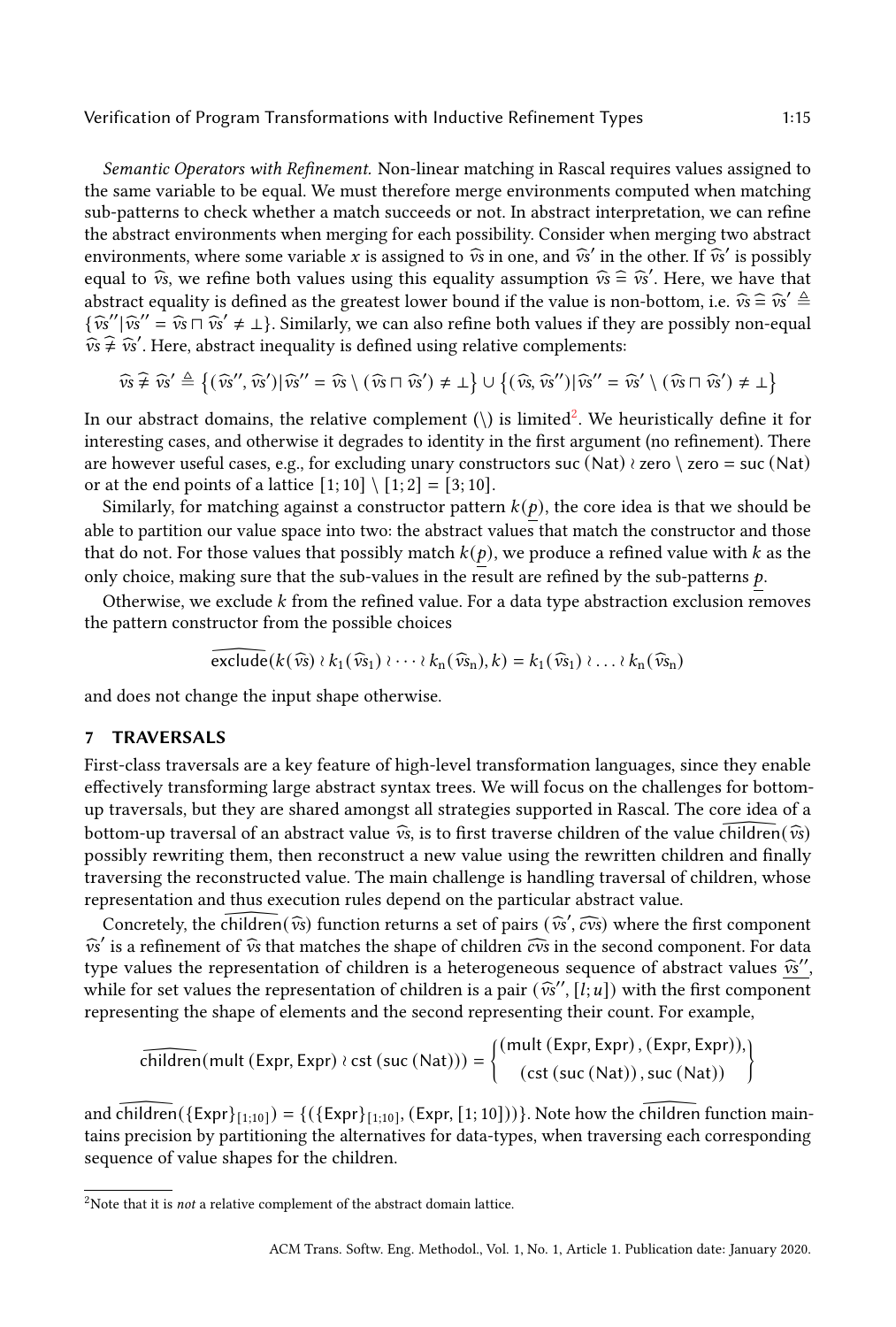Traversing Children. The shape of execution rules depend on the representation of children; this is consistent with the requirements imposed by Schmidt [\[49\]](#page-25-2). For heterogeneous sequences of value shapes  $\widehat{\mathbf{v}}$ s, the execution rules iterate through the sequence recursively traversing each element. Due to over-approximation we may re-traverse the same or a more precise value on recursion, and so we need to use trace memoization (Sect. [8\)](#page-15-0) to terminate. For example the children of an expression Expr refer to itself:

 $children(Expr) = \{(mult(Expr, Expr), (Expr, Expr)), (cst(Nat), Nat), (var(str), str)\}$ 

Traversing children represented by a shape-length pair, is directed by the length interval  $[i, u]$ . If 0 is a possible value of the length interval, then traversal can finish, refining the input shape to be empty. Otherwise, we perform another traversal recursively on the shape of elements and recursively on a new shape-length pair which decreases the length, finally combining their values. Note, that if the length is unbounded, e.g.  $[0; \infty]$ , then the value can be decreased forever and trace memoization is also needed here for termination. This means that trace memoization must here be nested breadth-wise (when recursing on an unbounded sequence of children), in addition to depth-wise (when recursing on children); this can be computationally expensive, and we will discuss in Sect. [9](#page-16-0) how our implementation handles that.

## <span id="page-15-0"></span>8 TRACE MEMOIZATION

Abstract interpretation and static program analysis in general perform fixed-point calculation for analysing unbounded loops and recursion. In Schmidt-style abstract interpretation, the main technique to handle recursion is trace memoization [\[46,](#page-25-3) [49\]](#page-25-2). The core idea of trace memoization is to detect non-structural re-evaluation of the same program element, i.e., when the evaluation of a program element is recursively dependent on itself, like a while-loop or traversal.

The main challenge when recursing over inputs from infinite domains, is to determine when to merge recursive paths together to correctly over-approximate concrete executions. We present an extension that is still terminating, sound and, additionally, allows calculating results with good precision. The core idea is to partition the infinite input domain using a finite domain of elements, and on recursion degrade input values using previously met input values from the same partition. We assume that all our domains are lattices with a widening operator. Consider a recursive operational semantics judgment  $i \implies o$ , with i being an input from domain Input, and  $o$  being the output from domain  $\overline{O}$ utput. For this judgment, we associate a memoization map  $\hat{M} \in \text{PInput} \rightarrow \text{Input} \times \text{Output}$  where PInput is a finite partitioning domain that has a Galois connection with our actual input, i.e.  $\widehat{\ln p}$   $\frac{\binom{p_1}{\alpha_{\widehat{p_1}}}$  $\frac{v_{\widehat{PI}}}{\alpha_{\widehat{PI}}}$  PInput. The memoization map keeps track of the previously seen input and corresponding output for values in the partition domain. For example, for input from our value domain Value we can use the corresponding type from the domain Type as input to the memoization map.<sup>3</sup> So for values 1 and  $[2,3]$  we would use int, while for mult(Expr, Expr) we would use the defining data type Expr.

We perform a fixed-point calculation over the evaluation of input *i*. Initially, the memoization map  $\dot{M}$  is  $\lambda pi.(\perp,\perp)$ , and during evaluation we check whether there was already a value from the same partition as *i*, i.e.,  $\alpha_{\widehat{p_1}}(i) \in \text{dom }\widehat{M}$ . At each iteration, there are then two possibilities:

Hit The corresponding input partition key is in the memoization map and a less precise input is stored, so  $\widehat{M}(\alpha_{\widehat{PI}}(i)) = (i', o')$  where  $i \sqsubseteq_{\widehat{\text{Input}}} i'$ . Here, the output value  $o'$  that is stored in the memoization map is returned as result.

<span id="page-15-1"></span><sup>&</sup>lt;sup>3</sup>Provided that we bound the depth of type parameters of collections.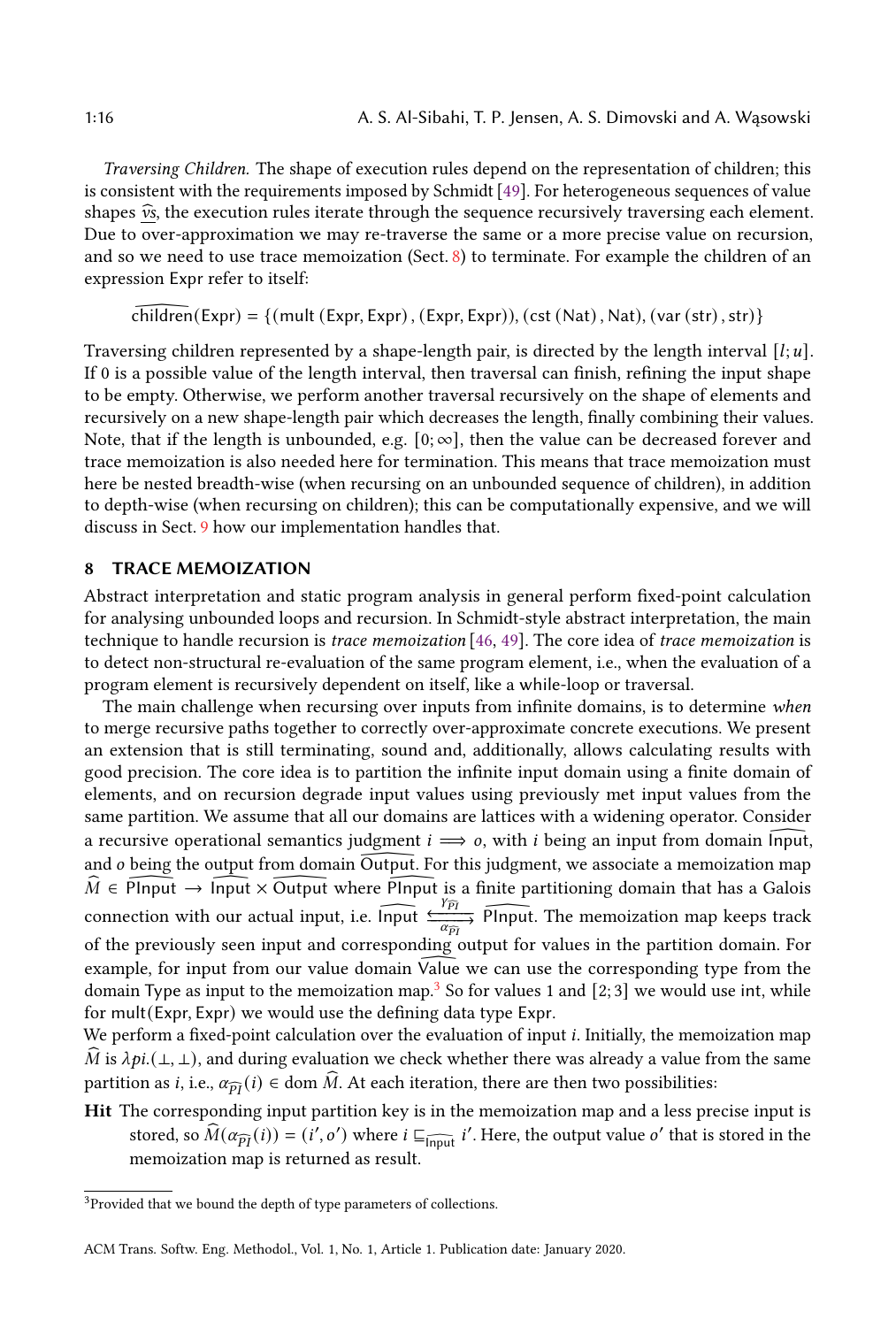Widen The corresponding input partition key is in the memoization map, but an unrelated or more precise input is stored, i.e.,  $\widehat{M}(\alpha_{\widehat{PI}}(i)) = (i'', o'')$  where  $i \not\equiv_{\widehat{IPput}} i''$ . In this case we continue evaluation but with a widened input  $i' = i'' \nabla_{\widehat{\text{Input}}}(i'' \sqcup i)$  and an updated map  $\widehat{M}' = [\alpha_{\widehat{PI}}(i) \mapsto (i', o_{\text{prev}})]$ . Here,  $o_{\text{prev}}$  is the output of the last iteration for the fixed-point calculation for input i'. On the initial iteration,  $\rho_{\text{prev}}$  is assigned  $\perp$ .

Intuitively, the technique is terminating because the partitioning is finite, and widening ensures that we reach an upper bound of possible inputs in a finite number of steps, eventually getting a hit. The fixed-point iteration also uses widening to calculate an upper bound, which similarly finishes in a number of steps. The technique is sound because we only use output for previous input that is less precise; therefore our function is continuous and a fixed-point exists.

#### <span id="page-16-0"></span>9 EXPERIMENTAL EVALUATION

We demonstrate the ability of Rabit to verify inductive shape properties, using nine transformation programs, where five are classical and four are extracted from open source projects.

Negation Normal Form. (NNF) transformation [\[30,](#page-25-8) Section 2.5] is a classical rewrite of a propositional formula to combination of conjunctions and disjunctions of literals, so negations appear only next to atoms. An implementation of this transformation should guarantee the following:

P1 Implication is not used as a connective in the result

P2 All negations in the result are in front of atoms

Rename Struct Field. (RSF) refactoring [\[25\]](#page-24-10) changes the name of a field in a struct, and that all corresponding field access expressions are renamed correctly as well:

- P3 Structure should not define a field with the old field name
- P4 No field access expression to the old field

Desugar Oberon-0. (DSO) transformation, translates for-loops and switch-statements to whileloops and nested if-statements, respectively. The transformation is part of the Oberon-0 [\[60\]](#page-26-5) implementation in Rascal [\[8\]](#page-24-11), containing all the necessary stages for compiling a structured imperative programming language.

- P5 for should be correctly desugared to while
- P6 switch should be correctly desugared to if

P7 No auxiliary data in output

Code Generation for Glagol. (G2P) a DSL for REST-like web development, translated to PHP for execution.[4](#page-16-1) We are interested in the part of the generator that translates Glagol expressions to PHP, and the following properties:

P8 Output only simple PHP expressions for simple Glagol expression inputs P9 No unary PHP expressions if no sign marks or negations in Glagol input

Mini Calculational Language. (MCL) a programming language text-book [\[51\]](#page-25-9) implementation of a small expression language, with arithmetic and logical expressions, variables, if-expressions, and let-bindings. The implementation contains an expression simplifier (larger version of running example), type inference, an interpreter and a compiler.

P10 Simplification procedure produces an expression with no additions with 0, multiplications with 1 or 0, subtractions with 0, logical expressions with constant operands, and if-expressions with constant conditions.

<span id="page-16-1"></span><sup>4</sup><https://github.com/BulgariaPHP/glagol-dsl>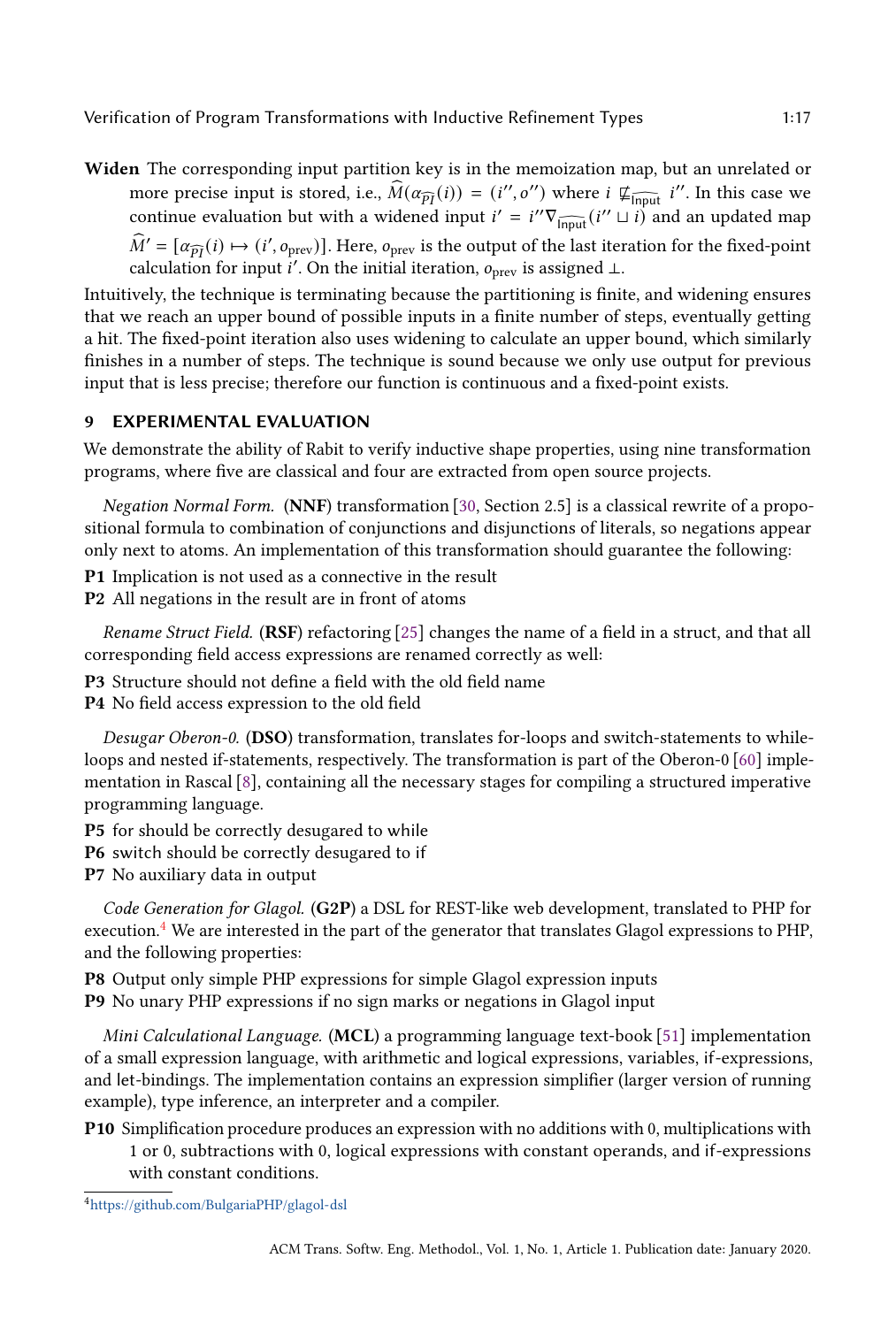- P11 Arithmetic expressions with no variables have type int and no type errors
- P12 Interpreting expressions with no integer constants and let's gives only Boolean values
- P13 Compiling expressions with no if's produces no goto's and if instructions
- P14 Compiling expressions with no if's produces no labels and does not change label counter

Mini Configuration Modernization. (MCM) a modernization transformation designed to migrate an imperative configuration system to a declarative constraint-based one. The transformation is inspired by a realistic case given by Danfoss [\[32\]](#page-25-10), which is a company specialized in producing power electronics.

- P15 Statements which consist only of if-else conditionals and return statements should not possibly violate the post-condition stating that all statements that can be modernized.
- P16 Statements which consist only of if-else conditionals and return statements, should produce output expression consisting of only contain relevant input expressions and the ternary expression  $(e_1?e_2 : e_3)$ .

Extract Superclass. (ESC) refactoring [\[25\]](#page-24-10) takes two classes and extract a new superclass for them that contains the field definitions they have in common.

- P17 The new superclass has the common fields of the two subclasses.
- P18 The new superclass has no superclass itself.
- P19 The two subclasses do not have the fields of the new superclass in their definition.
- P20 The two subclasses have the new superclass as their superclass.

Derivative. (DER) computes the derivative<sup>[5](#page-17-0)</sup> of an additive-multiplicative expression w.r.t. a particular variable  $x$ .

- **P21** Additive expressions containing variables  $y \neq x$  and constants should produce a constant 0 when differentiated.
- P22 Expressions containing only linear multiplication should produce expressions with only constant leafs when differentiated.

Normalize PHP script. (NPS) transforms PHP fragments into a standardized format.<sup>[6](#page-17-1)</sup>

- P23 The discardHTML function should remove all contained HTML values from a PHP script.
- P24 The useBuiltin function should replace calls to built-in functions with the functions themselves for a PHP script.

All these transformations satisfy the following criteria:

- (1) They are formulated by an independent source,
- (2) They can be translated in relatively straightforward manner to our subset of Rascal, and

(3) They exercise important constructs, including visitors and the expressive pattern matching

We have ported all these programs to Rascal Light.

Experimental Configuration. To evaluate the effect of our pragmatic design choices, we run our evaluation using different configurations. We test out two types of configuration options: one regarding the effect of using trace partitioning and one regarding the choice of trace memoization domain. For the trace partitioning, we have two configurations: N representing no trace partitioning, and T representing use of trace partitioning. For the domain used for widening in trace memoization, we have three configurations: S representing always widening on recursion, T representing

<span id="page-17-0"></span><sup>5</sup><http://tutor.rascal-mpl.org/Recipes/Common/Derivative/Derivative.html>

<span id="page-17-1"></span><sup>6</sup>[https://github.com/cwi-swat/php-analysis.](https://github.com/cwi-swat/php-analysis) We rely on a simplified and rewritten version of the script for compatability and performance reasons.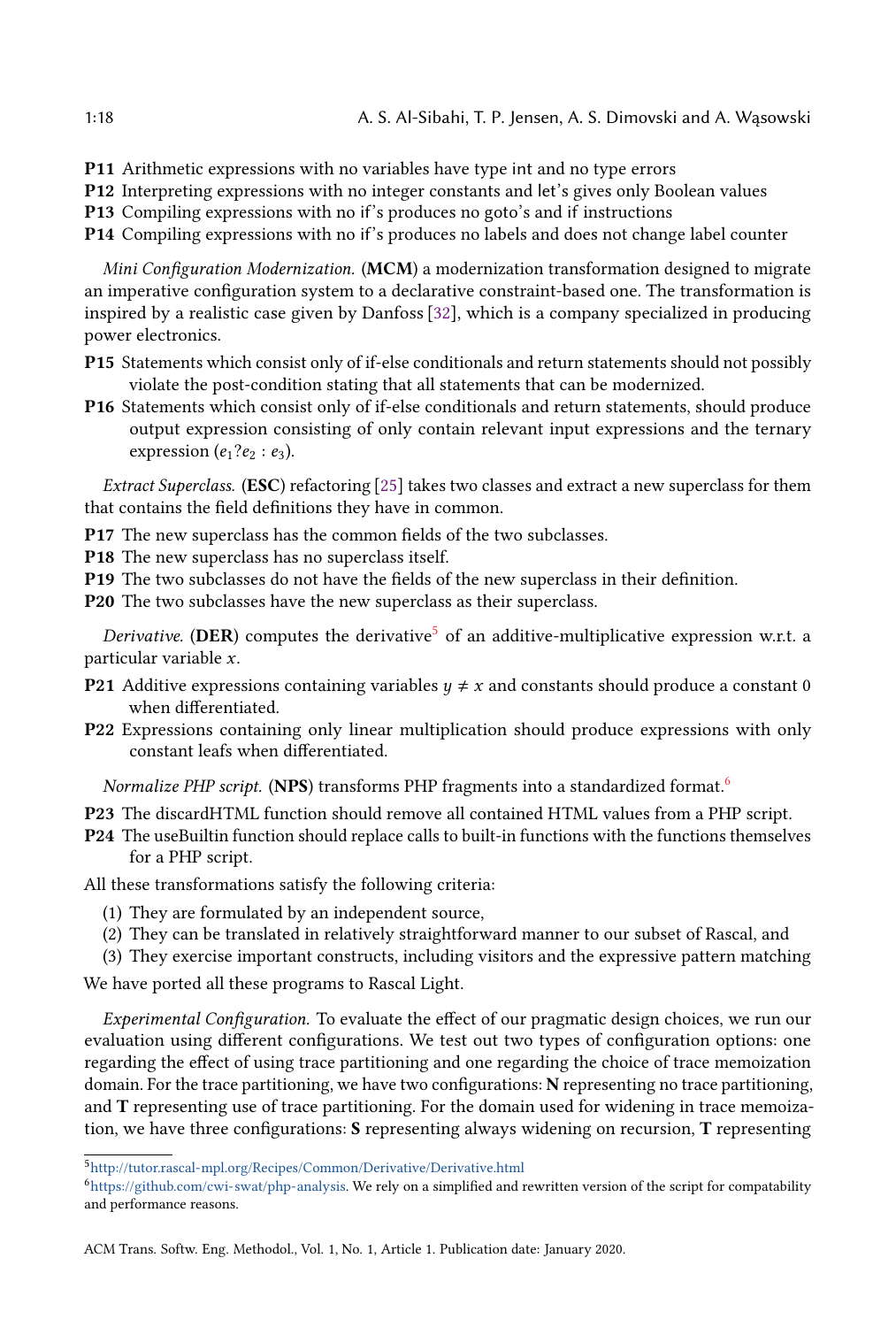```
1 data FIn = and(FIn, FIn) | atom(str) | neg(FIn) | imp(FIn, FIn) | or(FIn, FIn)
2
3 data FOut = and(FOut, FOut) | atom(str) | neg(atom(str)) | or(FOut, FOut)
```
Fig. 9. Initial and inferred refinement types for NNF

widening on recursion with values that have the same syntactic type, and C representing widening on recursion when the contained inductive refinements have the same set of top-level constructors.

Threats to Validity. The programs are not selected randomly, thus it can be hard to generalize the results. We mitigated this by selecting transformations that are realistic and vary in authors and purpose. While translating the programs to Rascal Light, we have striven to minimize the amount of changes, but bias cannot be ruled out entirely.

Implementation. We have implemented the abstract interpreter in a prototype tool, Rabit<sup>[7](#page-18-0)</sup>, for all of Rascal Light following the process described in sections [5](#page-9-0) to [8.](#page-15-0) This required handling additional aspects, not discussed in the paper:

- (1) Possibly undefined values
- (2) Extended result state with more Control flow constructs, backtracking, exceptions, loop control,
- (3) Functions and function calls, and
- (4) Fine-tuning memoization strategies to the different looping constructs and recursive calls

By default, we use the top element ⊤ specified as input, but the user can specify the initial data-type refinements, store and parameters, to get more precise results. The output of the tool is the abstract result value set of abstractly interpreting target function, the resulting store state and the set of relevant inferred data-type refinements.

The implementation extends standard regular tree grammar operations [\[1,](#page-24-12) [19\]](#page-24-3), to handle the recursive equations for the expressive abstract domains, including base values, collections and heterogeneous data types. We use a more precise partitioning strategy for trace memoization when needed, which also takes the set of available constructors into account for data types.

Results. We ran the experiments using Scala 2.12.2 on a 10-core Xeon W-2155 Dell Workstation. Table [1](#page-19-0) summarizes the size of the programs, the runtime of Rabit, and whether the properties have been verified. Since we verify the results on the abstract shapes, the programs are shown to be correct for all possible concrete inputs satisfying the given properties. We remark that all programs use the high-level expressive features of Rascal and are succinct compared to general purpose code.

The runtime is reasonable, and varies from less than a seconds to around a minute in most cases. All, but three, properties were successfully verified. The reason that our tool runs slower on the DSO and MCM transformations is that they contain function calls and we rely on inlining for interprocedural analysis. The P24 property of NPS is much slower than average (around 5 minute time), because the useBuiltin function has complex nested loops and the PHP data-structure is represented using large mutual inductive data types containing collections.

Line 1 in Fig. [9](#page-18-1) show the input refinement type FIn for the normalization procedure. The inferred inductive output type FOut (line 3) specifies that the implication is not present in the output (P1), and negation only allows atoms as subformulae (P2). In fact, Rabit inferred a precise formulation of negation normal form as an inductive data type.

<span id="page-18-0"></span><sup>7</sup><https://github.com/ahmadsalim/Rascal-Light>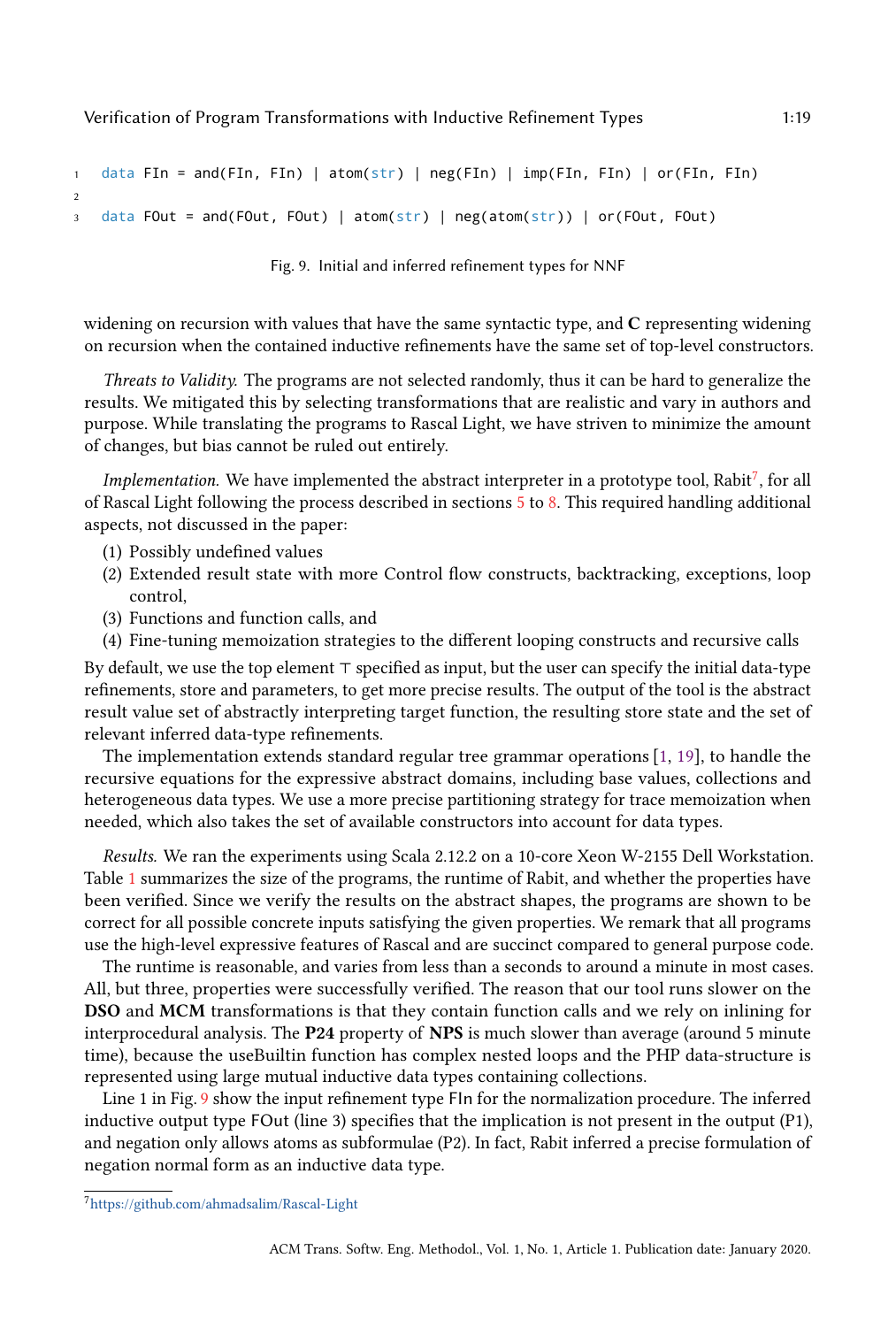<span id="page-19-0"></span>

|                |      |               | SN                 |                               |                | $\overline{A}$ | $\overline{S}$  |                                     | $_{\rm LS}$     |                | Н                | ⊣      |
|----------------|------|---------------|--------------------|-------------------------------|----------------|----------------|-----------------|-------------------------------------|-----------------|----------------|------------------|--------|
| Transformation | 500  | Property      |                    |                               |                |                |                 |                                     |                 |                |                  |        |
|                |      |               | Time               | Verif.                        | Time           | Verif.         | $\rm Time$      | Verif.                              | Time            | Verif.         | Time             | Verif. |
| <b>NNF</b>     | 15   | P2<br>$E_{1}$ | 1.4                | $\pmb{\times}$<br>×           | 1.4            | ×<br>×         | 22.2            | $\pmb{\times}$<br>$\mathord{\Join}$ | 0.5             | $\pmb{\times}$ | 0.5              |        |
| <b>RSF</b>     | 35   | $E_{3}$<br>P4 | 0.3                | $\overline{\phantom{0}}$<br>× | 3.4            | ×              | 2.5             | ×                                   | 6.6             | ×              | 2.8              |        |
|                |      | P5            |                    | ×                             |                | ×              |                 | ×                                   |                 | ×              |                  |        |
| <b>DSO</b>     | 125  | P6<br>F       | 0.7                |                               | 14.1           |                | 15.7            | ×                                   | 0.8             |                | 5.2              |        |
|                |      | 8d            | 0.4                |                               | 0.2            |                | 0.2             |                                     | $\overline{10}$ |                | 0.1              |        |
| G2P            | 350  | $_{\rm 50}$   | $2.8\,$            |                               | 8.1            |                | Z.2             |                                     | $\overline{11}$ |                | 1.4              |        |
|                |      | P10           | 2.7                |                               | $0.4\,$        |                | $0.3\,$         |                                     | 1.5             |                | $0.8\,$          |        |
|                |      | P11           | $\overline{C}$     | $\mathbf{\mathsf{x}}$         | $\overline{C}$ |                | $\overline{C}$  |                                     | $\overline{10}$ |                | 0.1              |        |
| <b>MCL</b>     | 867  | P12           | 0.1                |                               | $C_{1}$        |                | $\overline{C}$  |                                     | $\overline{C}$  |                | 0.1              |        |
|                |      | P14<br>P13    | 0.1                |                               | $\overline{C}$ |                | $\overline{C}$  |                                     | $\overline{C}$  |                | 0.1              |        |
| <b>MCM</b>     | 128  | P15<br>P16    | 3.9<br>$L \cdot L$ |                               | 14.1<br>3.8    |                | 24.3<br>2.5     |                                     | 1.7<br><u>ت</u> |                | 32.3<br>3.2      |        |
|                |      | P17           |                    |                               |                |                |                 |                                     |                 |                |                  |        |
| <b>ESC</b>     | $64$ | P19<br>P18    | 0.2                |                               | $\overline{C}$ |                | $\overline{C}$  |                                     | 0.1             |                | 0.1              |        |
|                |      | P20           |                    |                               |                |                |                 |                                     |                 |                |                  |        |
| DER            | 38   | P21           | $\overline{10}$    |                               | $\overline{C}$ |                | $\overline{10}$ |                                     | $\overline{10}$ |                | $\overline{0.1}$ |        |
|                |      | P22           | $\overline{C}$     |                               | $\tilde{C}$    |                | $\overline{C}$  |                                     | $\overline{C}$  |                | $\tilde{C}$      |        |
|                |      | P23           | 6.3                |                               | 230.0          |                | 340.9           |                                     | 0.15            |                | 224.8            |        |
| <b>SHN</b>     | 220  | P24           | $0.1\,$            |                               | 8.9            |                | 10.2            |                                     | 0.1             |                | 31.9             |        |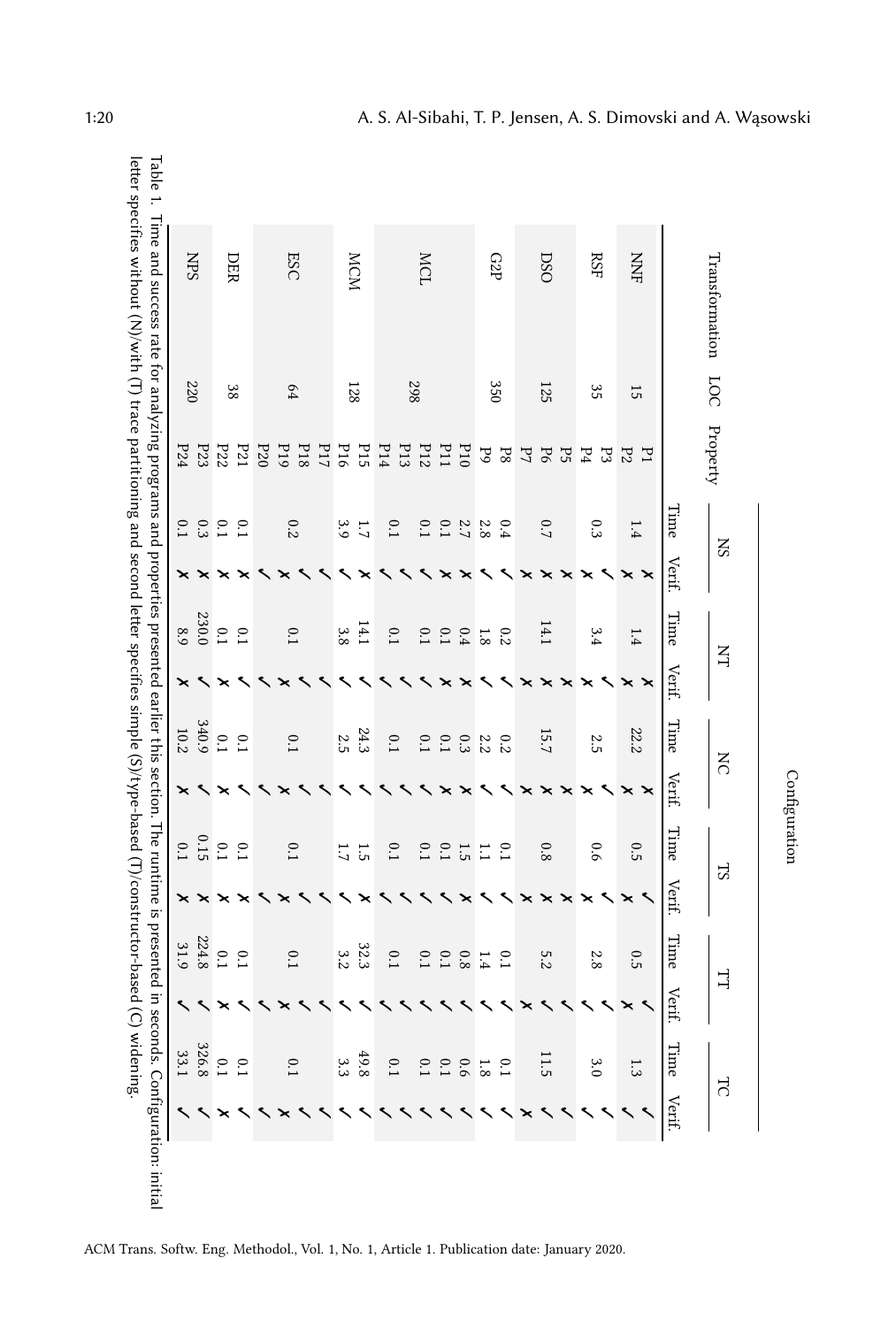<span id="page-20-0"></span>

| SN       |                |          |                    |                 |            |              |                          |            |                    |                |               |                    |                                            |                            |                    |                                            | C       |                    |
|----------|----------------|----------|--------------------|-----------------|------------|--------------|--------------------------|------------|--------------------|----------------|---------------|--------------------|--------------------------------------------|----------------------------|--------------------|--------------------------------------------|---------|--------------------|
| Η        |                | Z        | $\geqslant$        | Η               | z          | $\geq$       | Η                        | z          | $\geqslant$        | Η              | Σ             | $\geqslant$        | Ξ                                          | z                          | $\geqslant$        | Ξ                                          | z       |                    |
| ७        |                | 54       | $\frac{8}{1}$      | 28              | 34         | $\circ$      | 36                       | 88         | $\circ$            | $\circ$        | 62            | $\frac{6}{2}$      | 28                                         | 46                         | $\circ$            | 214                                        | 102     | $\circ$            |
| 2        |                |          | 4                  | 814             | 512        | $\circ$      | 814                      | 512        | $\circ$            | 2              | $\Xi$         | 4                  | 814                                        | 512                        | $\circ$            | 814                                        | 512     | $\circ$            |
|          |                | 34       | 12                 | 5179            | 1408       | $\circ$      | 8875                     | 2032       | 0                  | $\Xi$          | 38            | $\overline{2}$     | 3273                                       | 928                        | $\circ$            | 6969                                       | 1552    | $\circ$            |
| $\infty$ |                | $\Omega$ | $\circ$            | $\infty$        | $\Omega$   | $\circ$      | $\infty$                 | $\Omega$   | $\circ$            | ${}^{\circ}$   | $\Omega$      | $\circ$            | $\infty$                                   | $\overline{c}$             | $\circ$            | $\infty$                                   | 20      | $\circ$            |
|          | 28             | $\circ$  | $\circ$            | 28              | $\mbox{S}$ | っ            | $28\,$                   | $\mbox{S}$ | $\circ$            | 28             | $\mathcal{S}$ |                    | $28\,$                                     | $\boldsymbol{\mathcal{S}}$ | $\circ$            | $28\,$                                     | 60      | $\circ$            |
|          | 47             | 80       | 급                  |                 | 36         | $\sim$       | 23                       | 36         | $\mathbf{c}$       | 45             | $\mathsf{L}$  | $\circ$            | 24                                         | $\overline{40}$            | $\circ$            | 24                                         | 40      | $\circ$            |
|          |                | 5        | $\circ$<br>$\circ$ | $\overline{ }$  | 15<br>S    | $\circ$<br>⊂ | $\overline{\phantom{0}}$ | 15<br>S    | $\circ$<br>$\circ$ |                | 15<br>S       | $\circ$<br>$\circ$ | $\overline{\phantom{0}}$<br>$\overline{ }$ | 15<br>5                    | $\circ$<br>$\circ$ | $\overline{\phantom{0}}$<br>$\overline{ }$ | 15<br>S | $\circ$<br>$\circ$ |
|          | $\frac{8}{18}$ |          | 8                  | 18              | 44         | $^{\circ}$   | 18                       | 44         | ∞                  | $\frac{8}{18}$ | 44            | $^{\circ}$         | $\frac{8}{18}$                             | 44                         | $^{\circ}$         | $\frac{8}{18}$                             | 44      | $^{\circ}$         |
|          | 38             | ž        | 112                | 2344            | 808        | $\circ$      | 2344                     | 808        | $\circ$            | 38             | 178           | 104                | 4084                                       | 1406                       | $\circ$            | 4084                                       | 1406    | $\circ$            |
|          | 38             | $\infty$ | 112                | 8424            | 2276       | 540          | 21084                    | 6356       | $\circ$            | 38             | 178           | 104                | 14780                                      | 4052                       | 972                | 36840                                      | 11396   | $\circ$            |
|          |                |          | $\circ$            | 4               | $\circ$    | $\circ$      | 4                        | $\circ$    | $\circ$            | 4              | $\circ$       | $\circ$            | 4                                          | $\circ$                    | $\circ$            | 4                                          | $\circ$ | $\circ$            |
|          |                | Ļ        |                    | $\overline{10}$ | 13         | $\circ$      | $\overline{10}$          | 13         | $\circ$            |                |               |                    | $\overline{10}$                            | 13                         | $\circ$            | $\overline{10}$                            | 13      | $\circ$            |
|          |                |          | 0                  | $\sim$          | $\circ$    | $\circ$      | $\mathfrak{a}$           | $\circ$    | $\circ$            | N              | $\circ$       | $\circ$            | $\boldsymbol{\mathcal{Q}}$                 | $\circ$                    | $\circ$            | $\sim$                                     | $\circ$ | $\circ$            |
|          |                |          |                    | 68291           | 41896      | $\circ$      | 68291                    | 41896      | $\circ$            |                | $\frac{3}{2}$ | 4                  | 68291                                      | 41896                      | $\circ$            | 68291                                      | 41896   |                    |
|          |                |          | 4 U                | 1359            | 928        | $\circ$      | 1359                     | 928        | $\circ$            |                |               | $\mathbf{z}$       | 1359                                       | 928                        | $\circ$            | 1359                                       | 928     | $\circ$ $\circ$    |

ACM Trans. Softw. Eng. Methodol., Vol. 1, No. 1, Article 1. Publication date: January 2020.

**Configuration**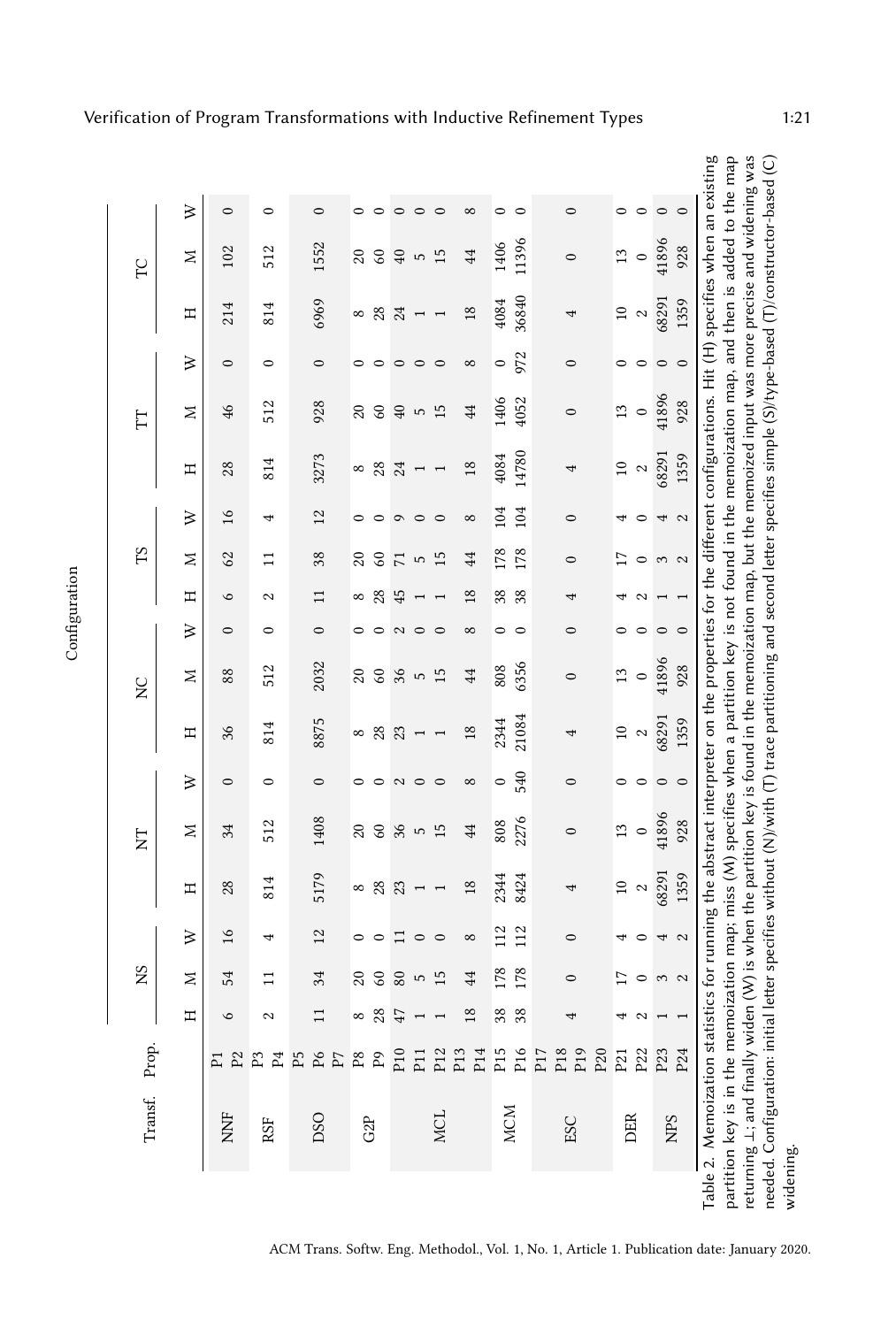Discussion. In general, it seems that our pragmatic choices of trace partitioning and widening partitioning domain had a considerable influence on whether we were able to verify the properties we had in our evaluation. The configuration that was able to verify most of the stated properties was TC which represents running our analyzer with both trace partitioning on and constructorbased widening. The configuration TT which used type-based widening instead, was able to verify all the same properties as TC except P2, which points out that one could rely on the increased performance gains given by type-based widening while still be able to prove desired properties. The simple widening TS algorithm seemed also to be able to prove a considerable amount of target properties, but we experienced that in practice one also get false positive errors which are due to over-approximation; performance-wise it is definitely the most efficient solution. Most false positive in the TS configuration were potential dynamic type errors, which happens because of eager widening. Examples include: errors when reconstructing objects during traversal since ⊤ is not a valid value of the target type for a constructor field, operator type errors with ⊤ as one of the operands, impossible default cases being triggered falsely during case-analysis and traversals since ⊤ usually abstracts over more values than the programmer intended, and transitive errors like exceptions being thrown or assignments not being made. For direct type errors, it is easy for the programmer to see these false positives since often ⊤ is included as an operand in the error, while for transitive errors this can be harder to check. Error reporting could in the future be improved for transitive errors by using techniques from program slicing [\[58\]](#page-26-6) to provide a suitable trace to debug for the programmer.

There were 8 properties which required trace partitioning (T) to be verified, which could not be verified in the configurations without trace partitioning (N). This is especially true for many properties which have complex pattern matching and traversal require trace partitioning to infer the necessary inductive refinements.

Unlike the conference version of the paper [\[5\]](#page-24-2), we are able to verify P3 in this version. This is because of two features: first we run the transformation with a nominalized version of the key abstraction to the class map, and then we have refined the preciseness of the map operations for deletion and updating. These refinements have also been useful in proving properties for the ESC transformation. Additionally, ESC required that we performed refinement of the store on simple Boolean conditions when evaluating if-statements, which we have also implemented.

Table [2](#page-20-0) presents statistics regarding about trace memoization, that shows how many hits, misses and widening when accessing the memoization map during execution of each property. In general, there is a correlation on how many misses and hits there were during trace memoization and the runtime of validating a property. Surprisingly. the more rich trace memoization partitioning domains, type-based (T) and constructor-based (C), did not require widening on sub-recursion during trace memoization; this indicates that these partitioning domains are so precise that all subrecursions for our tested properties have been more precise. The simple widening strategy (S) did do widenings during trace memoization, which made the runtime much faster but much less precise. There seems no considerable difference on trace memoization between the configurations that use trace partitioning  $(T)$  and those without  $(N)$ .

Limitations and Potential Improvements. Even the most general configuration TC could not verify properties P7, P19 and P22. The main reason is that our current abstractions were not precise enough to capture these properties. P22 requires widening at a larger depth than we had implemented in our evaluator, and we believe that increasing the widening depth could mitigate the issue (albeit at a huge performance cost). We discuss the extensions based on related work that are required to verify P7 and P19 in Sect. [10.](#page-22-0) For property P10, we use a Peano encoding of natural numbers since it was easy to handle using our inductive solver, but one could have used an integer abstract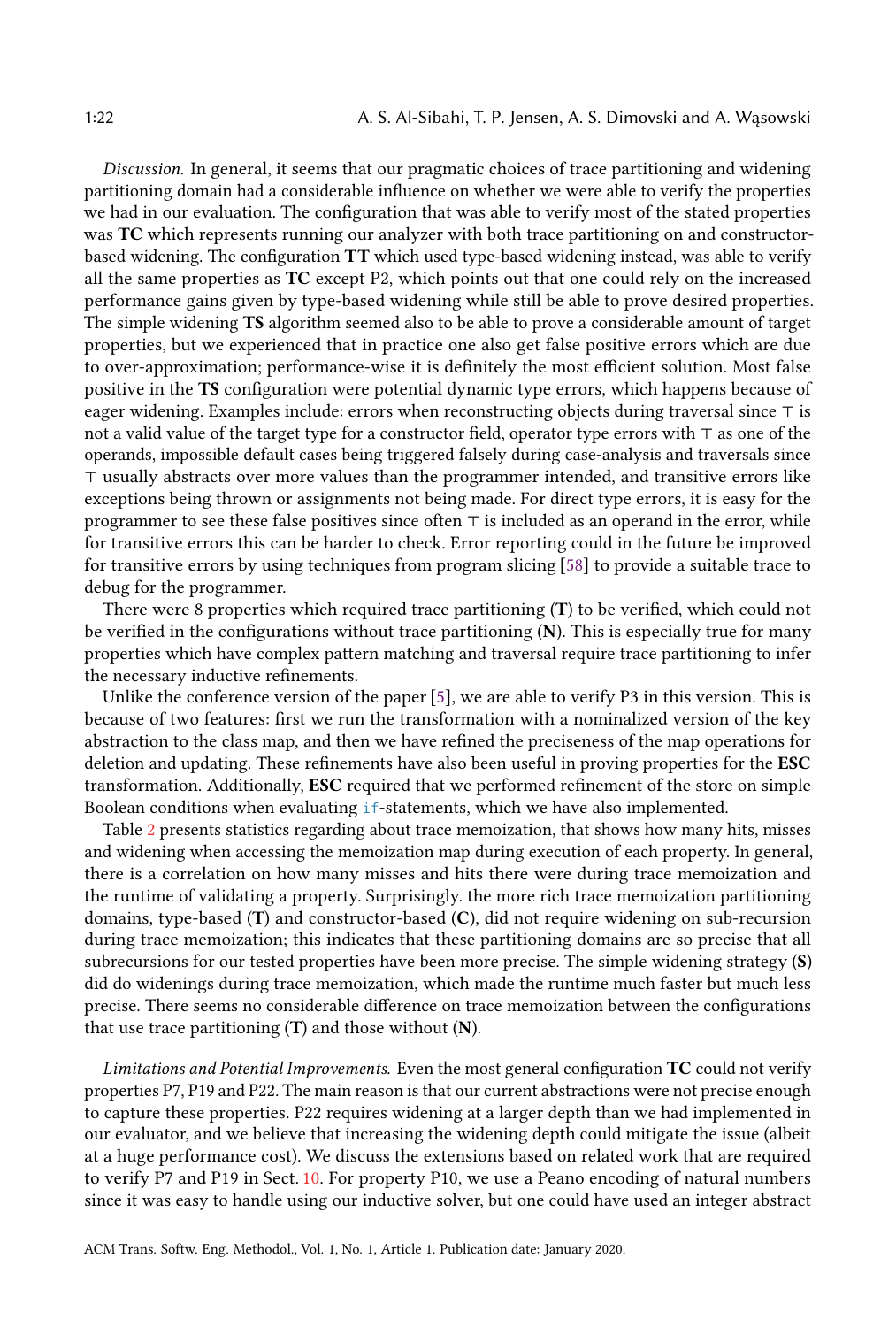domain with constant (in)equality constraints to handle more complex cases. This is possible to do since our framework is parametric in the choice of integer domain.

Our implementation does handle functions and function calls, but it does so by effectively inlining the call. The analysis is not call-site sensitive [\[52,](#page-26-7) via [\[35\]](#page-25-11)], and we merge all recursive calls to the same function. A way to improve the scalability of our tool, is to consider constructing a modular static analysis at the function-level. Doing this for a complex abstract interpretation-based system like ours is however still an open research question.

#### <span id="page-22-0"></span>10 RELATED WORK

We start with discussing techniques that could make Rabit verify properties like P7 and P19.

For a concrete input of P7, we know that the number of auxiliary data elements decreases on each iteration, but this information is lost in our abstraction. A possible solution could be to allow abstract attributes that extract additional information about the abstracted structures [\[12,](#page-24-13) [42,](#page-25-12) [55\]](#page-26-8). A generalization of the multiset abstraction [\[41\]](#page-25-13), could be useful to track e.g., the auxiliary statement count, and show that they decrease using multiset-ordering [\[24\]](#page-24-14). Other techniques [\[6,](#page-24-15) [15,](#page-24-16) [57\]](#page-26-9) support inferring inductive relational properties for general data-types—e.g, binary tree property but require a pre-specified structure to indicate where refinement can happen. To verify P19, we need to have a way of knowing that when a superclass has a particular field, then it must necessarily have been removed from both subclasses. Relational abstract interpreteration [\[40\]](#page-25-14) allows specifying constraints that relate values across different variables, even inside and across substructures [\[15,](#page-24-16) [29,](#page-25-15) [38\]](#page-25-16).

Cousot and Cousot [\[20\]](#page-24-17) present a general framework for modularly constructing program analyses, but it requires languages with compositional control flow. Both Sagiv, Reps, and Wilhelm [\[48\]](#page-25-17) and Toubhans, Rival and Chang [\[45,](#page-25-18) [56\]](#page-26-10) develop modular domain designs for pointer-manipulating programs, whereas our construction focuses on abstracting pure heterogeneous data-structures.

There are similarities between our work and verification techniques based on program transformation [\[23,](#page-24-18) [37\]](#page-25-19). Our systematic exploration of execution rules for abstraction is similar to unfolding, and widening is similar to folding. The main difference between the two techniques is that abstract interpretation mainly focuses on capturing rich domains and performing widening at syntactic program points, whereas program transformation based techniques often rely on symbolic inputs and perform folding dynamically on the semantic execution graph during specialization. We believe that there could benefits for the communities, to explore combinations of these two approaches in the future.

Definitional interpreters have been suggested as a technique for building compositional abstract interpreters [\[22\]](#page-24-19). The idea is to rely on a monad transformer stack to share the implementation of the concrete and abstract interpreters. We believe that our interpreter would benefit by being written in such style<sup>[8](#page-22-1)</sup>, which complements our modular domain construction well. They rely on a caching algorithm to ensure termination, similarly to ordinary finite input trace memoization [\[46\]](#page-25-3). Similarly, Van Horn and Might [\[31\]](#page-25-20) present a systematic framework to abstract higher-order functional languages. They rely on store-allocated continuations to handle recursion, which is kept finite during abstraction to ensure a terminating analysis. We focused on providing a more precise widening based on the abstract input value, which was necessary for verifying the required properties in our evaluation. We believe that it could be useful to look into abstract machine-based abstractions in the future, when higher-order languages need to be handled.

Recently, Keidel and Erdweg [\[34\]](#page-25-21) have developed a framework, Sturdy, that allows modularly constructing abstract interpreters for program transformations. Sturdy separates the concerns of

<span id="page-22-1"></span><sup>8</sup>We only learned about this related work at a late stage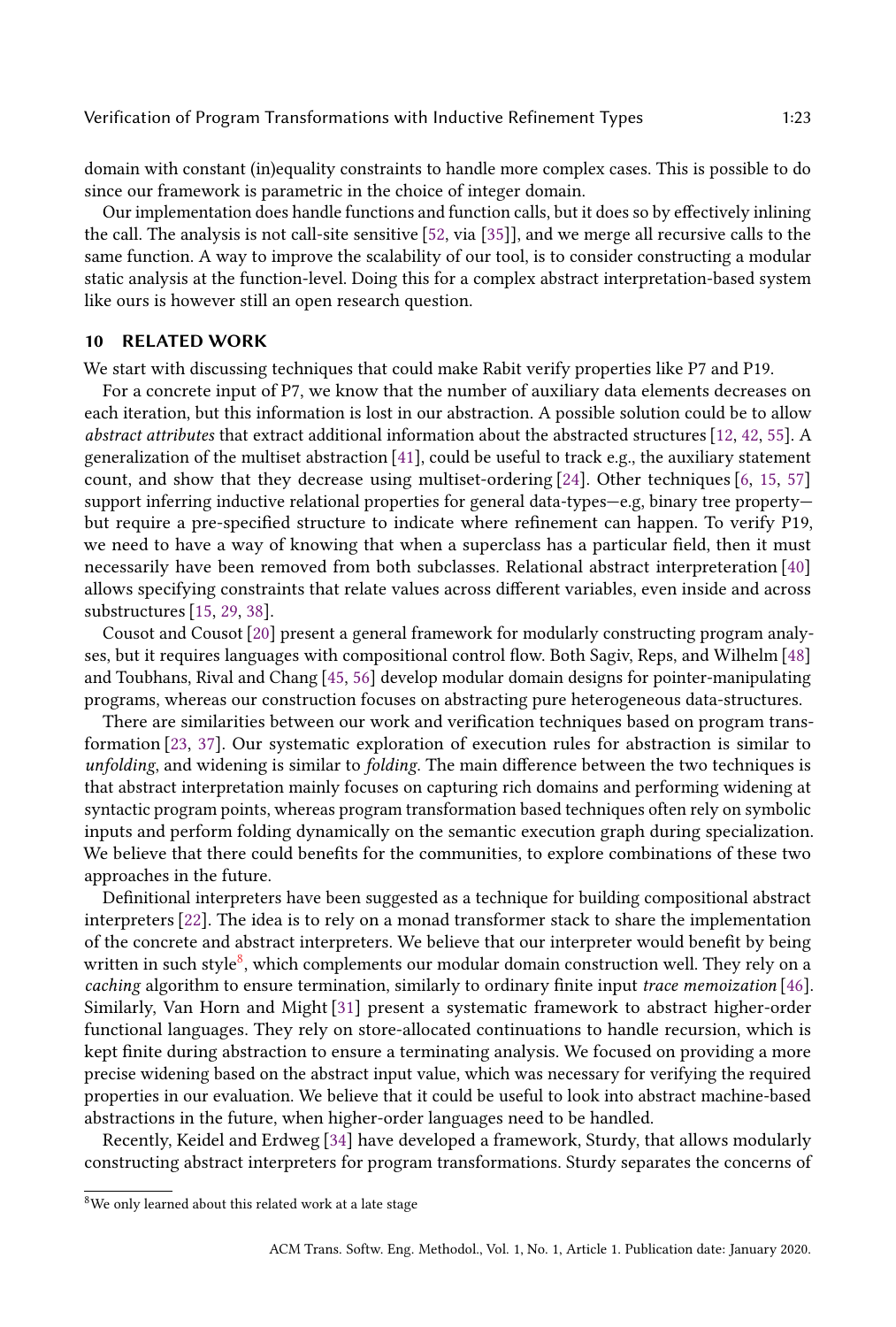interpreting a program transformation language from the choice of abstract domains. We believe writing our interpreter in this style could be beneficial for maintainability and trust in its soundness. However, there are some pragmatic challenges that need to be addressed before we could port our interpreter. In particular, trace partitioning seemed to have a big influence in our evaluation yet it is unclear how to apply this technique in their framework. Furthermore, their analyses deal with simpler domains than ours and it is unclear how we would integrate a domain like inductive refinements which require widening in their framework.

Garrigue [\[27,](#page-25-22) [28\]](#page-25-23) presents algorithms for typing pattern matching on polymorphic variant types in OCaml, where the set of constructors for a data type is not fixed in advance. The theory is useful since it supports inferring simple recursive shapes of programs, but it has its limitations: inference is syntactic and exact, and it is unclear how to generalize it to work with the rich pattern matching constructs and heterogeneous visitors. Haskell supports analysing coverage of its pattern matching language, that includes generalized algebraic data types (GADTs) and Boolean constraints [\[33\]](#page-25-24). While general Haskell function calls can occur in the Boolean constraints, the analysis treats them shallowly as function symbols; some covering pattern matches that depend on particular semantics of called functions, will be marked falsely as non-exhaustive. Modern SMT solvers supports reasoning with inductive functions defined over algebraic data-types [\[43\]](#page-25-25). The properties they can verify are very expressive, but they do not scale to large programs like transformations. Possible constructor analysis [\[7\]](#page-24-20) has been used to calculate the actual dependencies of a predicate and make flow-sensitive analyses more precise. This analysis works with complex data-types and arrays, but only captures the prefix of the target structures.

Techniques for model transformation verification on static analysis [\[21\]](#page-24-21) have been suggested, but are on verification of types and undefinedness properties. Symbolic execution has previously been suggested [\[3\]](#page-24-22) as a way to validate high-level transformation programs, but it targets test generation rather than verification of properties. Semantic typing [\[10,](#page-24-23) [14\]](#page-24-24) has been used to infer recursive type and shape properties for language with high-level constructs for querying and iteration. However, they only consider small calculi compared to Rascal Light, and our evaluation is more extensive.

## <span id="page-23-0"></span>11 CONCLUSION

Our goal was to use abstract interpretation to give a solid semantic foundation for analyzing programs in modern high-level transformation languages. We designed and implemented a Schmidtstyle abstract interpreter, Rabit, including partition-driven trace memoization that supports infinite input domains. This worked well for Rascal, and can be adapted for similar languages with complex control flow. The modular construction of abstract domains was vital for handling a language of this scale and complexity. We evaluated Rabit on classical and open source transformations, by verifying a series of sophisticated shape properties for them.

#### ACKNOWLEDGMENTS

We thank Paul Klint, Tijs van der Storm, Jurgen Vinju and Davy Landman for discussions on Rascal and its semantics. We thank Rasmus Møgelberg and Jan Midtgaard for discussions on correctness of the recursive shape abstractions. We thank Sebastian Erdweg for discussions on the evaluation, prompting us to investigate the influence of pragmatics. We thank the anonymous reviewers for their comments which allowed us to improve the paper. This material is based upon work supported by the Danish Council for Independent Research under Grant No. 0602-02327B and Innovation Fund Denmark under Grant No. 7039-00072B.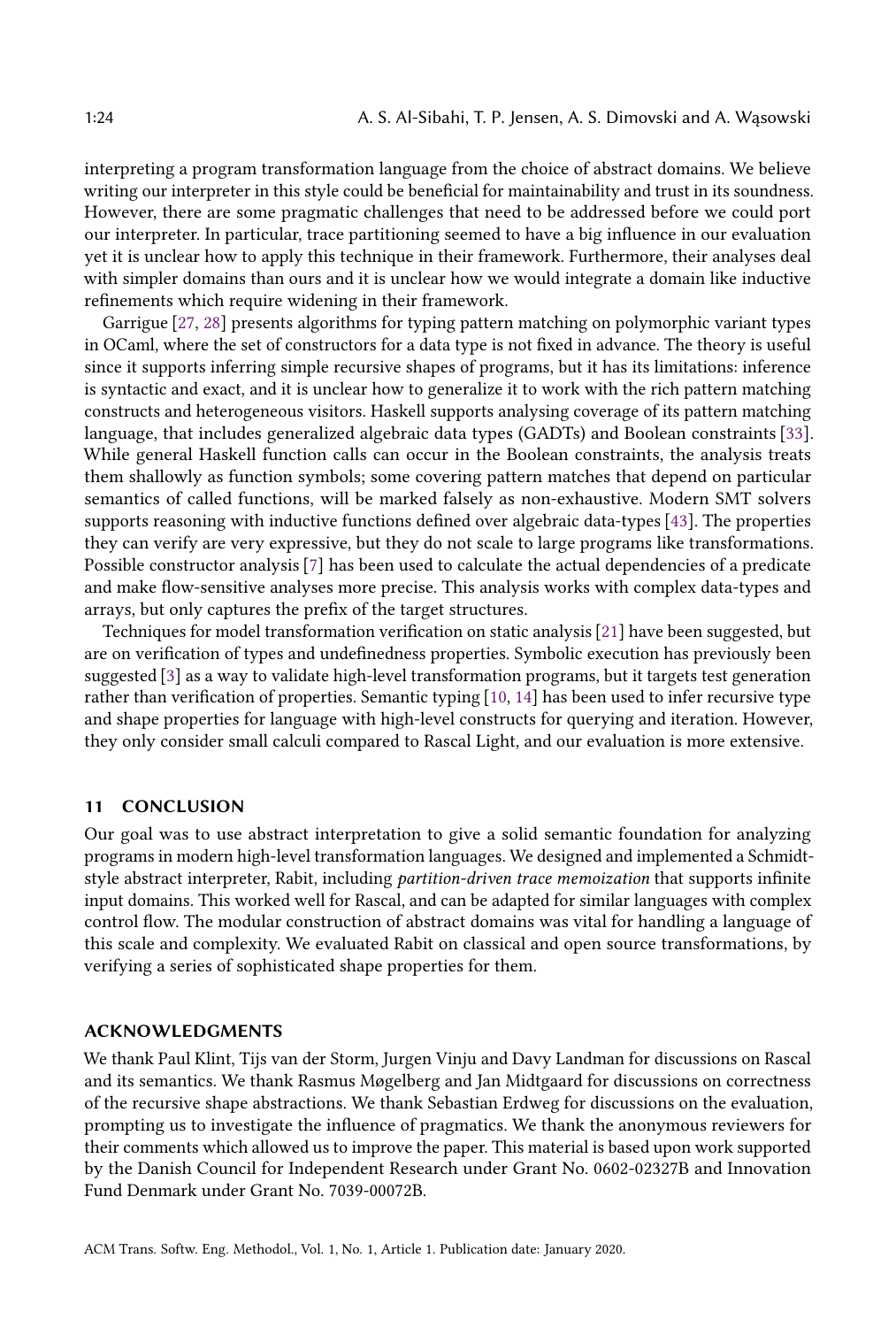## REFERENCES

- <span id="page-24-12"></span>[1] Alexander Aiken and Brian R. Murphy. 1991. Implementing Regular Tree Expressions. In FPLCA 1991. 427–447. [https://doi.org/10.1007/3540543961\\_21](https://doi.org/10.1007/3540543961_21)
- <span id="page-24-4"></span>[2] Ahmad Salim Al-Sibahi. 2017. The Formal Semantics of Rascal Light. CoRR abs/1703.02312 (2017). [http://arxiv.org/](http://arxiv.org/abs/1703.02312) [abs/1703.02312](http://arxiv.org/abs/1703.02312)
- <span id="page-24-22"></span>[3] Ahmad Salim Al-Sibahi, Aleksandar S. Dimovski, and Andrzej Wasowski. 2016. Symbolic execution of high-level transformations. In SLE 2016. 207–220. <http://dl.acm.org/citation.cfm?id=2997382>
- <span id="page-24-8"></span>[4] Ahmad Salim Al-Sibahi, Thomas Jensen, Rasmus Ejlers Møgelberg, and Andrzej Wąsowski. 2020. Galois Connections for Recursive Types. Springer International Publishing, Cham, 105–131. [https://doi.org/10.1007/978-3-030-41103-9\\_4](https://doi.org/10.1007/978-3-030-41103-9_4)
- <span id="page-24-2"></span>[5] Ahmad Salim Al-Sibahi, Thomas P. Jensen, Aleksandar S. Dimovski, and Andrzej Wasowski. 2018. Verification of high-level transformations with inductive refinement types. In Proceedings of the 17th ACM SIGPLAN International Conference on Generative Programming: Concepts and Experiences, GPCE 2018, Boston, MA, USA, November 5-6, 2018, Eric Van Wyk and Tiark Rompf (Eds.). ACM, 147–160. <https://doi.org/10.1145/3278122.3278125>
- <span id="page-24-15"></span>[6] Aws Albarghouthi, Josh Berdine, Byron Cook, and Zachary Kincaid. 2015. Spatial Interpolants. In ESOP 2015. 634–660. [https://doi.org/10.1007/978-3-662-46669-8\\_26](https://doi.org/10.1007/978-3-662-46669-8_26)
- <span id="page-24-20"></span>[7] Oana Fabiana Andreescu, Thomas Jensen, and Stéphane Lescuyer. 2015. Dependency Analysis of Functional Specifications with Algebraic Data Structures. In ICFEM 2015. 116-133. [https://doi.org/10.1007/978-3-319-25423-4\\_8](https://doi.org/10.1007/978-3-319-25423-4_8)
- <span id="page-24-11"></span>[8] Bas Basten, Jeroen van den Bos, Mark Hills, Paul Klint, Arnold Lankamp, Bert Lisser, Atze van der Ploeg, Tijs van der Storm, and Jurgen J. Vinju. 2015. Modular language implementation in Rascal - Experience Report. Sci. Comput. Program. 114 (2015), 7–19. <http://dx.doi.org/10.1016/j.scico.2015.11.003>
- <span id="page-24-6"></span>[9] Marcin Benke, Peter Dybjer, and Patrik Jansson. 2003. Universes for Generic Programs and Proofs in Dependent Type Theory. Nordic Journal of Computing 10, 4 (2003), 265–289.
- <span id="page-24-23"></span>[10] Véronique Benzaken, Giuseppe Castagna, Kim Nguyen, and Jérôme Siméon. 2013. Static and dynamic semantics of NoSQL languages. In POPL 2013. 101–114. <https://doi.org/10.1145/2429069.2429083>
- <span id="page-24-9"></span>[11] Martin Bodin, Thomas Jensen, and Alan Schmitt. 2015. Certified Abstract Interpretation with Pretty-Big-Step Semantics. In CPP 2015. 29–40. <https://doi.org/10.1145/2676724.2693174>
- <span id="page-24-13"></span>[12] Ahmed Bouajjani, Cezara Dragoi, Constantin Enea, and Mihaela Sighireanu. 2012. Abstract Domains for Automated Reasoning about List-Manipulating Programs with Infinite Data. In VMCAI 2012. 1–22. [https://doi.org/10.1007/978-3-](https://doi.org/10.1007/978-3-642-27940-9_1) [642-27940-9\\_1](https://doi.org/10.1007/978-3-642-27940-9_1)
- <span id="page-24-0"></span>[13] Martin Bravenboer, Karl Trygve Kalleberg, Rob Vermaas, and Eelco Visser. 2008. Stratego/XT 0.17. A language and toolset for program transformation. Sci. Comput. Program. 72, 1-2 (2008), 52–70. [https://doi.org/10.1016/j.scico.2007.11.](https://doi.org/10.1016/j.scico.2007.11.003) [003](https://doi.org/10.1016/j.scico.2007.11.003)
- <span id="page-24-24"></span>[14] Giuseppe Castagna and Kim Nguyen. 2008. Typed iterators for XML. In ICFP 2008. 15–26. [https://doi.org/10.1145/](https://doi.org/10.1145/1411204.1411210) [1411204.1411210](https://doi.org/10.1145/1411204.1411210)
- <span id="page-24-16"></span>[15] Bor-Yuh Evan Chang and Xavier Rival. 2008. Relational Inductive Shape Analysis. In POPL 2008. 247–260. [https:](https://doi.org/10.1145/1328438.1328469) [//doi.org/10.1145/1328438.1328469](https://doi.org/10.1145/1328438.1328469)
- <span id="page-24-7"></span>[16] James Chapman, Pierre-Évariste Dagand, Conor McBride, and Peter Morris. 2010. The gentle art of levitation. In ICFP 2010. 3–14. <https://doi.org/10.1145/1863543.1863547>
- <span id="page-24-1"></span>[17] James R. Cordy. 2006. The TXL source transformation language. Sci. Comput. Program. 61, 3 (2006), 190–210. <https://doi.org/10.1016/j.scico.2006.04.002>
- <span id="page-24-5"></span>[18] Patrick Cousot. 2003. Verification by Abstract Interpretation. In Verification: Theory and Practice, Essays Dedicated to Zohar Manna on the Occasion of His 64th Birthday. 243–268. [https://doi.org/10.1007/978-3-540-39910-0\\_11](https://doi.org/10.1007/978-3-540-39910-0_11)
- <span id="page-24-3"></span>[19] Patrick Cousot and Radhia Cousot. 1995. Formal Language, Grammar and Set-Constraint-Based Program Analysis by Abstract Interpretation. In FPCA 1995. 170–181. <http://doi.acm.org/10.1145/224164.224199>
- <span id="page-24-17"></span>[20] Patrick Cousot and Radhia Cousot. 2002. Modular Static Program Analysis. In CC 2002. 159–178. [https://doi.org/10.](https://doi.org/10.1007/3-540-45937-5_13) [1007/3-540-45937-5\\_13](https://doi.org/10.1007/3-540-45937-5_13)
- <span id="page-24-21"></span>[21] Jesús Sánchez Cuadrado, Esther Guerra, and Juan de Lara. 2017. Static Analysis of Model Transformations. IEEE Trans. Software Eng. 43, 9 (2017), 868–897. <https://doi.org/10.1109/TSE.2016.2635137>
- <span id="page-24-19"></span>[22] David Darais, Nicholas Labich, Phuc C. Nguyen, and David Van Horn. 2017. Abstracting definitional interpreters (functional pearl). PACMPL 1, ICFP (2017), 12:1–12:25. <https://doi.org/10.1145/3110256>
- <span id="page-24-18"></span>[23] Emanuele De Angelis, Fabio Fioravanti, Alberto Pettorossi, and Maurizio Proietti. 2014. Program verification via iterated specialization. Sci. Comput. Program. 95 (2014), 149–175. <https://doi.org/10.1016/j.scico.2014.05.017>
- <span id="page-24-14"></span>[24] Nachum Dershowitz and Zohar Manna. 1979. Proving Termination with Multiset Orderings. Commun. ACM 22, 8 (1979), 465–476. <https://doi.org/10.1145/359138.359142>
- <span id="page-24-10"></span>[25] Martin Fowler. 1999. Refactoring - Improving the Design of Existing Code. Addison-Wesley. [http://martinfowler.com/](http://martinfowler.com/books/refactoring.html) [books/refactoring.html](http://martinfowler.com/books/refactoring.html)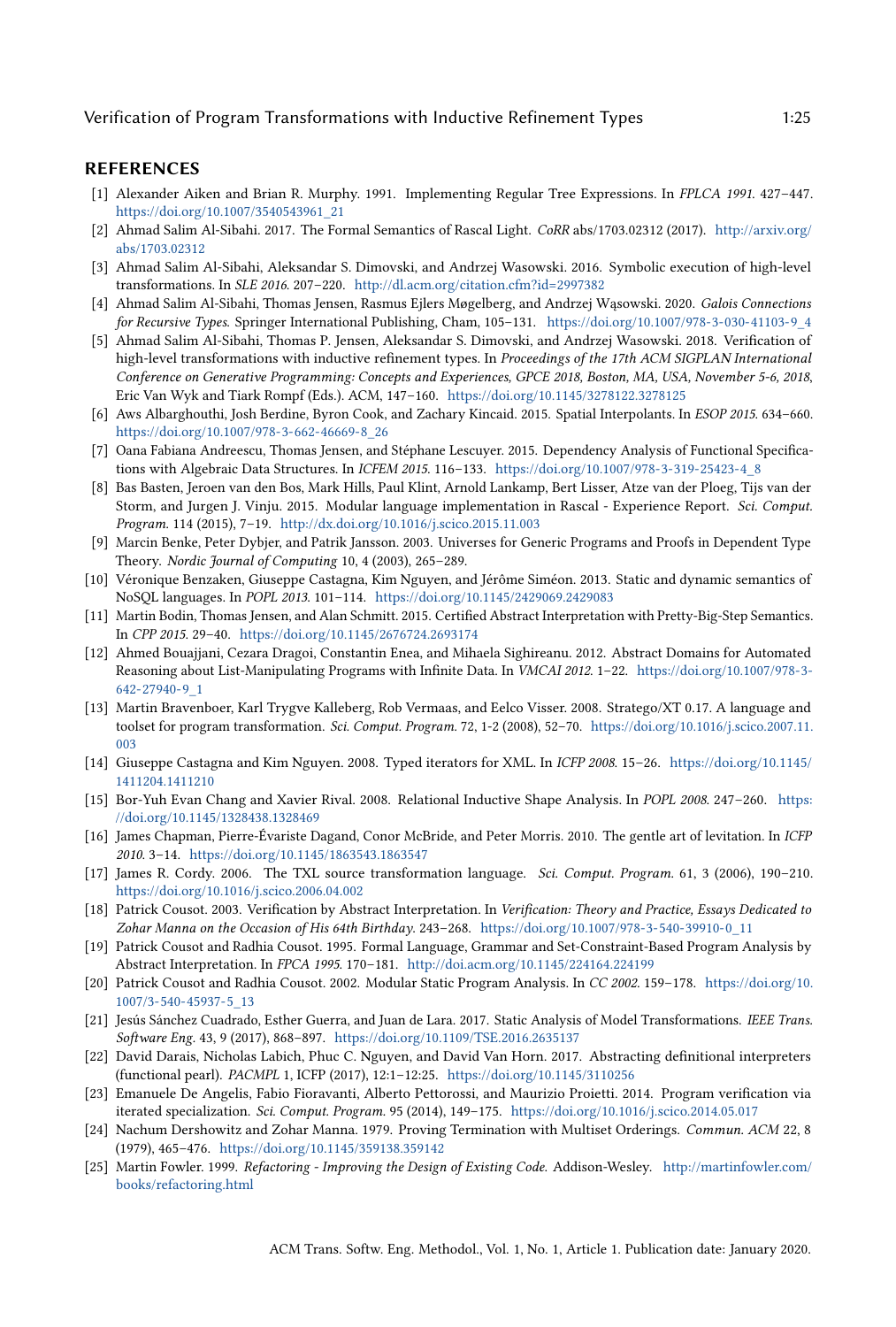- <span id="page-25-6"></span>[26] Timothy S. Freeman and Frank Pfenning. 1991. Refinement Types for ML. In PLDI 1991. 268–277. [http://doi.acm.org/](http://doi.acm.org/10.1145/113445.113468) [10.1145/113445.113468](http://doi.acm.org/10.1145/113445.113468)
- <span id="page-25-22"></span>[27] Jacques Garrigue. 1998. Programming with polymorphic variants. In ML Workshop, Vol. 13.
- <span id="page-25-23"></span>[28] Jacques Garrigue. 2004. Typing deep pattern-matching in presence of polymorphic variants. In JSSST Workshop on Programming and Programming Languages.
- <span id="page-25-15"></span>[29] Nicolas Halbwachs and Mathias Péron. 2008. Discovering properties about arrays in simple programs. In PLDI 2008. 339–348. <https://doi.org/10.1145/1375581.1375623>
- <span id="page-25-8"></span>[30] John Harrison. 2009. Handbook of Practical Logic and Automated Reasoning. Cambridge University Press.
- <span id="page-25-20"></span>[31] David Van Horn and Matthew Might. 2010. Abstracting abstract machines. In Proceeding of the 15th ACM SIGPLAN international conference on Functional programming, ICFP 2010, Baltimore, Maryland, USA, September 27-29, 2010, Paul Hudak and Stephanie Weirich (Eds.). ACM, 51–62. <https://doi.org/10.1145/1863543.1863553>
- <span id="page-25-10"></span>[32] Alexandru Florin Iosif-Lazăr, Ahmad Salim Al-Sibahi, Aleksandar S. Dimovski, Juha Erik Savolainen, Krzysztof Sierszecki, and Andrzej Wąsowski. 2015. Experiences from Designing and Validating a Software Modernization Transformation (E). In 30th IEEE/ACM International Conference on Automated Software Engineering, ASE 2015, Lincoln, NE, USA. 597–607. <https://doi.org/10.1109/ASE.2015.84>
- <span id="page-25-24"></span>[33] Georgios Karachalias, Tom Schrijvers, Dimitrios Vytiniotis, and Simon L. Peyton Jones. 2015. GADTs meet their match: pattern-matching warnings that account for GADTs, guards, and laziness. In ICFP 2015, Kathleen Fisher and John H. Reppy (Eds.). ACM, 424–436. <https://doi.org/10.1145/2784731.2784748>
- <span id="page-25-21"></span>[34] Sven Keidel and Sebastian Erdweg. 2020. A Systematic Approach to Abstract Interpretation of Program Transformations. In Verification, Model Checking, and Abstract Interpretation - 21st International Conference, VMCAI 2020, New Orleans, LA, USA, January 16-21, 2020, Proceedings (Lecture Notes in Computer Science), Dirk Beyer and Damien Zufferey (Eds.), Vol. 11990. Springer, 136–157. [https://doi.org/10.1007/978-3-030-39322-9\\_7](https://doi.org/10.1007/978-3-030-39322-9_7)
- <span id="page-25-11"></span>[35] Se-Won Kim, Xavier Rival, and Sukyoung Ryu. 2018. A Theoretical Foundation of Sensitivity in an Abstract Interpretation Framework. ACM Trans. Program. Lang. Syst. 40, 3 (2018), 13:1–13:44. <https://doi.org/10.1145/3230624>
- <span id="page-25-0"></span>[36] Paul Klint, Tijs van der Storm, and Jurgen Vinju. 2011. EASY Meta-programming with Rascal. In GTTSE III, JoãoM. Fernandes, Ralf Lämmel, Joost Visser, and João Saraiva (Eds.). 222–289. [https://doi.org/10.1007/978-3-642-18023-1\\_6](https://doi.org/10.1007/978-3-642-18023-1_6)
- <span id="page-25-19"></span>[37] Alexei P. Lisitsa and Andrei P. Nemytykh. 2015. Finite Countermodel Based Verification for Program Transformation (A Case Study). In Proceedings of the Third International Workshop on Verification and Program Transformation, VPT@ETAPS 2015, London, United Kingdom, 11th April 2015. (EPTCS), Alexei Lisitsa, Andrei P. Nemytykh, and Alberto Pettorossi (Eds.), Vol. 199. 15–32. <https://doi.org/10.4204/EPTCS.199.2>
- <span id="page-25-16"></span>[38] Jiangchao Liu and Xavier Rival. 2017. An array content static analysis based on non-contiguous partitions. Computer Languages, Systems & Structures 47 (2017), 104–129. <https://doi.org/10.1016/j.cl.2016.01.005>
- <span id="page-25-1"></span>[39] Neil Mitchell and Colin Runciman. 2007. Uniform boilerplate and list processing. In Haskell 2007, Freiburg, Germany. 49–60. <https://doi.org/10.1145/1291201.1291208>
- <span id="page-25-14"></span>[40] Alan Mycroft and Neil D. Jones. 1985. A relational framework for abstract interpretation. In Programs as Data Objects. 156–171. [https://doi.org/10.1007/3-540-16446-4\\_9](https://doi.org/10.1007/3-540-16446-4_9)
- <span id="page-25-13"></span>[41] Valentin Perrelle and Nicolas Halbwachs. 2010. An Analysis of Permutations in Arrays. In VMCAI 2010. 279–294. [https://doi.org/10.1007/978-3-642-11319-2\\_21](https://doi.org/10.1007/978-3-642-11319-2_21)
- <span id="page-25-12"></span>[42] Tuan-Hung Pham and Michael W. Whalen. 2013. An Improved Unrolling-Based Decision Procedure for Algebraic Data Types. In VSTTE 2013. 129–148. [https://doi.org/10.1007/978-3-642-54108-7\\_7](https://doi.org/10.1007/978-3-642-54108-7_7)
- <span id="page-25-25"></span>[43] Andrew Reynolds and Viktor Kuncak. 2015. Induction for SMT Solvers. In VMCAI 2015. 80–98. [https://doi.org/10.](https://doi.org/10.1007/978-3-662-46081-8_5) [1007/978-3-662-46081-8\\_5](https://doi.org/10.1007/978-3-662-46081-8_5)
- <span id="page-25-4"></span>[44] Xavier Rival and Laurent Mauborgne. 2007. The trace partitioning abstract domain. ACM Trans. Program. Lang. Syst. 29, 5 (2007), 26. <https://doi.org/10.1145/1275497.1275501>
- <span id="page-25-18"></span>[45] Xavier Rival, Antoine Toubhans, and Bor-Yuh Evan Chang. 2014. Construction of Abstract Domains for Heterogeneous Properties. In ISoLA 2014. 489–492. [https://doi.org/10.1007/978-3-662-45231-8\\_40](https://doi.org/10.1007/978-3-662-45231-8_40)
- <span id="page-25-3"></span>[46] Mads Rosendahl. 2013. Abstract Interpretation as a Programming Language. In Semantics, Abstract Interpretation, and Reasoning about Programs: Essays Dedicated to David A. Schmidt on the Occasion of his Sixtieth Birthday. 84–104. <https://doi.org/10.4204/EPTCS.129.7>
- <span id="page-25-7"></span>[47] John M. Rushby, Sam Owre, and Natarajan Shankar. 1998. Subtypes for Specifications: Predicate Subtyping in PVS. IEEE Trans. Software Eng. 24, 9 (1998), 709–720. <https://doi.org/10.1109/32.713327>
- <span id="page-25-17"></span>[48] Shmuel Sagiv, Thomas W. Reps, and Reinhard Wilhelm. 2002. Parametric shape analysis via 3-valued logic. ACM Trans. Program. Lang. Syst. 24, 3 (2002), 217–298. <https://doi.org/10.1145/514188.514190>
- <span id="page-25-2"></span>[49] David A. Schmidt. 1998. Trace-Based Abstract Interpretation of Operational Semantics. Lisp and Symbolic Computation 10, 3 (1998), 237–271.
- <span id="page-25-5"></span>[50] Dana S. Scott. 1976. Data Types as Lattices. SIAM J. Comput. 5, 3 (1976), 522–587. <http://dx.doi.org/10.1137/0205037>
- <span id="page-25-9"></span>[51] Peter Sestoft and Niels Hallenberg. 2017. Programming language concepts. Springer.

ACM Trans. Softw. Eng. Methodol., Vol. 1, No. 1, Article 1. Publication date: January 2020.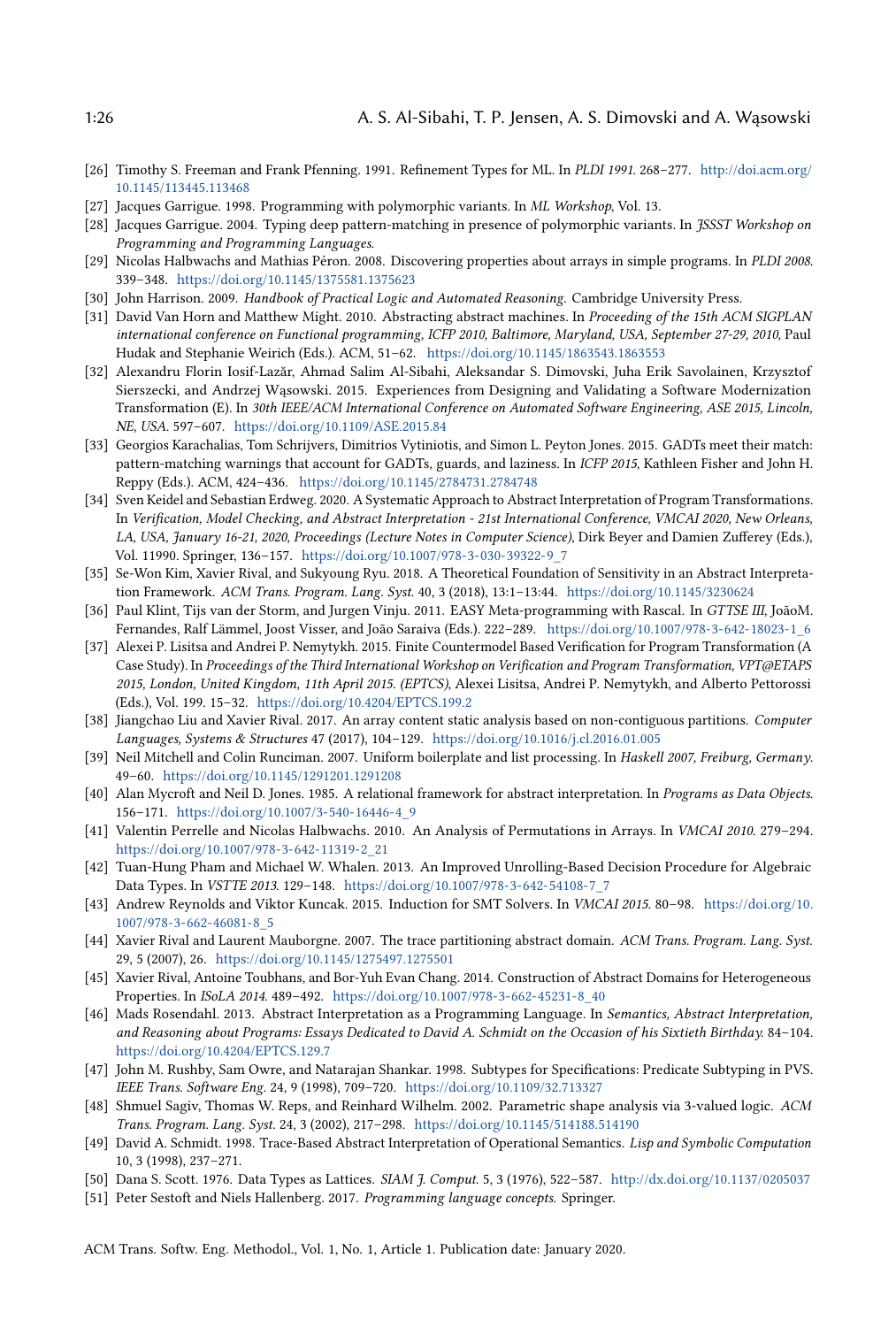- <span id="page-26-7"></span>[52] Micha Sharir and Amir Pnueli. 1981. Two Approaches to Interprocedural Data Flow Analysis. In Program Flow Analysis: Theory and Applications. Chapter 7.
- <span id="page-26-0"></span>[53] AnthonyM. Sloane. 2011. Lightweight Language Processing in Kiama. In GTTSE III, JoãoM. Fernandes, Ralf Lämmel, Joost Visser, and João Saraiva (Eds.). Lecture Notes in Computer Science, Vol. 6491. Springer Berlin Heidelberg, 408–425. [https://doi.org/10.1007/978-3-642-18023-1\\_12](https://doi.org/10.1007/978-3-642-18023-1_12)
- <span id="page-26-3"></span>[54] Michael B. Smyth and Gordon D. Plotkin. 1982. The Category-Theoretic Solution of Recursive Domain Equations. SIAM J. Comput. 11, 4 (1982), 761–783. <http://dx.doi.org/10.1137/0211062>
- <span id="page-26-8"></span>[55] Philippe Suter, Mirco Dotta, and Viktor Kuncak. 2010. Decision procedures for algebraic data types with abstractions. In POPL 2010, Manuel V. Hermenegildo and Jens Palsberg (Eds.). ACM, 199–210. <https://doi.org/10.1145/1706299.1706325>
- <span id="page-26-10"></span>[56] Antoine Toubhans, Bor-Yuh Evan Chang, and Xavier Rival. 2013. Reduced Product Combination of Abstract Domains for Shapes. In VMCAI 2013. 375–395. [https://doi.org/10.1007/978-3-642-35873-9\\_23](https://doi.org/10.1007/978-3-642-35873-9_23)
- <span id="page-26-9"></span>[57] Niki Vazou, Patrick Maxim Rondon, and Ranjit Jhala. 2013. Abstract Refinement Types. In ESOP 2013. 209–228. [https://doi.org/10.1007/978-3-642-37036-6\\_13](https://doi.org/10.1007/978-3-642-37036-6_13)
- <span id="page-26-6"></span>[58] Mark Weiser. 1984. Program Slicing. IEEE Trans. Software Eng. 10, 4 (1984), 352–357. [https://doi.org/10.1109/TSE.1984.](https://doi.org/10.1109/TSE.1984.5010248) [5010248](https://doi.org/10.1109/TSE.1984.5010248)
- <span id="page-26-1"></span>[59] Glynn Winskel. 1993. Information Systems. MIT Press, Chapter 12.
- <span id="page-26-5"></span>[60] Niklaus Wirth. 1996. Compiler Construction. Addison-Wesley.
- <span id="page-26-2"></span>[61] Hongwei Xi and Frank Pfenning. 1998. Eliminating Array Bound Checking Through Dependent Types. In PLDI 1998. 249–257. <https://doi.org/10.1145/277650.277732>

## <span id="page-26-4"></span>A OPERATIONAL PATTERN MATCHING

Computing Pattern Matching. For an ordinary pattern  $p$  (top) the abstraction relation is direct: an abstract store  $\hat{\sigma}$  abstracts a concrete store  $\sigma$  and a value shape  $\hat{v}$  abstracts a concrete value . The notable change is that the abstract semantics uses a set of abstract binding environments  $\hat{\rho} \subseteq \widehat{\text{Store}} \times \widehat{\text{ValueShape}} \times \widehat{\text{BindingEnv}}_1$  that not only abstracts over the sequence of concrete binding environments  $\rho$ , but also, for each abstract binding environment stores the corresponding refinement of the input abstract store  $\hat{\sigma}$  and the corresponding refinement of the matched value shape  $\hat{v}$ s according to the matched pattern.

For sequences of set sub-patterns  $\star p$ , the sequence of concrete values  $v$  is abstracted by two components: the shape of values  $\hat{v}$ s and an interval approximating the length of the value sequence  $[i, u]$ . Both of these values are refined as a result of the matching, which is captured by the abstract binding environment  $\hat{\rho}$  (of the same type as for the simple patterns), since we treat the value refined as the abstract set containing the values of the given shape and of given cardinality. The concrete semantics of set sub-patterns also contains a backtracking state **V** which is not used in the abstract semantics, because the abstraction of set elements is coarse and we thus abstractly consider all possible subset assignments at the same time (joining instead of backtracking).

Operational Rules. We will show how refinement is calculated by the abstract operational semantics by presenting some of key rules for abstract pattern matching. Rascal also allows non-linear pattern matching against assigned store variables, and it is possible to use this information for refining the input store and abstract value. In the AP-V-U rule we match the variable to the value shape and restrict the shape abstraction for the variable value to match the pattern. The binding environment does not change as the name is already bound in the store. In the AP-V-F rule, the matching fails (⊥), and then we learn that the value shape in the store should be refined to something that does not match.

$$
\widehat{\sigma}(x) = (b, \widehat{vs}') \qquad \widehat{vs}' \neq \bot_{\widehat{VS}}
$$
  
AP-V-U  

$$
\widehat{vs}'' \in (\widehat{vs} \widehat{= vs}') \quad \widehat{\sigma}' = \widehat{\sigma}[x \mapsto (ff, \widehat{vs}'')]
$$

$$
\widehat{\sigma} \vdash x \stackrel{?}{:=} \widehat{vs} \xrightarrow[\text{a-match-v}]{}
$$

$$
(\widehat{\sigma}', \widehat{vs}'', [])
$$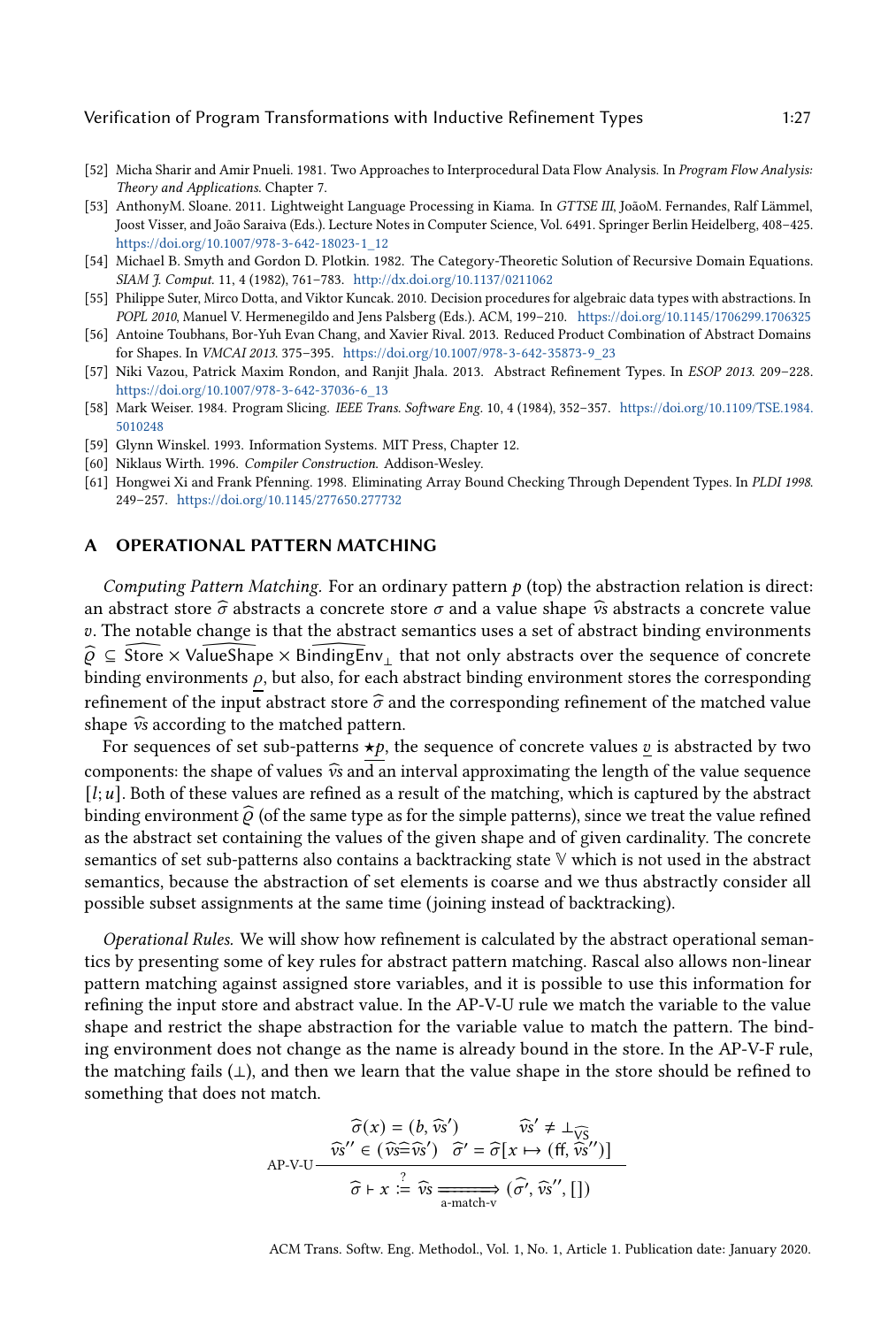1:28 A. S. Al-Sibahi, T. P. Jensen, A. S. Dimovski and A. Wąsowski

$$
\widehat{\sigma}(x) = (b, \widehat{vs}') \qquad \widehat{vs}' \neq \bot_{\widehat{VS}}
$$
  
AP-V-F
$$
\frac{(\widehat{vs}'', \widehat{vs}'') \in (\widehat{vs} \neq \widehat{vs}') \quad \widehat{\sigma}' = \widehat{\sigma}[x \mapsto (ff, \widehat{vs}'')]
$$

$$
\widehat{\sigma} \vdash x \stackrel{?}{\coloneqq} \widehat{vs} \xrightarrow{\text{a-match-v}} (\widehat{\sigma}', \widehat{vs}'', \bot)
$$

We also show the AP-V-B (abstract pattern-variable-bind) rule which simply binds the variable in the binding environment, assuming that it is possibly not assigned in the store (a free name).

AP-V-B  
\n
$$
\widehat{\sigma}(x) = (\text{tt}, \widehat{\nu}\text{s}')
$$
\n
$$
\widehat{\sigma} \vdash x \stackrel{?}{:=} \widehat{\nu}\text{s} \xrightarrow[\text{a-match-v}]{}
$$
\n
$$
(\widehat{\sigma}[x \mapsto (\text{tt}, \perp_{\widehat{\nu}\text{s}})], \widehat{\nu}\text{s}, [x \mapsto \widehat{\nu}\text{s}])
$$

If our matched abstract value possibly contains the pattern constructor  $k$  (AP-C-S rule: abstract pattern-constructor-success) we produce an abstract value with  $k$  containing the sub-values refined against constructor sub-patterns:

data 
$$
at = \cdots | k(\underline{t}) | \cdots
$$
  
\n(success  $k(\widehat{\underline{vs}}')) \in \overline{unfold}(\widehat{vs}, at)$   
\n $\widehat{\sigma} \vdash p_1 \stackrel{?}{\coloneqq} \widehat{vs}_1' \xrightarrow[\overline{a-match}]{\overline{\alpha}} \widehat{\varrho}_1 \cdots \widehat{\sigma} \vdash p_n \stackrel{?}{\coloneqq} \widehat{vs}_n' \xrightarrow[\overline{a-match}]{\overline{\alpha}} \widehat{\varrho}_n$   
\nAP-C-S  
\n $\widehat{\sigma} \vdash k(\underline{p}) \stackrel{?}{\coloneqq} \widehat{vs} \xrightarrow[\overline{a-match-cons}]{\overline{\alpha}} (\bigcap_i \widehat{\sigma}_i, k(\widehat{\underline{vs}}'), \overline{merge}(\widehat{\underline{\rho}}'))$ 

The total function merge unifies assignments from two binding environments point-wise by names, taking the greatest lower bound of shapes to combine bindings for a name. It yields bottom for the entire result if at least one of the point-wise meets yields bottom (shapes for at least one name are not reconcilable). Otherwise, we try to refine the matched value to exclude the pattern constructor in the AP-C-F rules:

data at = 
$$
\cdots
$$
 |  $k(\underline{t})$  | ...  
\nAP-C-F1  
\n
$$
\overbrace{\widehat{\sigma} \vdash k(\underline{p}) \vdots \widehat{\nu} s}^2 \xrightarrow[\text{a-match-cons}]{\widehat{\sigma} \vdash k(\underline{p}) \vdots \widehat{\nu} s}^2 \xrightarrow[\text{a-match-cons}]{\widehat{\sigma}, \text{exclude}(\widehat{\nu} s, k), \bot)}
$$
\nAP-C-F2  
\n
$$
\overbrace{\widehat{\sigma} \vdash k(\underline{p}) \vdots \widehat{\nu} s}^2 \xrightarrow[\text{a-match-cons}]{\widehat{\sigma}, \text{exclude}(\widehat{\nu} s, k), \bot)}
$$

For set patterns, the refinement happens by pattern matching set sub-patterns.

success {
$$
\widehat{vs}'
$$
}<sub>[l,u]</sub>  $\in$   $\widehat{unfold}(\widehat{vs}, \text{set}(\text{value}))$   
\n $\widehat{\sigma} \vdash \underline{\star p} \stackrel{?}{\coloneq} \widehat{vs}, [l; u] \xrightarrow[\text{a-match}\underline{\star}]{\text{a-match}\underline{\star}} \widehat{Q}$   
\nAP-S-S  
\n $\widehat{\sigma} \vdash {\underline{\star p}} \stackrel{?}{\coloneqq} \widehat{vs} \xrightarrow[\text{a-match-set}]{\text{a-match-set}} \widehat{Q}$ 

For example, when it is possible that the abstracted value sequence  $(\hat{v}_s, [l;u])$  is empty  $(l = 0)$ and patterned matched against an empty set sub-pattern sequence, we can refine the result to be

ACM Trans. Softw. Eng. Methodol., Vol. 1, No. 1, Article 1. Publication date: January 2020.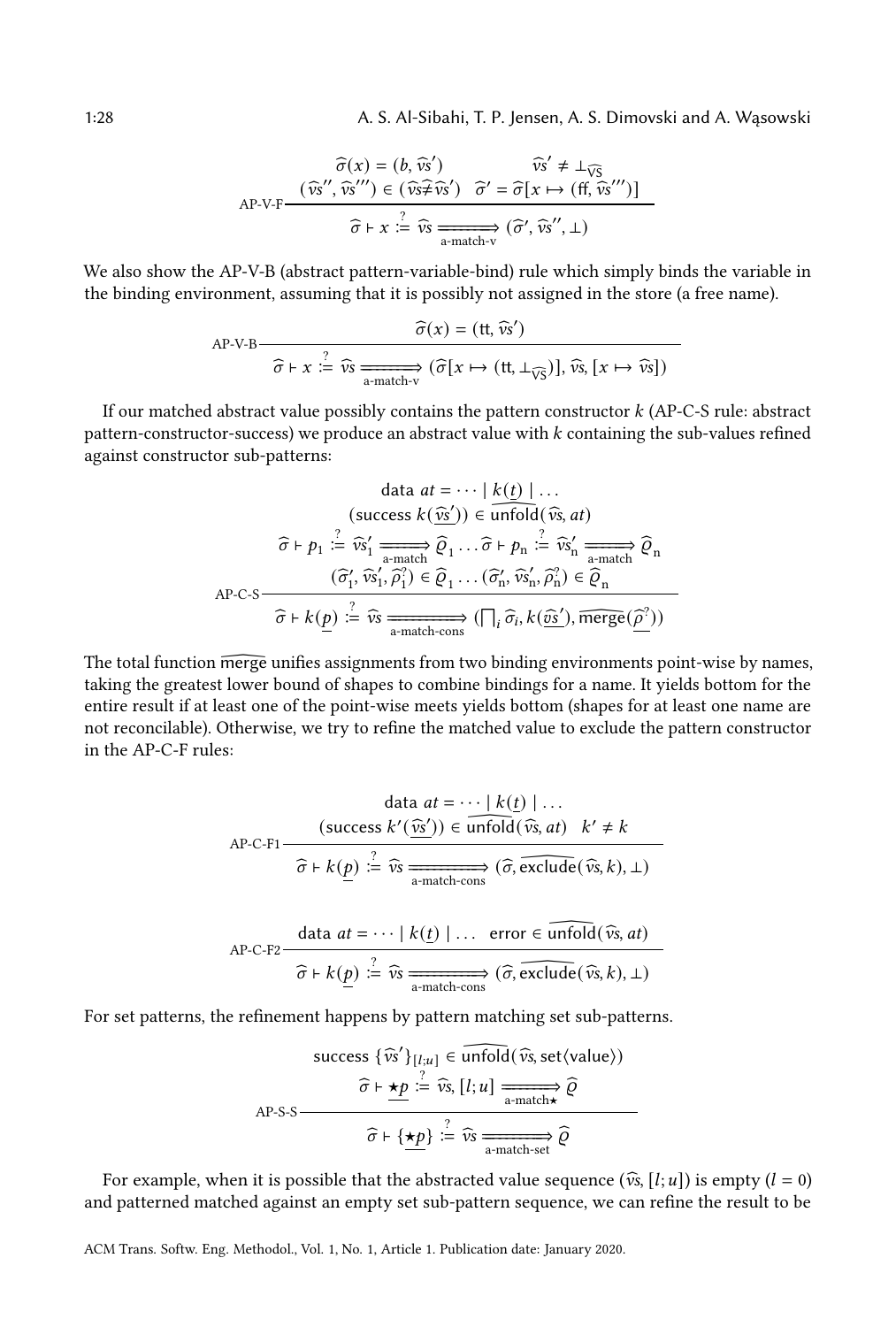the empty abstract set  $\{\perp\}$ <sup>0</sup> (rule APL-E-B).

$$
APL-E-B
$$
\n
$$
\overline{\widehat{\sigma} \vdash \varepsilon := \widehat{\nu s}, [l; u] \xrightarrow[\text{a-match} \star^{-1}]} (\widehat{\sigma}, \{\bot_{\widehat{\nu s}}\}_0, \{[] \})}
$$

A more complex example is the one where we try to pattern match a potentially non-empty value sequence against a set sub-pattern sequence  $p, \star p'$  starting with an ordinary pattern (APL-M-P). Here we pattern match against  $p$  and the rest of the sequence  $\star p'$  and combine the refined results of these matches producing a refinement of the containing set value by combining the refined shapes and increasing the refinement of the length by the set sub-pattern sequence by one.

$$
l \le u \qquad u \ne 0 \qquad \widehat{\sigma} \vdash p \stackrel{?}{\coloneqq} \widehat{v}_{\widehat{S}} \xrightarrow[\text{a-match}]{\widehat{\sigma} \upharpoonright p'}
$$

$$
\widehat{\sigma} \vdash \star p \stackrel{?}{\coloneqq} \widehat{v}_{\widehat{S}}, [l-1; u-1] \xrightarrow[\text{a-match}]{\text{a-match}} \widehat{Q_R}''
$$

$$
(\widehat{\sigma}', \widehat{v}_{\widehat{S}}, \widehat{\varrho}') \in \widehat{\varrho_R}' \quad (\widehat{\sigma}'', \{\widehat{v}_{\widehat{S}}''\}|_{[l'', u'']}, \widehat{\varrho}'') \in \widehat{\varrho_R}''
$$

$$
\widehat{\varrho_R}''' = \left\{ \frac{(\widehat{\sigma}' \sqcap \widehat{\sigma}'', \{\widehat{v}_{\widehat{S}}' \sqcup \widehat{v}_{\widehat{S}}''\}|_{[l''+1, u''+1]})}{\widehat{\text{merge}}(\widehat{\varrho}', \widehat{\varrho}''))} \right\}
$$
APL-M-P\n
$$
\widehat{\sigma} \vdash p, \underbrace{\star p} \stackrel{?}{\coloneqq} \widehat{v}_{\widehat{S}}, [l; u] \xrightarrow[\text{a-match}]{\text{a-match}} \widehat{\varrho_R}'''
$$

## <span id="page-28-0"></span>**ABSTRACT SEMANTIC RULES**

Figures [12](#page-31-0) and [13](#page-32-1) shows the formal rules for executing the bottom-up visit-expression; we have omitted the collecting rules and some error handling rules to avoid presenting unnecessary details. We will further discuss the ideas behind the rules in a high-level fashion.

Executing visitors. The evaluation rule for the visit-expression itself is mainly concerned with evaluating the target expression  $e$  to be traversed to a value, and then using a separate traversal relation to rewrite the value recursively with the sequence of cases cs. The main item to notice is how it uses the value refined by the case patterns in case of failure  $(AE-VT-F)$ , turning the result into successful execution (like in our running example in Sect. [2\)](#page-2-0).

Evaluating Cases. During traversal, the target value will be rewritten with a sequence of cases. The evaluation of a case sequence is straight-forward, iterating through the possible cases, pattern matching against each pattern and executing the corresponding expression when applicable. The main idea is that, when the abstract value fails to match a pattern, the refined value is used to match against the rest of the cases (ACS-M-F). This ensures that the order of patterns influences the refinement, leading to a more precise abstract shape that better matches the set of concrete shapes during execution.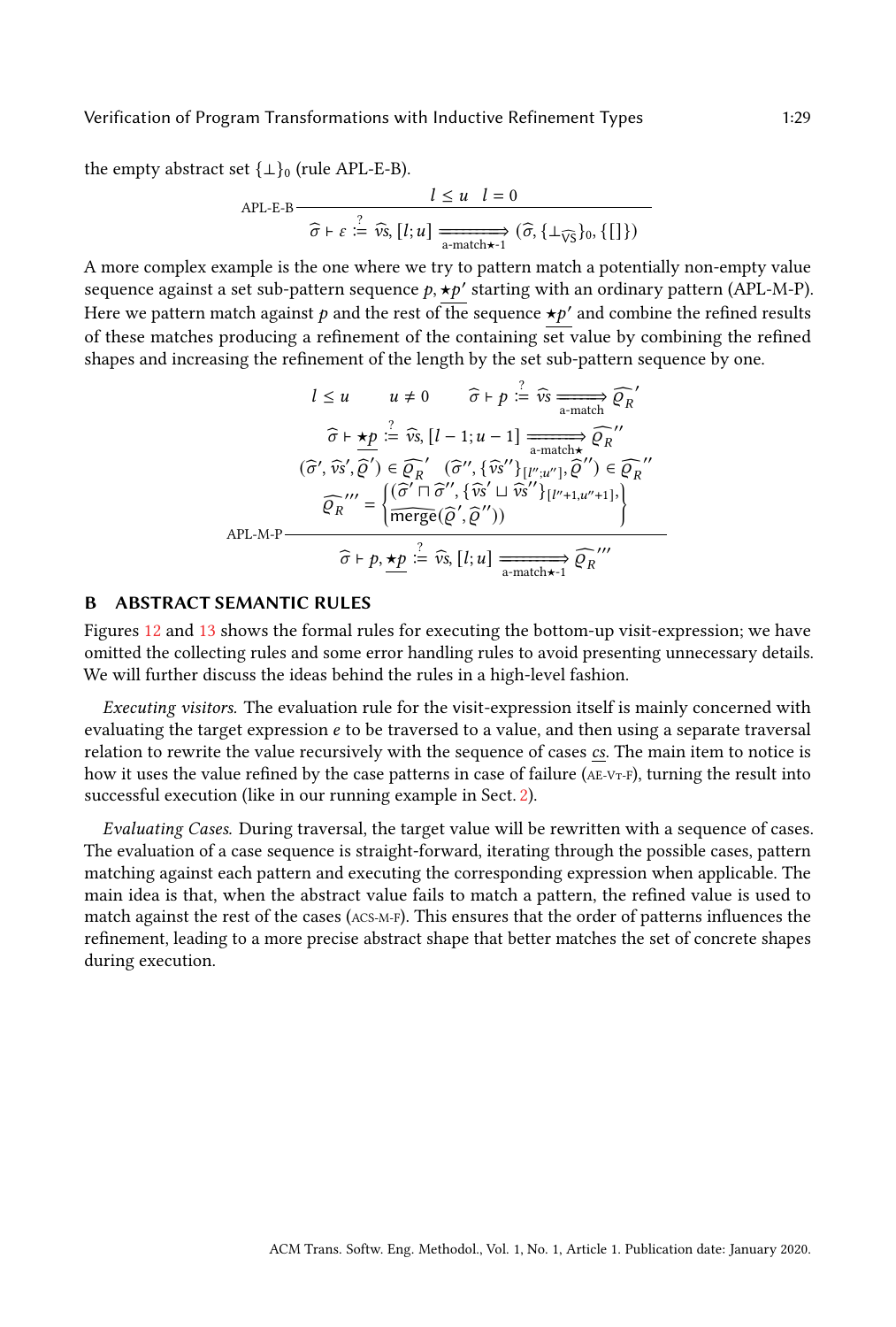| <b>Expressions (General)</b>                                                                                                                                                                                                                                                                                                                                                                                                                                                                                                                        |
|-----------------------------------------------------------------------------------------------------------------------------------------------------------------------------------------------------------------------------------------------------------------------------------------------------------------------------------------------------------------------------------------------------------------------------------------------------------------------------------------------------------------------------------------------------|
| $\{x=e;\widehat{\sigma} \xrightarrow[\text{a-expr-asgn}]{\widehat{Res}} \widehat{Res} \} \qquad \{e_1;e_2;\widehat{\sigma} \xrightarrow[\text{a-expr-seq}]{\widehat{Res}} \widehat{Res} \}$<br>$\text{AE-SQ} \xrightarrow[\text{a-expr}]{\widehat{Res}} \widehat{Res}$                                                                                                                                                                                                                                                                              |
|                                                                                                                                                                                                                                                                                                                                                                                                                                                                                                                                                     |
| $\begin{picture}(450,40) \put(0,0){\vector(0,1){30}} \put(15,0){\vector(0,1){30}} \put(15,0){\vector(0,1){30}} \put(15,0){\vector(0,1){30}} \put(15,0){\vector(0,1){30}} \put(15,0){\vector(0,1){30}} \put(15,0){\vector(0,1){30}} \put(15,0){\vector(0,1){30}} \put(15,0){\vector(0,1){30}} \put(15,0){\vector(0,1){30}} \put(15,0){\vector(0,1){30}} \put(15,0){\vector($                                                                                                                                                                         |
|                                                                                                                                                                                                                                                                                                                                                                                                                                                                                                                                                     |
| $\{\underline{e}; \widehat{\sigma} \xrightarrow[\text{a-expr\star-1]{}} \widehat{Res}\}$                                                                                                                                                                                                                                                                                                                                                                                                                                                            |
| AES $\underbrace{e; \hat{\sigma} \xrightarrow[\text{a-expr}\star]{}} \widehat{Res}$<br>$AE$ - $FL$ –<br>$\overrightarrow{\text{fail}}$ ; $\widehat{\sigma} \xrightarrow[\text{a-expr}]{\text{fail}}$ $\mapsto (\cdot, \widehat{\sigma})$                                                                                                                                                                                                                                                                                                            |
| <b>Assignment Expression</b>                                                                                                                                                                                                                                                                                                                                                                                                                                                                                                                        |
| local $t \times \vee$ global $t \times e$ ; $\widehat{\sigma} \longrightarrow \widehat{Res}$                                                                                                                                                                                                                                                                                                                                                                                                                                                        |
|                                                                                                                                                                                                                                                                                                                                                                                                                                                                                                                                                     |
| AE-A-S $(xcscs, (\hat{vs}, \hat{\sigma}')) \in \widehat{Res} \widehat{vs} : t' \widehat{t}' \widehat{s}: t$<br>$x = e; \widehat{\sigma} \xrightarrow[a-expr-asgn]{} [success \mapsto (\widehat{vs}, \widehat{\sigma}'[x \mapsto (ff, \widehat{vs})])]$                                                                                                                                                                                                                                                                                              |
| local $t \times \vee$ global $t \times e$ ; $\widehat{\sigma} \longrightarrow \widehat{Res}$                                                                                                                                                                                                                                                                                                                                                                                                                                                        |
|                                                                                                                                                                                                                                                                                                                                                                                                                                                                                                                                                     |
| (success, $(\hat{v}s, \hat{\sigma}') \in \widehat{Res}$ $\hat{v}s : t' \neq t' \hat{\chi}$ :<br>$x = e; \hat{\sigma}$ $\xrightarrow{a \text{ expr-asgn}} [\text{error} \mapsto (\cdot, \hat{\sigma}')]$<br>AE-A-ER-                                                                                                                                                                                                                                                                                                                                 |
| $e; \widehat{\sigma} \xrightarrow[\text{a-expr}]{\widehat{Res}} \text{ (exres, (}\widehat{resv}, \widehat{\sigma}')) \in \widehat{Res}$                                                                                                                                                                                                                                                                                                                                                                                                             |
| AE-A-Ex $x = e; \hat{\sigma}$ $\xrightarrow[\text{a-expr-asgn}]{\text{exres} \mapsto (\widehat{resv}, \hat{\sigma}')]}$                                                                                                                                                                                                                                                                                                                                                                                                                             |
|                                                                                                                                                                                                                                                                                                                                                                                                                                                                                                                                                     |
| <b>Sequencing Expression</b>                                                                                                                                                                                                                                                                                                                                                                                                                                                                                                                        |
| $e_1, e_2$ ; $\widehat{\sigma} \longrightarrow \widehat{Res_{\sigma}}$<br>$e_1, e_2$ ; $\widehat{\sigma} \xrightarrow[\text{a-expr}\star]{\text{Res}}$                                                                                                                                                                                                                                                                                                                                                                                              |
|                                                                                                                                                                                                                                                                                                                                                                                                                                                                                                                                                     |
| $\texttt{AE-SQ-S}\xrightarrow{\qquad \qquad \texttt{\textbf{(success, ((\widehat{vs}_1, \widehat{vs}_2), \widehat{\sigma}')) \in \widehat{Res} \star \qquad \qquad \qquad \texttt{\textbf{A}E-SQ-Ex}}}\xrightarrow{\qquad \qquad \texttt{\textbf{(exres, (\widehat{resv}, \widehat{\sigma}')) \in \widehat{Res} \star \qquad \qquad \qquad \qquad \texttt{\textbf{A}E-SQ-Ex}}}\xrightarrow{\qquad \qquad \texttt{\textbf{(exres, (\widehat{resv}, \widehat{\sigma}')) \in \widehat{Res} \star \qquad \qquad \qquad \qquad \qquad \texttt{\textbf{A$ |
| <b>Constructor Expression</b>                                                                                                                                                                                                                                                                                                                                                                                                                                                                                                                       |
| data $at =   k(\underline{t})   \underline{e}; \widehat{\sigma} \longrightarrow \text{Res} \star$                                                                                                                                                                                                                                                                                                                                                                                                                                                   |
|                                                                                                                                                                                                                                                                                                                                                                                                                                                                                                                                                     |
| AE-C-S $(\text{success}, (\hat{v}_s, \hat{\sigma}')) \in \widehat{Res} \widehat{\bullet} \widehat{v}_s : t' \text{ } t' \widehat{\le} : t$<br>$k(\underline{e}); \widehat{\sigma} \longrightarrow \text{success} \mapsto (k(\hat{v}_s), \widehat{\sigma}')$                                                                                                                                                                                                                                                                                         |
| data $at =   k(\underline{t})   \quad \underline{e}; \widehat{\sigma} \longrightarrow \widehat{Res}$                                                                                                                                                                                                                                                                                                                                                                                                                                                |
|                                                                                                                                                                                                                                                                                                                                                                                                                                                                                                                                                     |
| (success, $(\widehat{\underline{v}}\underline{s}, \widehat{\sigma}')$ ) $\in \widehat{Res}$ $\widehat{\underline{v}}\underline{s} : t'$ $\exists i.t'_i \not\leq t_i$<br>AE-C-ER                                                                                                                                                                                                                                                                                                                                                                    |
| $k(\underline{\mathit{e}}); \widehat{\sigma} \xrightarrow[\text{a-expr}]{\longrightarrow} [\text{error} \mapsto (\cdot, \widehat{\sigma}')]$                                                                                                                                                                                                                                                                                                                                                                                                        |
| $\underline{e}; \widehat{\sigma} \xrightarrow[\text{a-expr}\star]{} \widehat{Res}{} \star \quad (\textit{exres}, (\widehat{resv}, \widehat{\sigma}')) \in \widehat{Res}{} \star$<br>AE-C-Ex                                                                                                                                                                                                                                                                                                                                                         |
| $k(\underline{e}); \widehat{\sigma} \longrightarrow \left[\text{exres} \mapsto (\widehat{\text{resv}}, \widehat{\sigma}')\right]$                                                                                                                                                                                                                                                                                                                                                                                                                   |

Fig. 10. Abstract Operational Semantics Rules for Expressions

ACM Trans. Softw. Eng. Methodol., Vol. 1, No. 1, Article 1. Publication date: January 2020.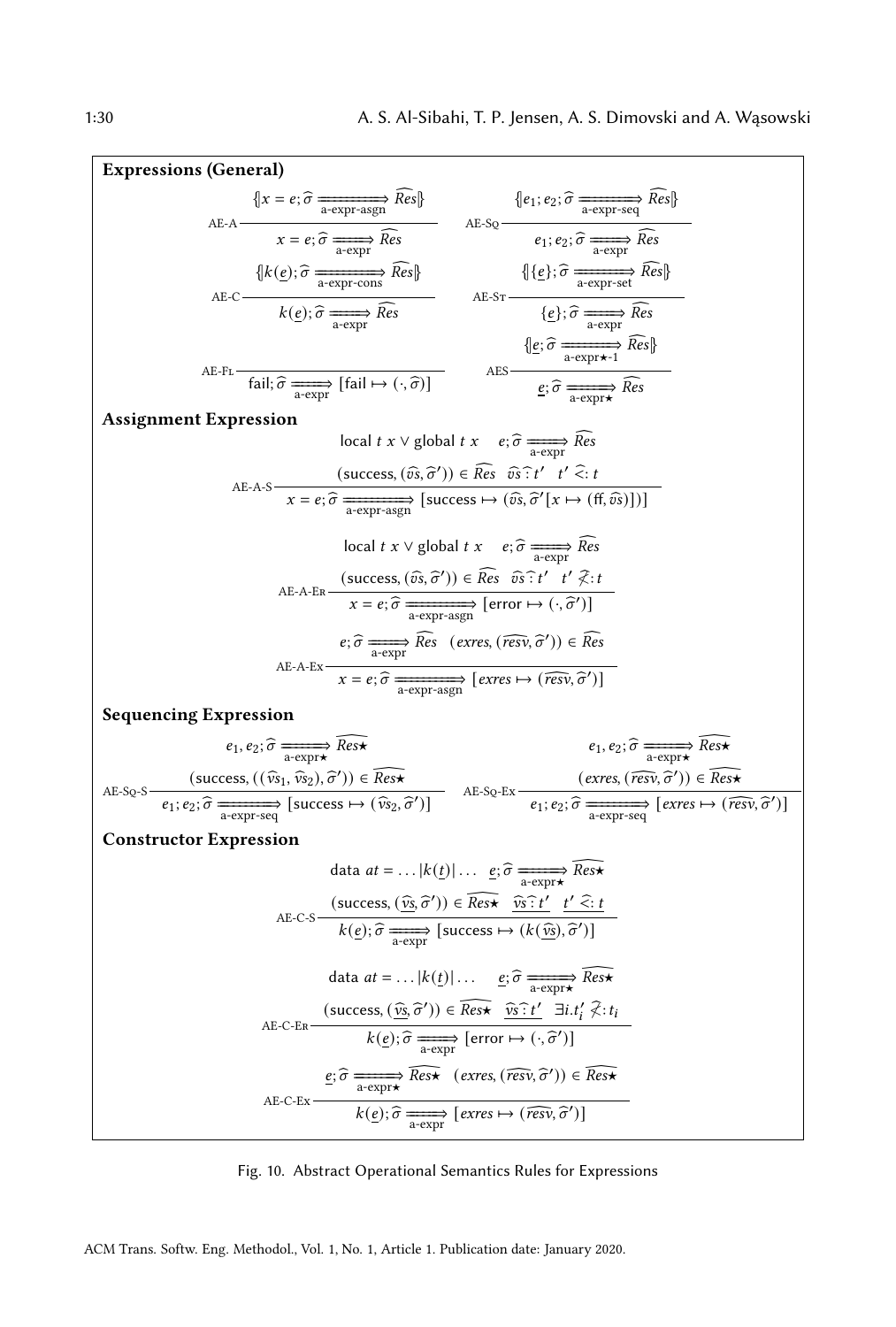

Fig. 11. Abstract Operational Semantics Rules for Expressions (Cont.)

ACM Trans. Softw. Eng. Methodol., Vol. 1, No. 1, Article 1. Publication date: January 2020.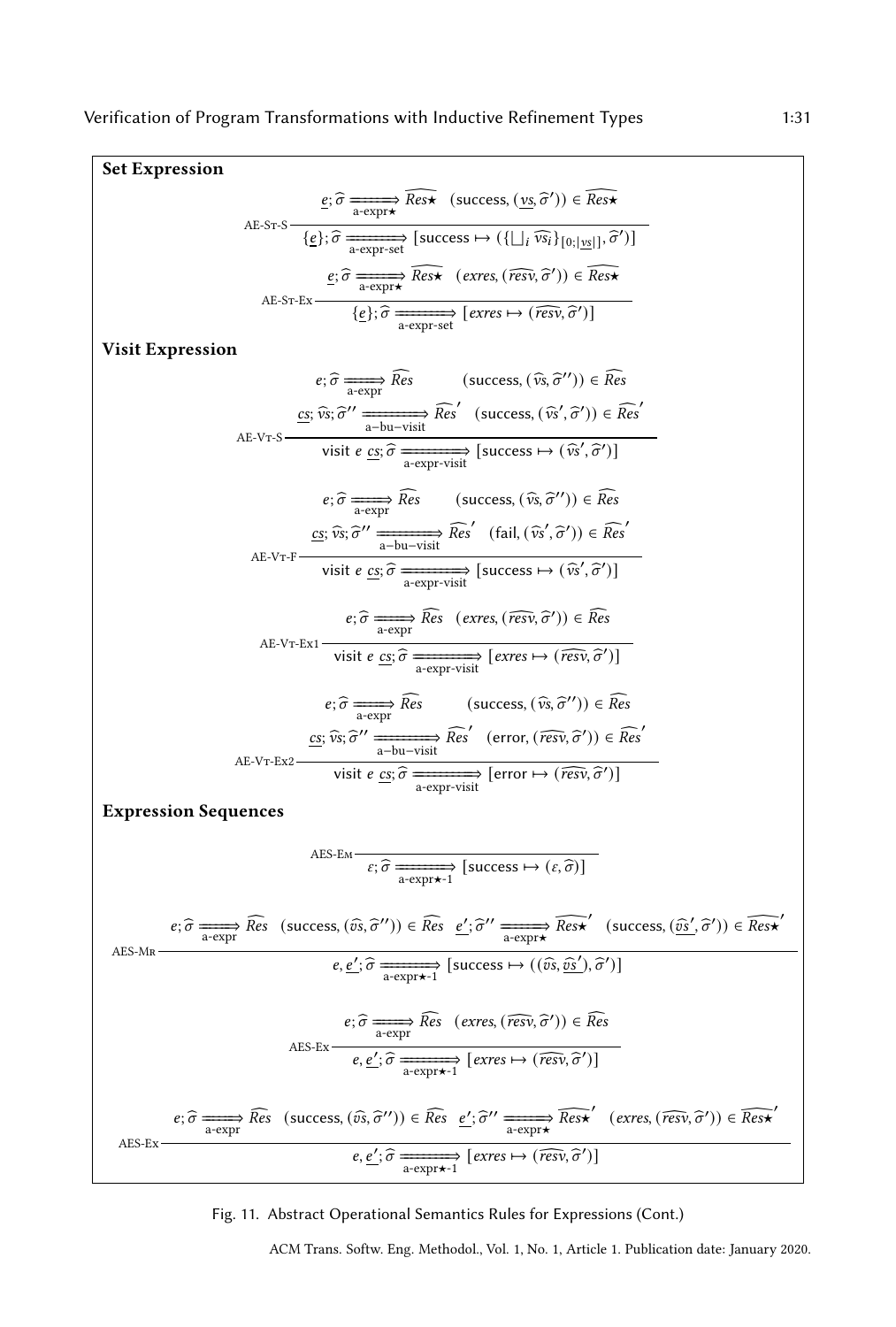<span id="page-31-0"></span>

Fig. 12. Selected Abstract Operational Semantics Rules for Traversal